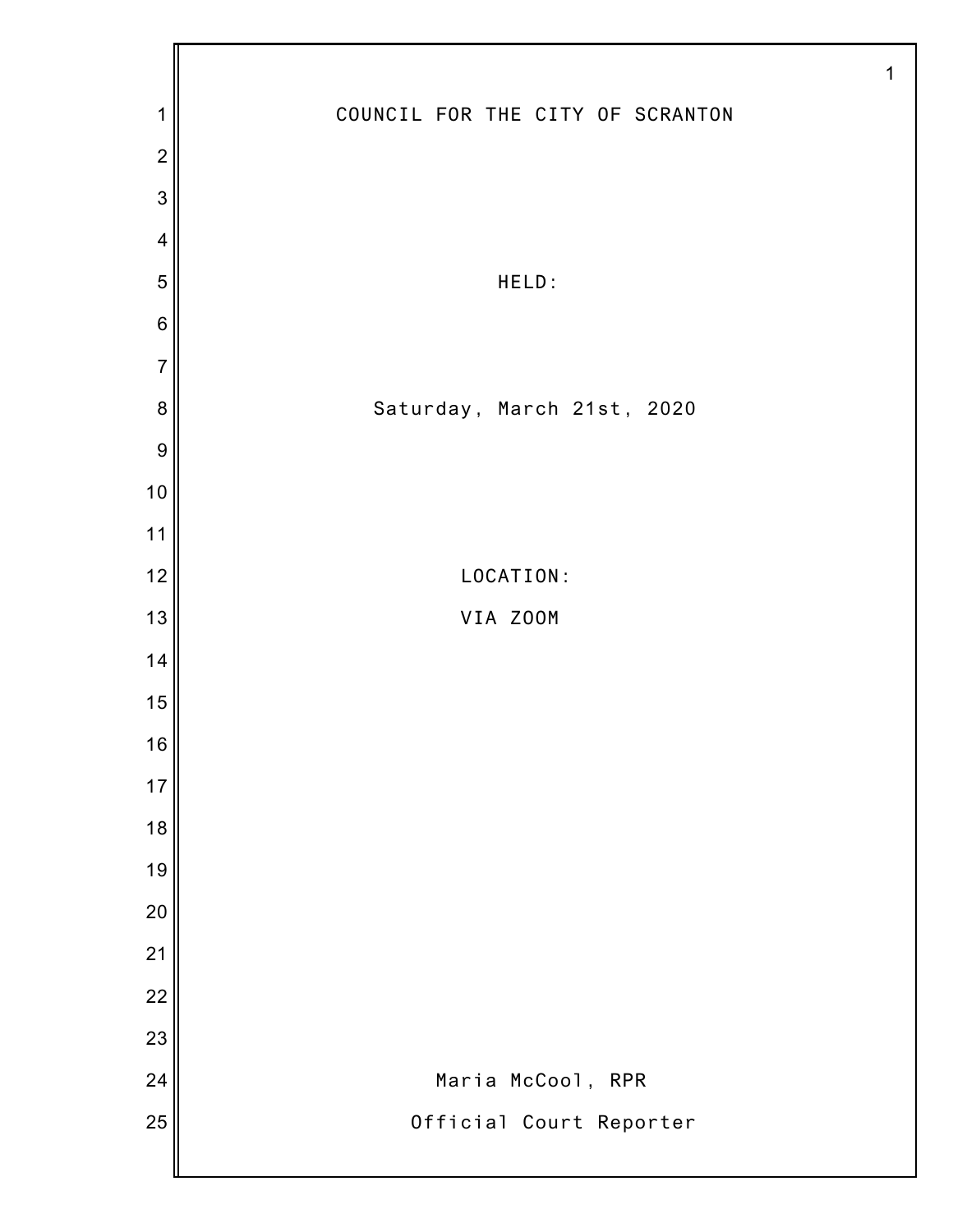| $\mathbf 1$      | COUNCIL MEMBERS:               |
|------------------|--------------------------------|
| $\overline{2}$   |                                |
| 3                | WILLIAM GAUGHAN, PRESIDENT     |
| $\overline{4}$   | KYLE DONAHUE, VICE PRESIDENT   |
| 5                | MARK MCANDREW                  |
| $\,6$            | JESSICA ROTHCHILD              |
| $\overline{7}$   |                                |
| 8                | LORI REED, CITY CLERK          |
| $\boldsymbol{9}$ | KEVIN HAYES, COUNCIL SOLICITOR |
| 10               |                                |
| 11               |                                |
| 12               |                                |
| 13               |                                |
| 14               |                                |
| 15               |                                |
| 16               |                                |
| 17               |                                |
| 18               |                                |
| 19               |                                |
| 20               |                                |
| 21               |                                |
| 22               |                                |
| 23               |                                |
| 24               |                                |
| 25               |                                |
|                  |                                |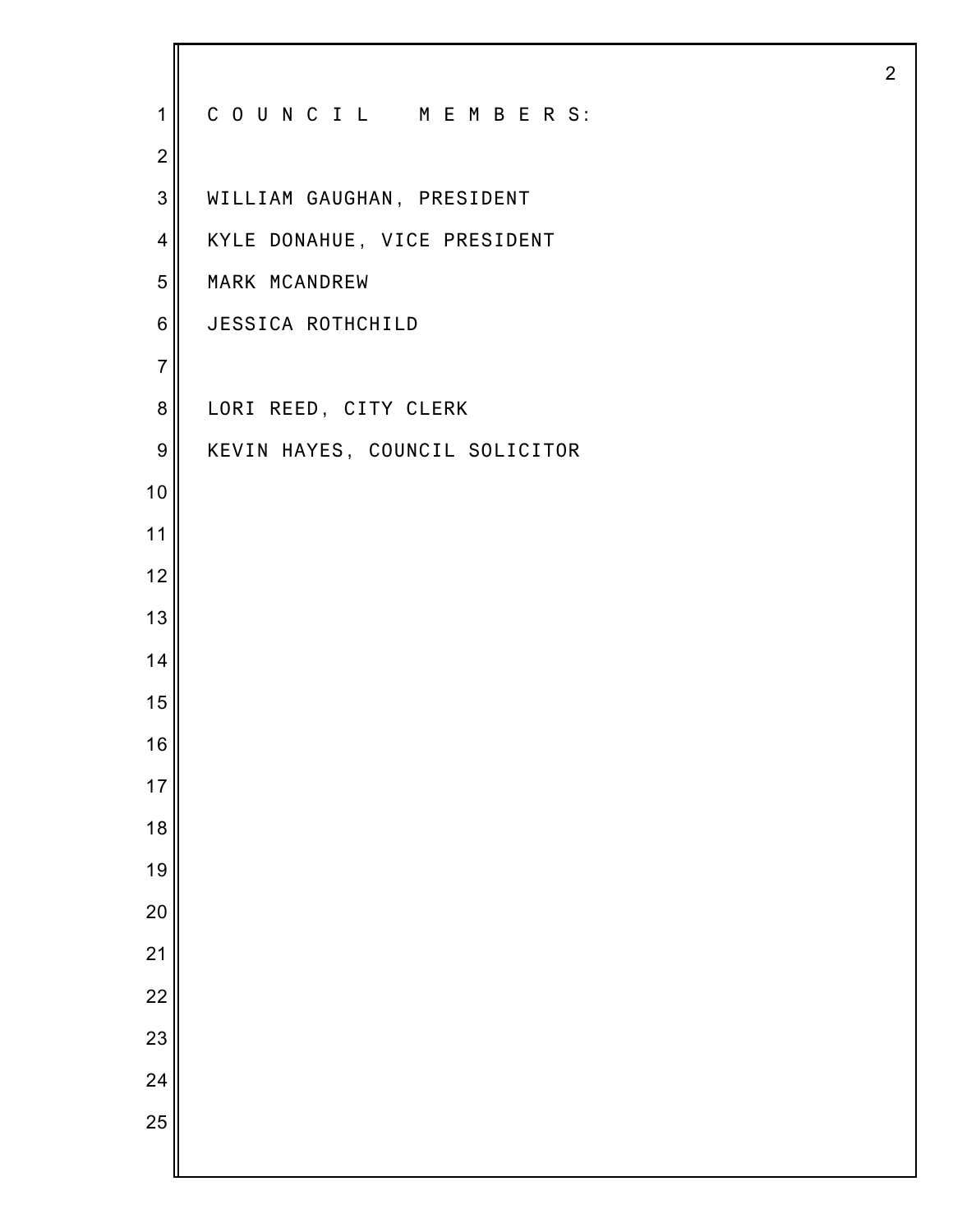|                | 3                                              |
|----------------|------------------------------------------------|
| 1              | MR. GAUGHAN: Okay, welcome                     |
| $\overline{2}$ | everyone. Today is Saturday, March 21st, 2020. |
| 3              | The purpose of this meeting is to interview    |
| 4              | candidates for the seat that was vacated by    |
| 5              | former Councilman Pat Rogan.                   |
| 6              | So first order of business is if               |
| $\overline{7}$ | everyone would please stand for the Pledge of  |
| 8              | Allegiance.                                    |
| 9              |                                                |
| 10             | (Pledge of Allegiance and a moment             |
| 11             | of silent reflection observed.)                |
| 12             |                                                |
| 13             | MR. GAUGHAN: Thank you. Mrs. Reed,             |
| 14             | roll call.                                     |
| 15             | MS. REED: Mr. McAndrew.                        |
| 16             | MR MCANDREW: Present.                          |
| 17             | MS. REED:<br>Dr. Rothchild.                    |
| 18             | ROTHCHILD:<br>DR.<br>Here.                     |
| 19             | MS. REED:<br>Mr. Donahue.                      |
| 20             | MR.<br>DONAHUE:<br>Here.                       |
| 21             | MS. REED: Mr. Gaughan.                         |
| 22             | MR. GAUGHAN:<br>Here.<br>Thank you.<br>As      |
| 23             | I mentioned at the beginning of the meeting,   |
| 24             | the purpose of the special meeting today,      |
| 25             | ladies and gentlemen, is to conduct interviews |
|                |                                                |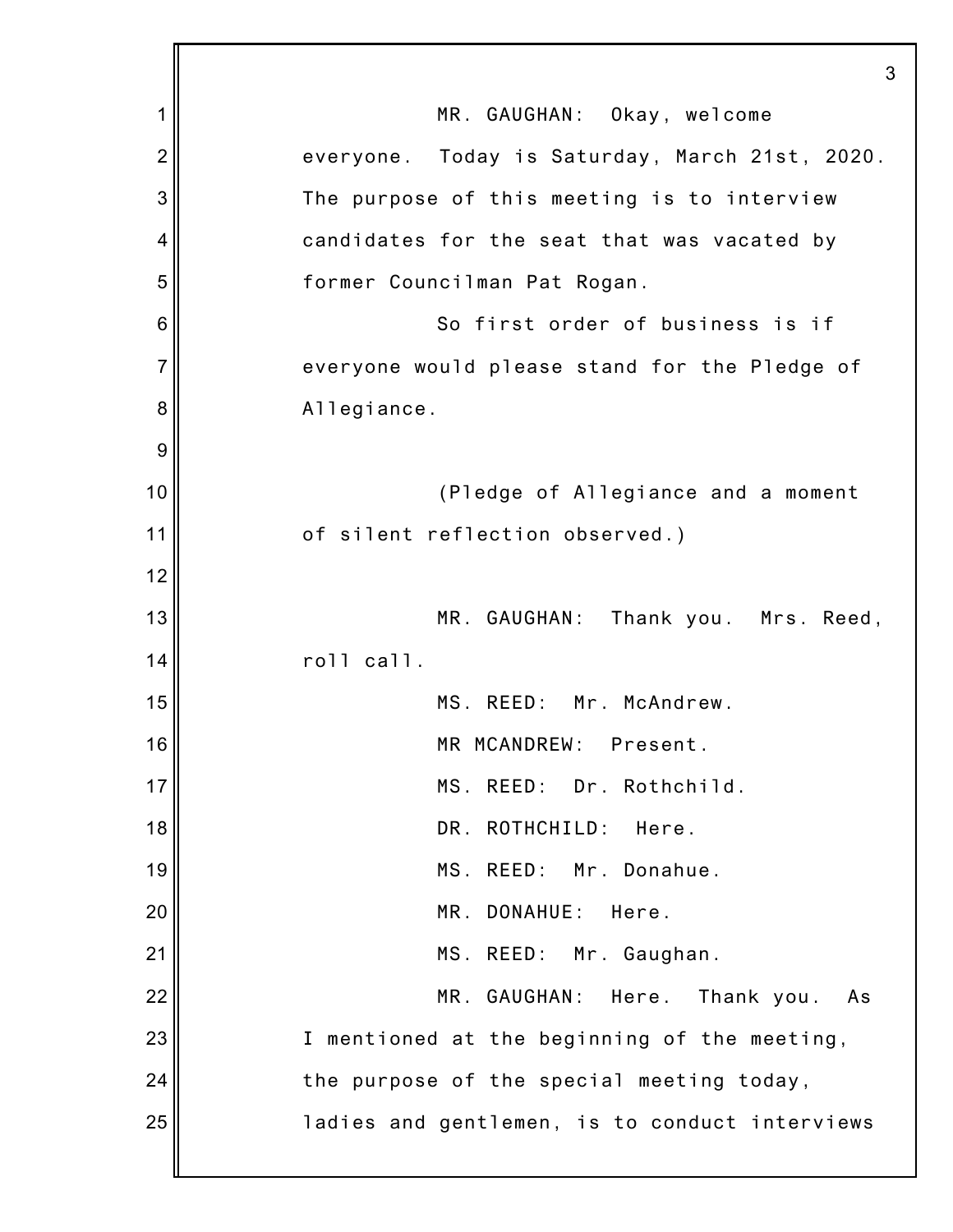|                  | $\overline{4}$                                  |
|------------------|-------------------------------------------------|
| 1                | for the City Council seat that was vacated when |
| $\overline{2}$   | Councilman Pat Rogan resigned effective March   |
| 3                | 9th, 2020. We did receive six applications of   |
| $\overline{4}$   | resumes and letters of interest.                |
| 5                | We are going to interview candidates            |
| $6\phantom{1}6$  | based on the order that they submitted their    |
| $\overline{7}$   | letters of interest and their resumes. So our   |
| 8                | first candidate is Mike DeAntona who I will     |
| $\boldsymbol{9}$ | invite into the meeting in a second. I am       |
| 10               | recording this meeting currently. So the plan   |
| 11               | is to get this to ECTV. And so hopefully that   |
| 12               | will be broadcasted. So just waiting on some    |
| 13               | more information on that.                       |
| 14               | We are going to have the                        |
| 15               | candidates -- we're going to give them five     |
| 16               | minutes for an opening statement which I will   |
| 17               | be timing. And then each Council person has a   |
| 18               | question or two for the candidates, okay?       |
| 19               | All right. Mr. DeAntona, can you                |
| 20               | hear me?                                        |
| 21               | MR. DEANTONA: Can you hear me?                  |
| 22               | MR. GAUGHAN: Hi, Mr. DeAntona.<br>How           |
| 23               | are you? So this is Councilman Bill Gaughan.    |
| 24               | We have on the line with us our City Clerk,     |
| 25               | Lori Reed. We have our City Solicitor -- or     |
|                  |                                                 |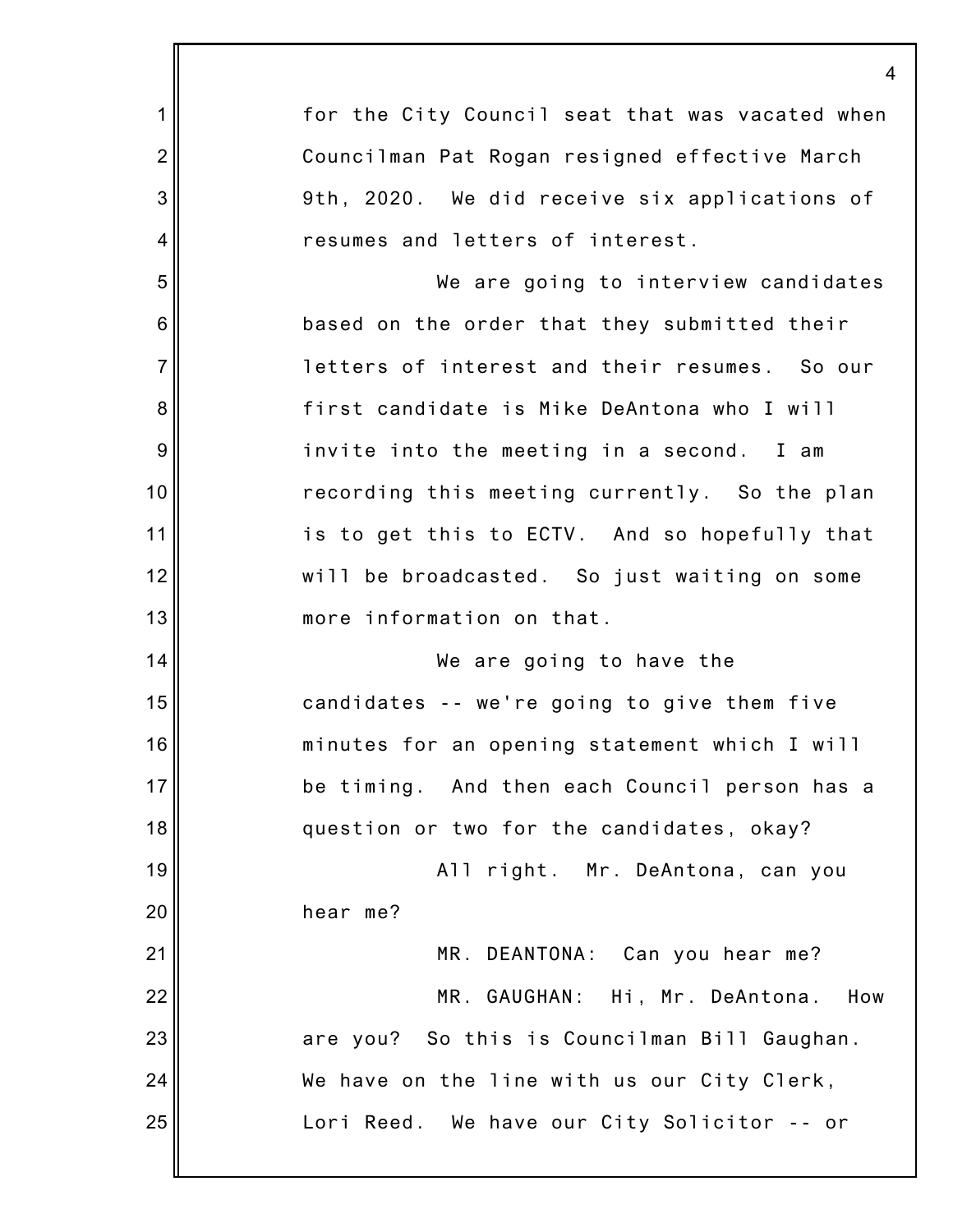|                 | 5                                                |
|-----------------|--------------------------------------------------|
| 1               | our Council Solicitor rather, Kevin Hayes.<br>We |
| $\overline{2}$  | have Dr. Jessica Rothchild, Councilwoman. We     |
| 3               | have Councilman Mark McAndrew and Councilman     |
| 4               | Kyle Donahue. And then we also have several      |
| 5               | members of the public who are listening in.      |
| $6\phantom{1}6$ | MR. DEANTONA: Very good.                         |
| $\overline{7}$  | MR. GAUGHAN: Okay? So, Mr.                       |
| 8               | DeAntona, the first -- the way we're going to    |
| 9               | run this is, I'll give you five minutes for an   |
| 10              | opening statement. Just tell us a little bit     |
| 11              | about yourself, you know, why you are            |
| 12              | interested in the position, anything that you    |
| 13              | think is relevant.                               |
| 14              | I'll be running kind of a stopwatch.             |
| 15              | So I'll let you know when we get towards the     |
| 16              | end of the five minutes. And then we will go     |
| 17              | through questions from the Council members,      |
| 18              | okay?                                            |
| 19              | MR. DEANTONA: Very good.                         |
| 20              | MR. GAUGHAN: Okay. The floor is                  |
| 21              | yours, Mr. DeAntona.                             |
| 22              | MR. DEANTONA: Okay. Thank you very               |
| 23              | much. I first want to take the opportunity to    |
| 24              | thank you all for giving me an opportunity to    |
| 25              | speak before you for the vacant seat left open   |
|                 |                                                  |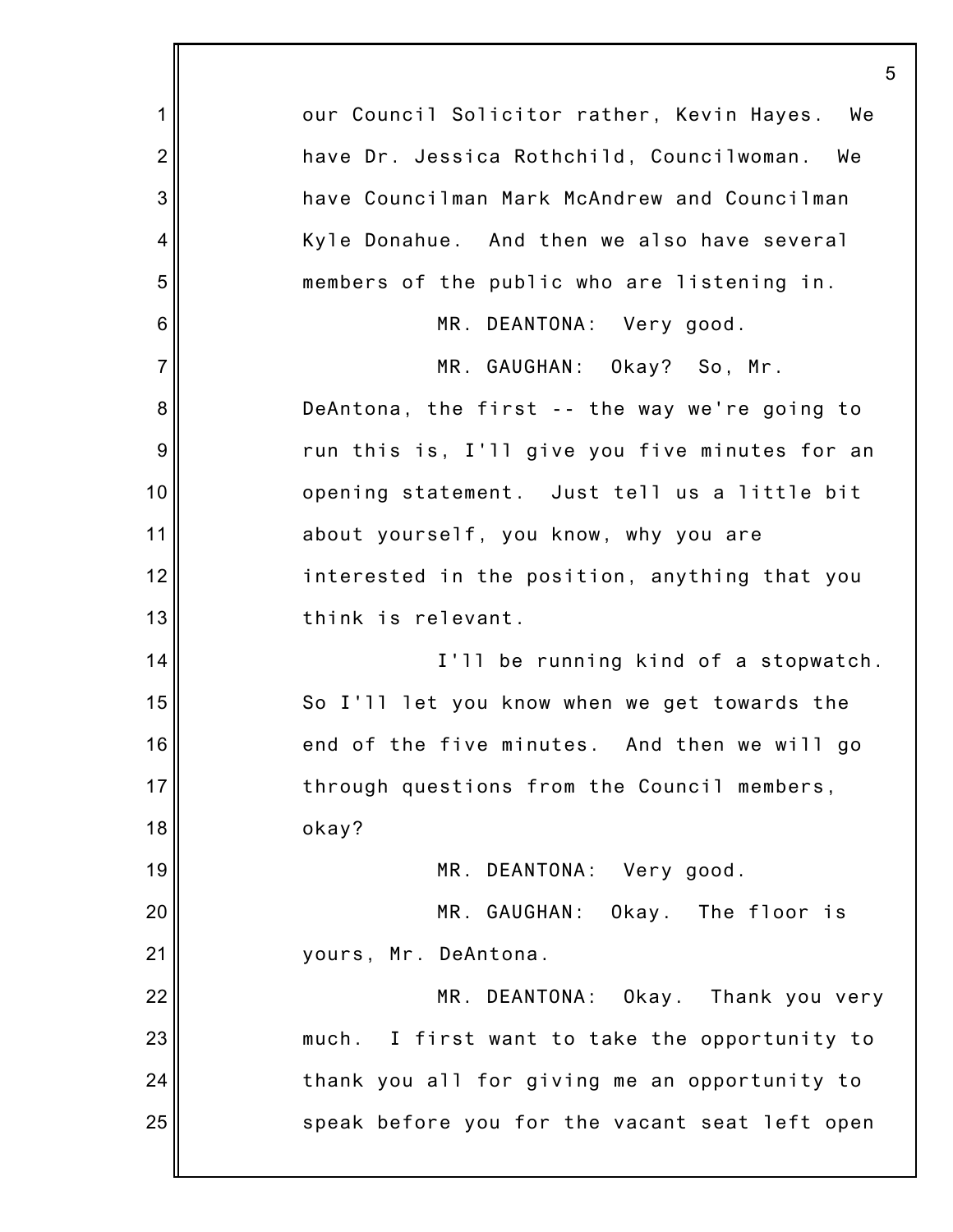| $\mathbf 1$    | by Pat Rogan.                                   |
|----------------|-------------------------------------------------|
| $\overline{2}$ | My name is Michael DeAntona. I'm 53             |
| 3              | years of age. I'm a lifelong resident of        |
| 4              | Scranton, Pennsylvania. I think I bring a lot   |
| 5              | of unique abilities to the table for Council.   |
| $\,6$          | I have been a part of the public sector and the |
| $\overline{7}$ | private sector within my career.                |
| 8              | I'm married to Rosie DeAntona.                  |
| 9              | She's my wife. She owns four businesses, three  |
| 10             | of which are in the City of Scranton, two hair  |
| 11             | salons, one on Penn Avenue, one on South Main   |
| 12             | Avenue and Bronze Tanning Salon on Green Ridge  |
| 13             | Street in Scranton. And she also owns a hair    |
| 14             | salon in Clarks Summit.                         |
| 15             | So I'm very familiar with the                   |
| 16             | private sector and the small business and the   |
| 17             | unique opportunities and also difficulties      |
| 18             | sometimes that small businesses face within the |
| 19             | community.                                      |
| 20             | Myself, I'm a 28-year career veteran            |
| 21             | of the public school system. I teach            |
| 22             | mathematics. I was the head football coach at   |
| 23             | West Scranton High School. I also spent 22      |
| 24             | years as a coach overall, 14 of those years as  |
| 25             | an assistant coach. So I think I bring a        |
|                |                                                 |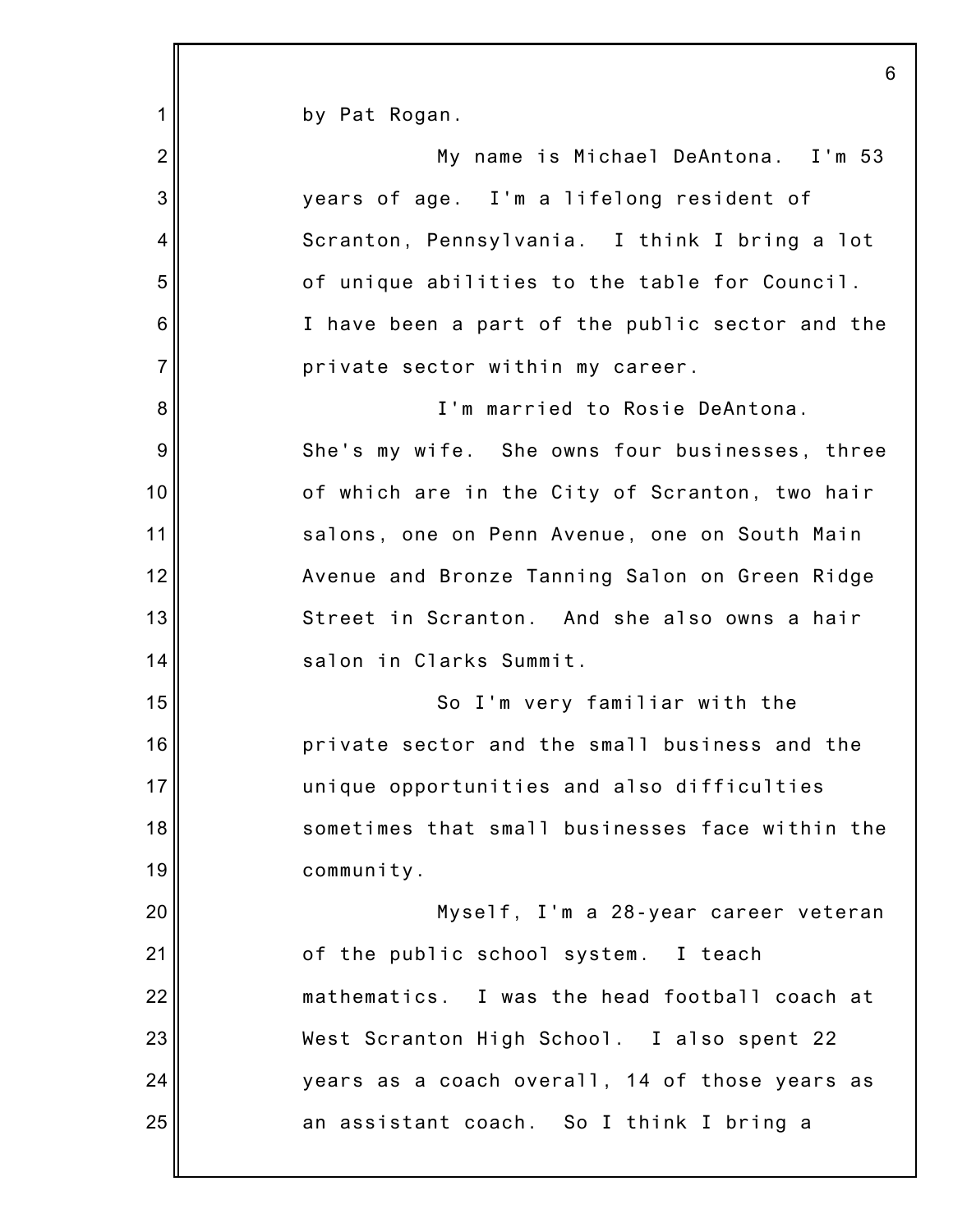unique ability to the table from the standpoint of working with people that are in the private community or private sector and the public sector building a championship football team to where West Scranton won their first (inaudible) championships under my guidance with the ability to communicate and bring people together as an organization whether it be private or public. I think the main thing that we need to do is be able to communicate and sit down and listen to other people's needs and ideas and put them together so that we can do the best for all. I dealt with a lot of parents, administrators, school board members within my career. And this was an opportunity to get involved in the City that I love. We also own four properties in the City of Scranton. My current residence at 12 Overbrook Circle in Scranton; 1134 West Gibson Street, 1328 Dartmouth Street and 924 South Main Avenue. So my wife and I and my family are committed and invested and want the best for

the City of Scranton. I have a stepdaughter

Gabriel who's in her second year of premed at

25

1

2

3

4

5

6

7

8

9

10

11

12

13

14

15

16

17

18

19

20

21

22

23

24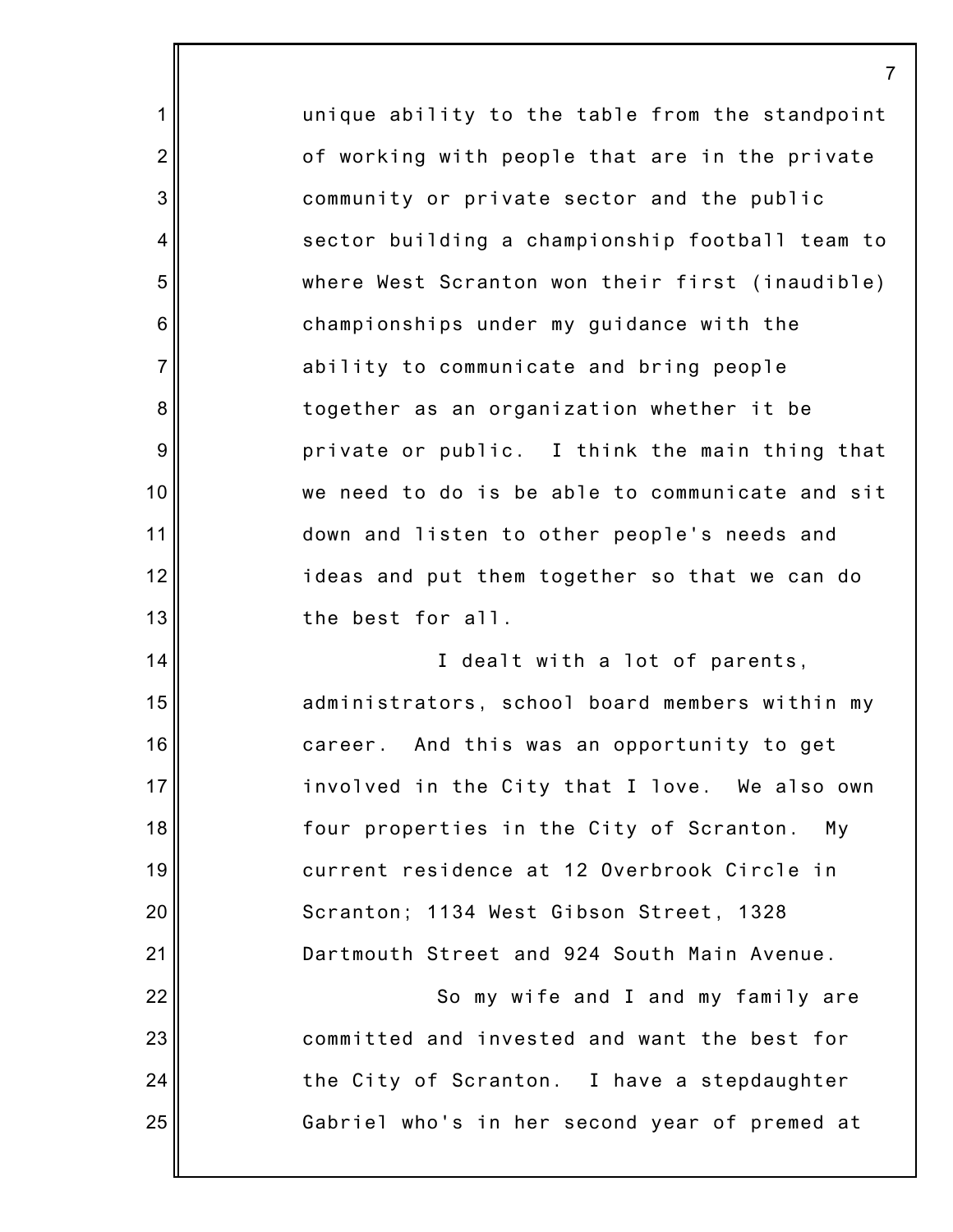|                 | 8                                                 |
|-----------------|---------------------------------------------------|
| 1               | Temple University. She's 20 years of age.         |
| $\overline{2}$  | My dad and my mom are still current               |
| 3               | residents of the City of Scranton. My dad is a    |
| 4               | retired school teacher and football coach.<br>My  |
| 5               | mom is a retired nurse that worked at Regional    |
| $6\phantom{1}6$ | Hospital for 30 years. I have three brothers.     |
| $\overline{7}$  | My oldest brother is Joe who is a retired U.S.    |
| 8               | Army full-bird colonel, spent 30 years in the     |
| 9               | Army and is currently living in New Hampshire     |
| 10              | and working for (inaudible) corporation.          |
| 11              | My younger brothers, Mark who works               |
| 12              | for the Scranton Housing Authority and also       |
| 13              | lives in the City of Scranton and Craig who       |
| 14              | works for the Scranton School District, a         |
| 15              | special education teacher who also lives in the   |
| 16              | City of Scranton.                                 |
| 17              | MR. GAUGHAN: Okay. Great. Thank                   |
| 18              | you so much, Mr. DeAntona. So I'll turn it        |
| 19              | over now to Councilman Mark McAndrew who will     |
| 20              | ask the first question in the interview.<br>Thank |
| 21              | you. Go ahead, Mr. McAndrew.                      |
| 22              | MR. MCANDREW: Good morning, Mr.                   |
| 23              | DeAntona. First of all, I want to thank you       |
| 24              | very much for stepping up and seeking to serve    |
| 25              | our community. My question, if appointed to       |
|                 |                                                   |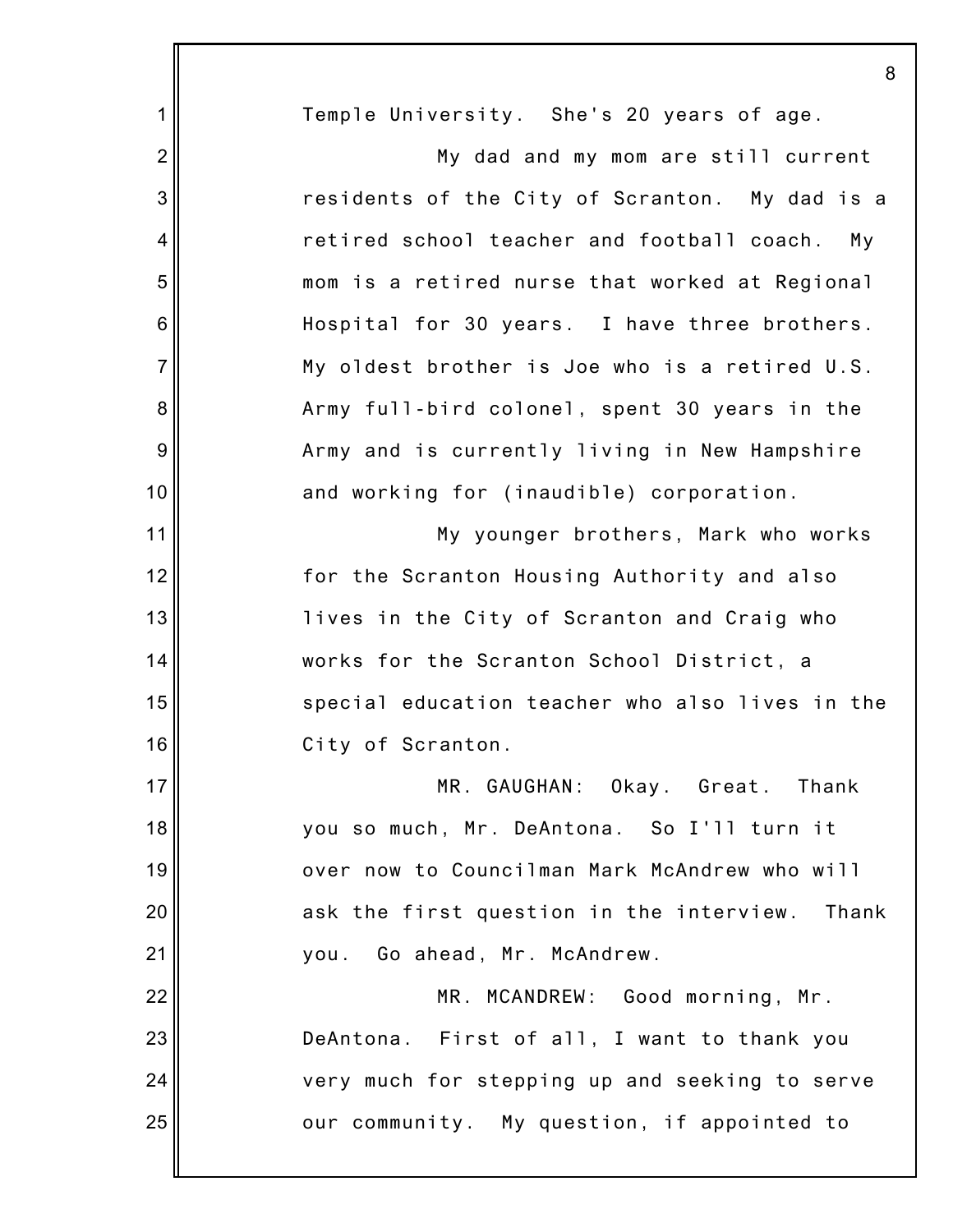|                | 9                                               |
|----------------|-------------------------------------------------|
| $\mathbf 1$    | Council, what would be one ordinance or policy  |
| $\overline{2}$ | that you want to see changed immediately and    |
| 3              | why?                                            |
| 4              | MR. DEANTONA: Well, I -- a policy               |
| 5              | to be changed, I don't know about policy to be  |
| $\,6$          | changed. I certainly have to dig into them      |
| $\overline{7}$ | deeper. I think, you know, my purpose of        |
| 8              | getting on Council or trying to get on Council  |
| $9\,$          | is to learn and be a part of a team.            |
| 10             | I'm not looking to be part of a                 |
| 11             | majority or a minority. I'm looking to be part  |
| 12             | of a team and to do what's best for the City of |
| 13             | Scranton. And if that means changing policy     |
| 14             | then changing policy or ordinance. But I        |
| 15             | wouldn't be looking to do anything myself       |
| 16             | personally. I would be looking to do it with    |
| 17             | the other Council members and see what's best   |
| 18             | for the overall (inaudible) of Scranton.        |
| 19             | MR. MCANDREW: Okay. Thank you.                  |
| 20             | MR. GAUGHAN: Okay. Thank you very               |
| 21             | much. Okay, I'll turn it over now,              |
| 22             | Mr. DeAntona, to Councilwoman Rothchild who has |
| 23             | a question or two for you. Thank you.           |
| 24             | DR. ROTHCHILD: Hi, Mr. DeAntona.                |
| 25             | MR. DEANTONA: Good morning.                     |
|                |                                                 |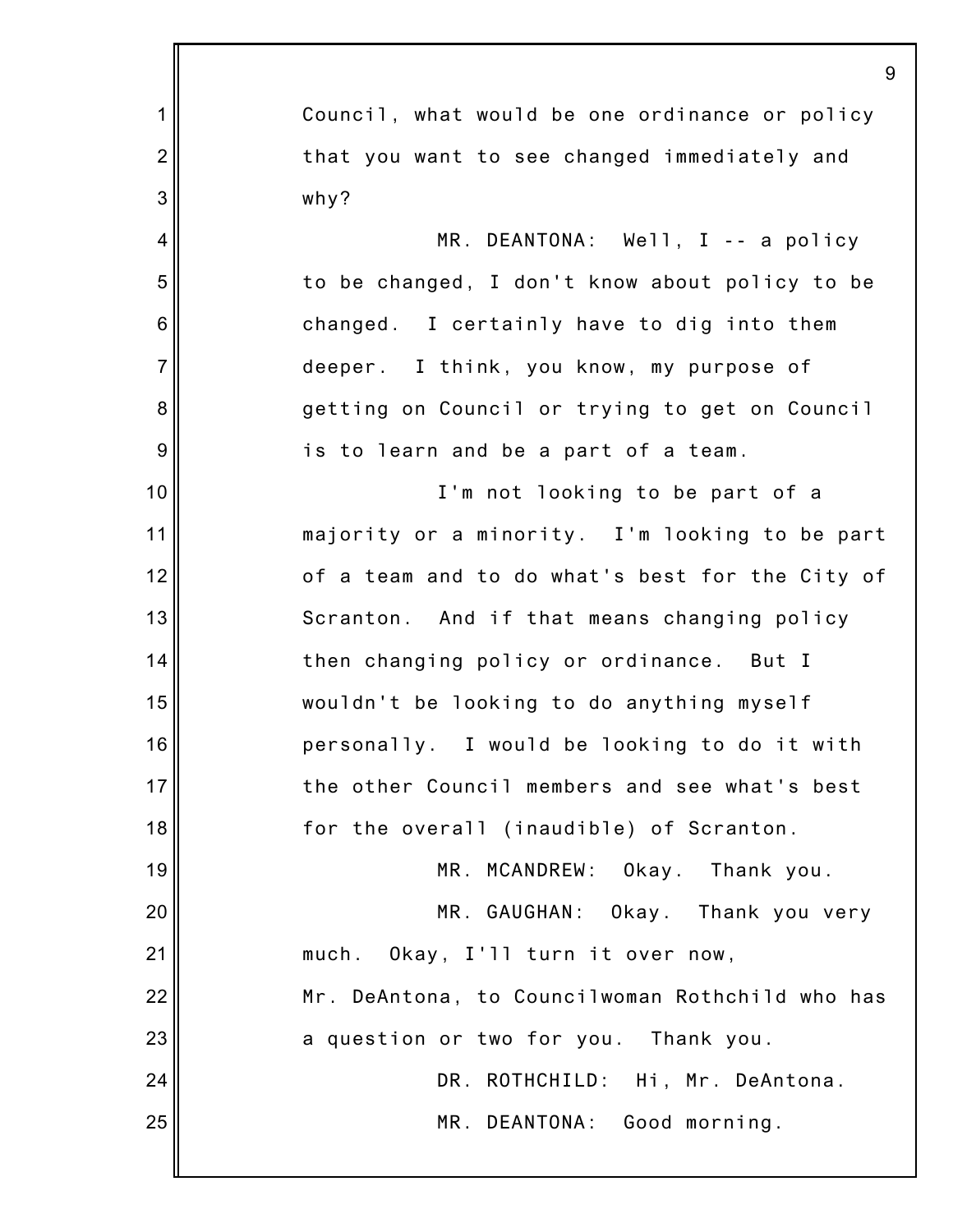|                | 10                                              |
|----------------|-------------------------------------------------|
| $\mathbf 1$    | DR. ROTHCHILD: Thank you for                    |
| $\overline{2}$ | applying for the vacancy. One of my questions   |
| 3              | is what specific skills or background do you    |
| 4              | possess that would be useful if appointed to    |
| 5              | this position?                                  |
| $\,6$          | MR. DEANTONA: Well, I think I                   |
| $\overline{7}$ | bring many skills to the table. I believe that  |
| 8              | I'm -- I have the ability to bring people       |
| $9\,$          | together, to manage people and to manage        |
| 10             | finances. I think it's credit, you know, my     |
| 11             | background within the teaching, teaching        |
| 12             | minority and diversity and seeing how things    |
| 13             | have developed and grown over the years.        |
| 14             | I'm 28 years into this. And when I              |
| 15             | first got into teaching -- I guess, you know,   |
| 16             | obviously I'm showing my age. But there was no  |
| 17             | internet or e-mail or anything of that sort.    |
| 18             | And I think I've been able to grow with the     |
| 19             | times. And I think that my ability to lead      |
| 20             | people and to communicate and to sit down and   |
| 21             | listen to ideas that other people have and to   |
| 22             | try to come up with a plan to implement them so |
| 23             | it's the best for everyone involved.            |
| 24             | And like I said earlier in my                   |
| 25             | statement, you know, I think I have a           |
|                |                                                 |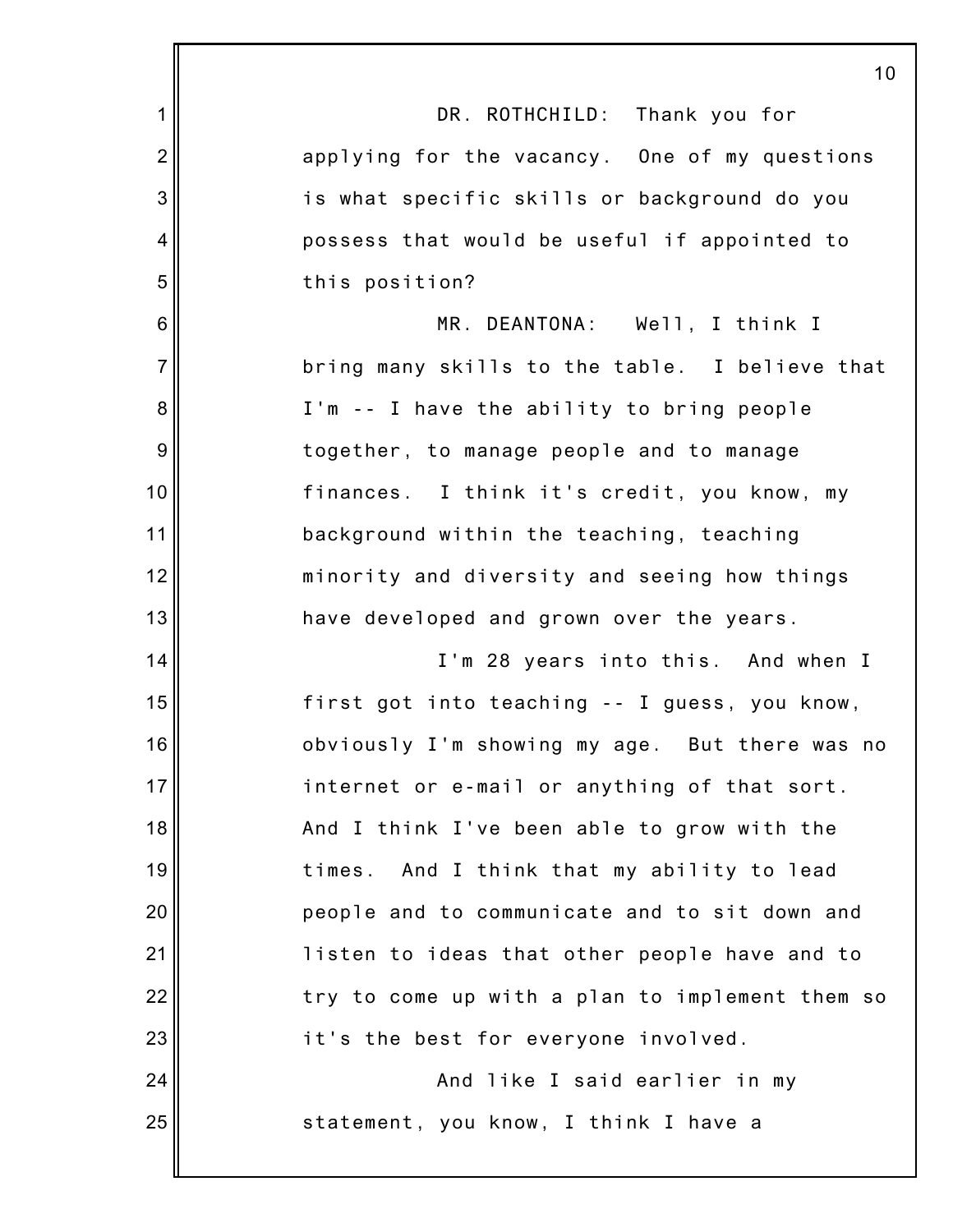|                | 11                                             |
|----------------|------------------------------------------------|
| 1              | uniqueness about me in that I understand the   |
| $\overline{2}$ | working of the private sector and the workings |
| 3              | of the public sector which are obviously two   |
| $\overline{4}$ | different sectors and come with two different  |
| 5              | complications sometimes. So I think I bring a  |
| 6              | lot of different unique aspects to Council.    |
| $\overline{7}$ | DR. ROTHCHILD: Just a quick                    |
| 8              | followup on something that you said, what do   |
| 9              | you mean by your experience in the private     |
| 10             | sector?                                        |
| 11             | MR. DEANTONA: Well, my wife --                 |
| 12             | DR. ROTHCHILD: With your                       |
| 13             | businesses?                                    |
| 14             | MR. DEANTONA: With our business,               |
| 15             | yes.                                           |
| 16             | DR. ROTHCHILD: Okay. Thank you.                |
| 17             | MR. DEANTONA: You're welcome.                  |
| 18             | MR. GAUGHAN: Okay. Thank you, Dr.              |
| 19             | Rothchild. And we have Councilman Kyle Donahue |
| 20             | here Mr. DeAntona who will now ask you a       |
| 21             | question or two.                               |
| 22             | MR. DEANTONA: Sure.                            |
| 23             | MR. DONAHUE: Mr. DeAntona, thank               |
| 24             | you for taking the time out of your day and    |
| 25             | applying for this. In your opinion, I mean,    |
|                |                                                |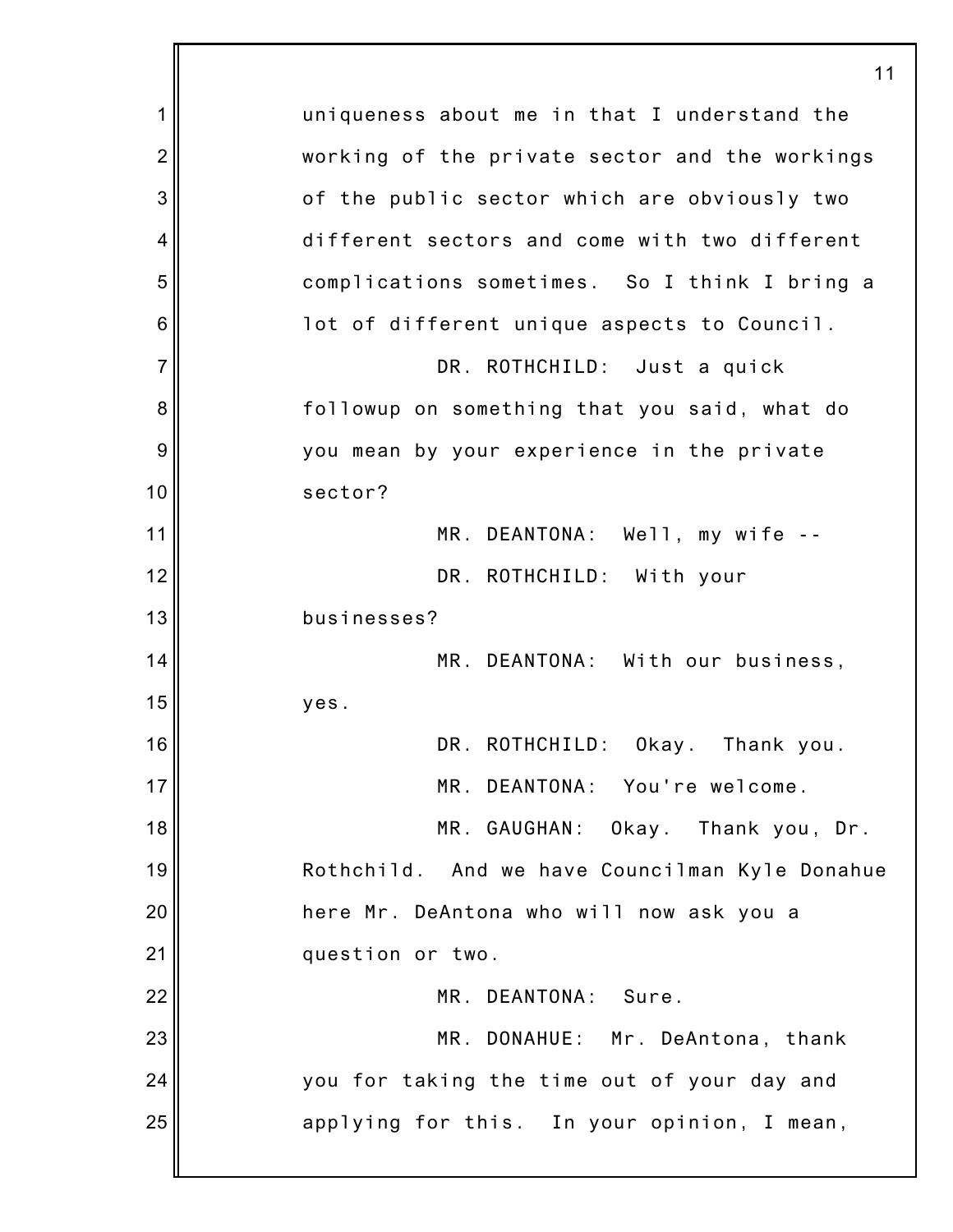|                | 12                                               |
|----------------|--------------------------------------------------|
| 1              | aside from everything else that's happening,     |
| $\overline{2}$ | what is the biggest challenge facing City        |
| 3              | Government and what could you bring to Council   |
| 4              | to help us address that challenge?               |
| 5              | MR. DEANTONA: Yes, you know, I                   |
| 6              | think the best biggest challenge is working      |
| $\overline{7}$ | together. You know, one of the reasons why       |
| 8              | I've decided to throw my name into the arena as  |
| 9              | you will, is, you know, I've seen -- I follow    |
| 10             | government. And I've seen good things happen     |
| 11             | within the last election cycle between Council   |
| 12             | and the school board and the Mayor.              |
| 13             | And I think everybody is now working             |
| 14             | together to try to bring Scranton into, you      |
| 15             | know, the best ability that we can. You know,    |
| 16             | it's a tough matter here. I've been here for     |
| 17             | my whole life. And I've seen the ups and downs   |
| 18             | of Scranton.                                     |
| 19             | And, you know, I want to be part of              |
| 20             | the -- I want to be part of the solution.<br>And |
| 21             | I feel like the current administration that we   |
| 22             | have and our local government are ready to work  |
| 23             | together and change what has been past           |
| 24             | practice. And I think that we're starting to     |
| 25             | develop a sense of pride within our community.   |
|                |                                                  |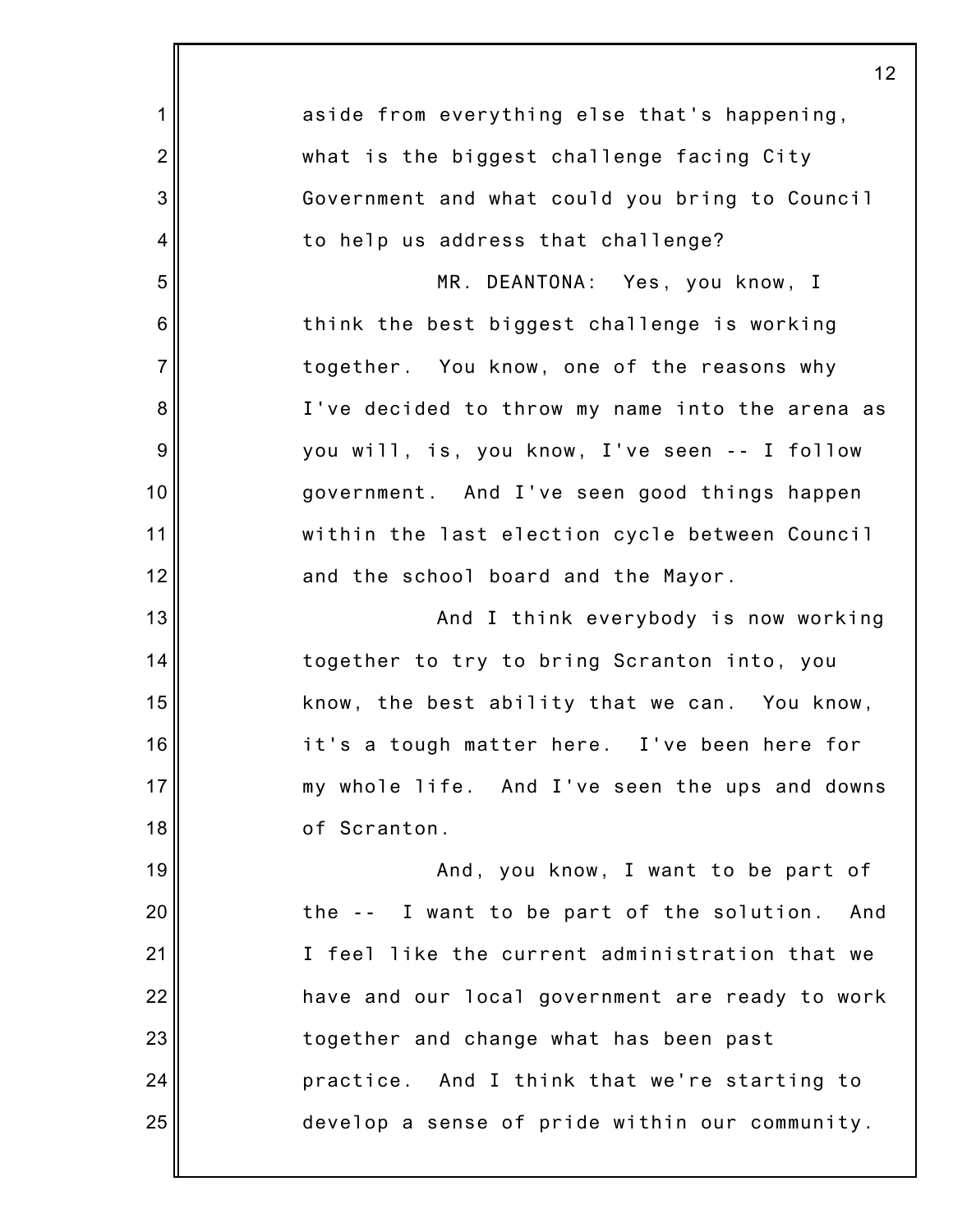|                 | 13                                              |
|-----------------|-------------------------------------------------|
| 1               | And I think our citizens are                    |
| $\overline{2}$  | starting to now starting to trust local         |
| 3               | government rather than mistrust local           |
| 4               | government. I think that's one of my aspects    |
| 5               | that I bring to the table.                      |
| $6\phantom{1}6$ | You know, I'm not politically                   |
| $\overline{7}$  | connected in any way. I have no strings         |
| 8               | attached to me. And I owe no one any favors.    |
| $\overline{9}$  | And I'm not looking for any favors. I've seen   |
| 10              | the ups and the downs of Scranton over the past |
| 11              | years. And I want to be part of bringing        |
| 12              | Scranton back to what it was years ago.         |
| 13              | MR. DONAHUE: Okay, thank you.                   |
| 14              | MR. GAUGHAN: Thank you, Councilman              |
| 15              | Donahue. Okay, Mr. DeAntona, I have a question  |
| 16              | or two for you                                  |
| 17              | MR. DEANTONA: Sure.                             |
| 18              | MR. GAUGHAN: -- then we'll wrap up              |
| 19              | the interview. Again, as the other Council      |
| 20              | people mentioned, I want to thank you for       |
| 21              | putting your name in and thank you for your,    |
| 22              | you know, commitment to service and, you know,  |
| 23              | I appreciate you being here. What specifically  |
| 24              | do you want to accomplish in a two-year term on |
| 25              | Council?                                        |
|                 |                                                 |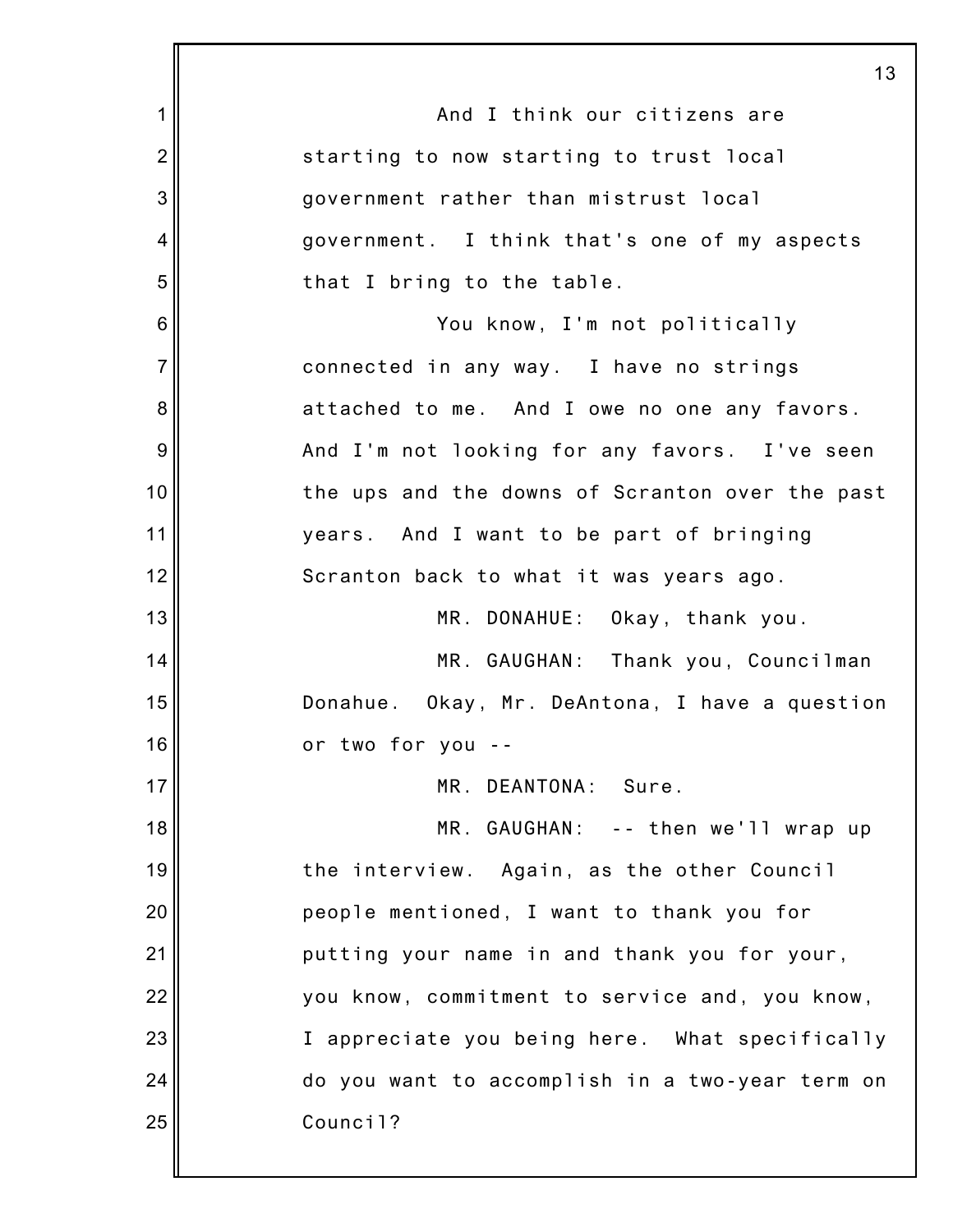|                 | 1                                               |
|-----------------|-------------------------------------------------|
| 1               | MR. DEANTONA: Specifically I would              |
| $\overline{2}$  | like to work with Council and the Mayor in      |
| 3               | order to get our economy back and get jobs in   |
| 4               | the area, more jobs. I think one of the things  |
| 5               | that I would like to look into and work on if I |
| $6\phantom{1}6$ | become a Council member is, I think we need to  |
| $\overline{7}$  | think outside of the box when it comes to jobs. |
| 8               | I think we need to work with our                |
| 9               | resources that we have within the City of       |
| 10              | Scranton, particularly our educational system   |
| 11              | with the University of Scranton and Marywood    |
| 12              | and our junior colleges. And, you know, the     |
| 13              | days of the factories and things of that are    |
| 14              | long past.                                      |
| 15              | And I think we need to start going              |
| 16              | out and looking at ways to get technology into  |
| 17              | business back in the City of Scranton. You      |
| 18              | know, I've done some research on some other     |
| 19              | small towns across America, Asheville, North    |
| 20              | Carolina, you probably never heard of that.     |
| 21              | But, you know, they're one of the               |
| 22              | leading small towns in the United States in     |
| 23              | technology today, in bringing technology jobs   |
| 24              | back to their small community. I never heard    |
| 25              | of Asheville, North Carolina before. And I'm    |
|                 |                                                 |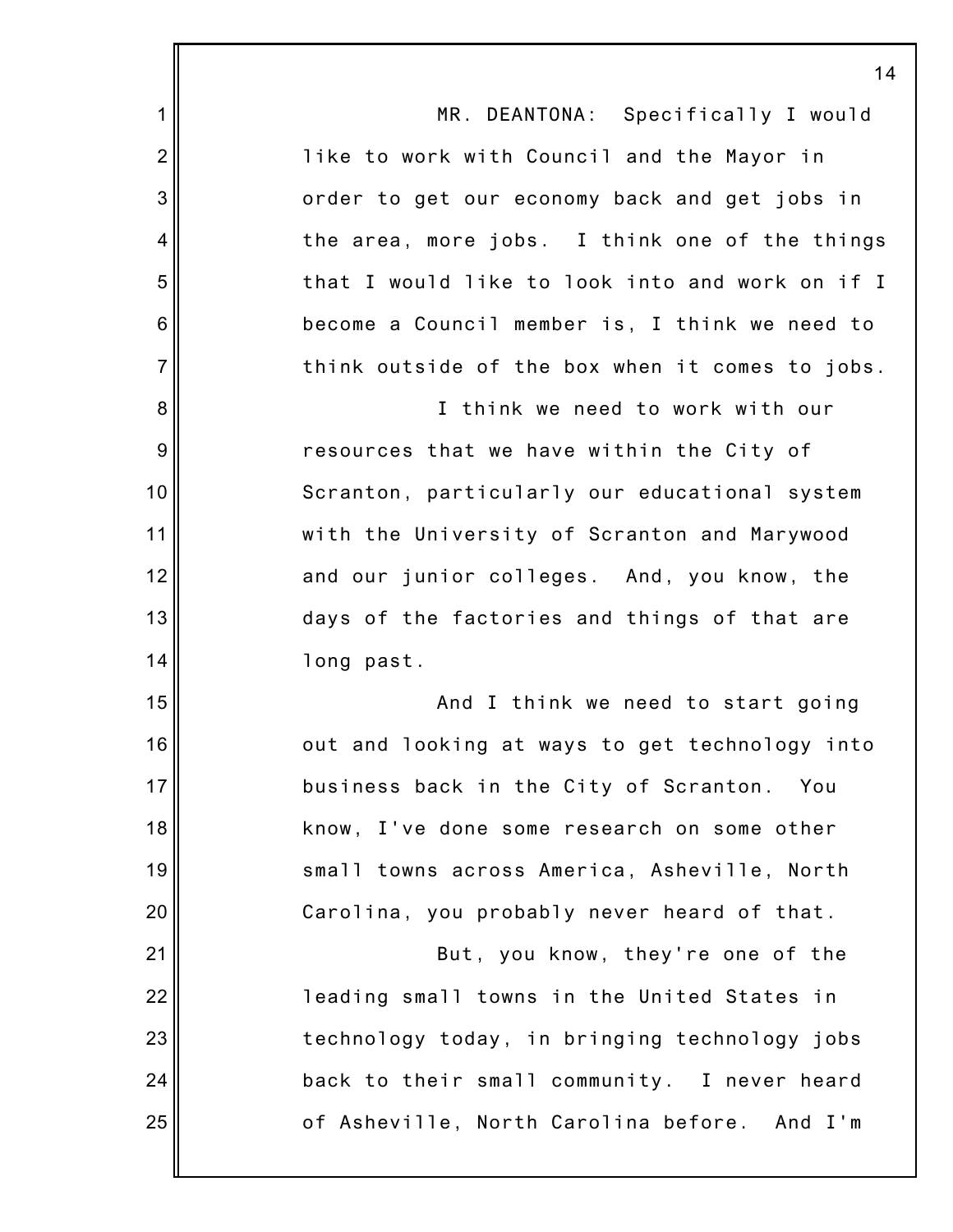|                | 15                                             |
|----------------|------------------------------------------------|
| 1              | sure many people listening have not.           |
| $\overline{2}$ | And I think we need to reach out and           |
| 3              | think outside the box and, you know,           |
| 4              | communicate even with other communities that   |
| 5              | have seen success in today's day and age when, |
| 6              | you know, they relied on one industry and that |
| $\overline{7}$ | industry has, you know, long been shut down or |
| 8              | it's just, you know, times have changed and    |
| $9\,$          | now, you know, we have to look into technology |
| 10             | and them jobs.                                 |
| 11             | That's where the future is going,              |
| 12             | you know, science, technology, engineering and |
| 13             | mathematics. And I think we have a great town  |
| 14             | and we have a lot to offer in the arts and     |
| 15             | restaurants and things of that nature.         |
| 16             | You know, we're two hours from New             |
| 17             | York City. We're two hours from Philadelphia.  |
| 18             | So I think we have a lot to offer. I think we  |
| 19             | have to sell our City.                         |
| 20             | MR. GAUGHAN: Okay. Well, thank you             |
| 21             | so much for interviewing for this vacant seat. |
| 22             | Council is going to deliberate on the          |
| 23             | candidates on Tuesday in our caucus which will |
| 24             | be open to the public. So we will be in touch  |
| 25             | with you either way. So again, we appreciate   |
|                |                                                |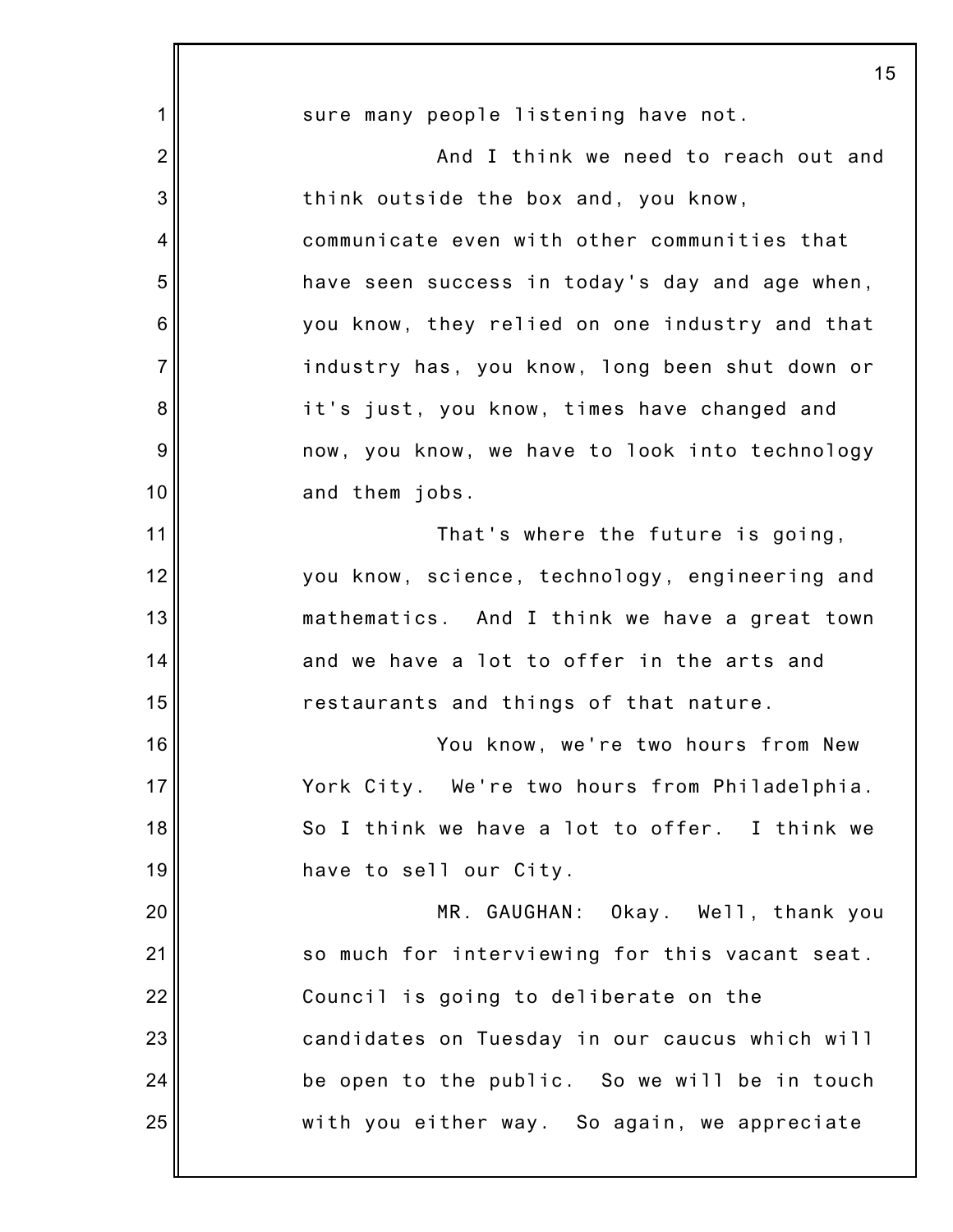|                | 16                                              |
|----------------|-------------------------------------------------|
| 1              | it and we thank you for your time.              |
| $\overline{2}$ | MR. DEANTONA: Thank you very much.              |
| 3              | I appreciate the opportunity speaking to you    |
| 4              | a11.                                            |
| 5              | MR. MCANDREW:<br>Thank you.                     |
| 6              | MR. DONAHUE:<br>Thank you.                      |
| $\overline{7}$ | DR. ROTHCHILD: Thank you, Mr.                   |
| 8              | DeAntona.                                       |
| 9              | MR. DEANTONA:<br>Thank you.                     |
| 10             | MR. GAUGHAN: Okay. Lori, I think                |
| 11             | the next person up is Gary Colvin, correct?     |
| 12             | MS. REED: That is correct. And I                |
| 13             | just hung up with Mr. Colvin. He's dialing in.  |
| 14             | MR. GAUGHAN: Okay.                              |
| 15             |                                                 |
| 16             | (MR. GARY COLVIN)                               |
| 17             |                                                 |
| 18             | MR. GAUGHAN: Hi, Mr. Colvin?                    |
| 19             | MR. COLVIN:<br>Yes, sir.                        |
| 20             | MR. GAUGHAN: Hi. How are you?                   |
| 21             | This is Bill Gaughan. How are you today?        |
| 22             | MR. COLVIN: I'm good, Mr. Gaughan.              |
| 23             | How are you doing?                              |
| 24             | MR. GAUGHAN: Good, not too bad.<br>- So         |
| 25             | just to give you a rundown on how this is going |
|                |                                                 |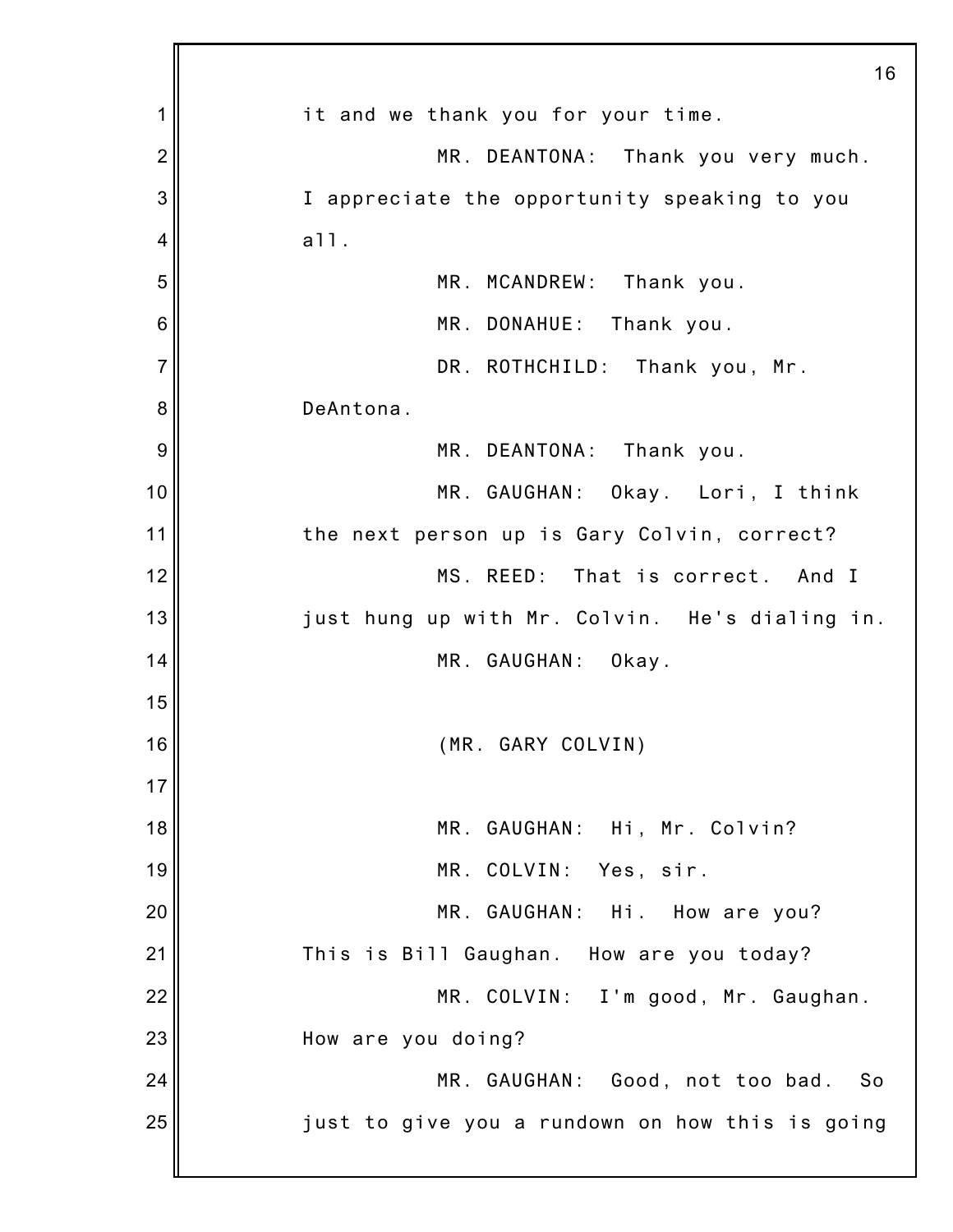|                  | 17                                              |
|------------------|-------------------------------------------------|
| 1                | to work, so right now, Mr. Colvin, we have      |
| $\overline{2}$   | Council -- all of Council here. We have Lori    |
| $\mathbf{3}$     | Reed our City Clerk who you just spoke to. We   |
| 4                | have Kevin Hayes, our Council Solicitor. We     |
| 5                | have myself; Councilman Mark McAndrew;          |
| $\,6$            | Councilwoman Rothchild and Councilman Kyle      |
| $\overline{7}$   | Donahue.                                        |
| 8                | So we are going to first open the               |
| $\boldsymbol{9}$ | floor to you and give you five minutes for an   |
| 10               | opening statement and then we will go around    |
| 11               | the room here to our Council people and then    |
| 12               | we'll have questions for you, okay?             |
| 13               | MR. COLVIN: Sounds great. Thank                 |
| 14               | you.                                            |
| 15               | MR. GAUGHAN: Okay, so if you just               |
| 16               | want to tell us a little bit about yourself why |
| 17               | you applied for the position and anything else  |
| 18               | that you think is relevant.                     |
| 19               | MR. COLVIN: Okay. Thanks very                   |
| 20               | Hi. Good morning. My name is Gary<br>much.      |
| 21               | Colvin. I've lived in Scranton for the past 38  |
| 22               | years. My wife and I raised our children here.  |
| 23               | We are not a political family. Seldom did we    |
| 24               | miss a vote. We've humbled and grumbled about   |
| 25               | the same old same old on the school board, on   |
|                  |                                                 |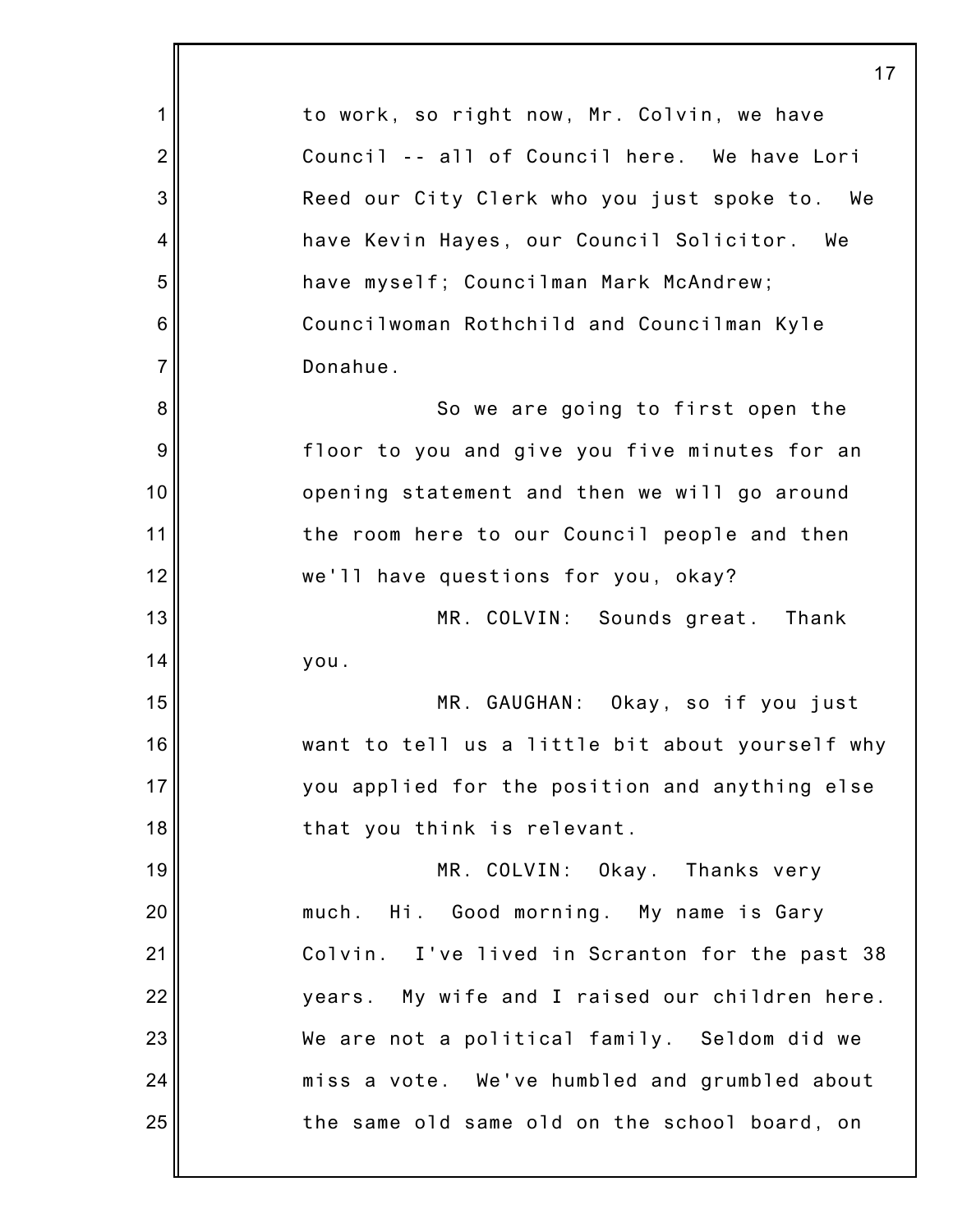|                | 18                                              |
|----------------|-------------------------------------------------|
| 1              | Council, in the Mayor's office, complained      |
| $\overline{2}$ | mightily about taxes, bad streets, and the odor |
| 3              | of malfeasance that seemed to surround our      |
| 4              | officials.                                      |
| 5              | It was tough to change government               |
| 6              | because the choices at the polls always seemed  |
| $\overline{7}$ | to be the same. Never ever did we consider      |
| 8              | leaving Scranton. This is where we chose to     |
| 9              | live. And this is where we stayed. Our faith    |
| 10             | has been rewarded. Times are changing. People   |
| 11             | are changing.                                   |
| 12             | There is renewed hope. I would like             |
| 13             | to be a part of that renewal. Again, I'm not a  |
| 14             | politician. My part in the political process    |
| 15             | has been to vote my conscience. I've expressed  |
| 16             | my displeasure in letters to the editor and     |
| 17             | that's about it. I have no political agenda     |
| 18             | say what's good for Scranton.                   |
| 19             | If chosen today I will listen,                  |
| 20             | study, and learn. My votes will be of           |
| 21             | conscience. I have an open mind and will        |
| 22             | listen to others. I have a history at an        |
| 23             | executive level of representing over 40,000 to  |
| 24             | an international organization.                  |
| 25             | I spoke their collective mind with              |
|                |                                                 |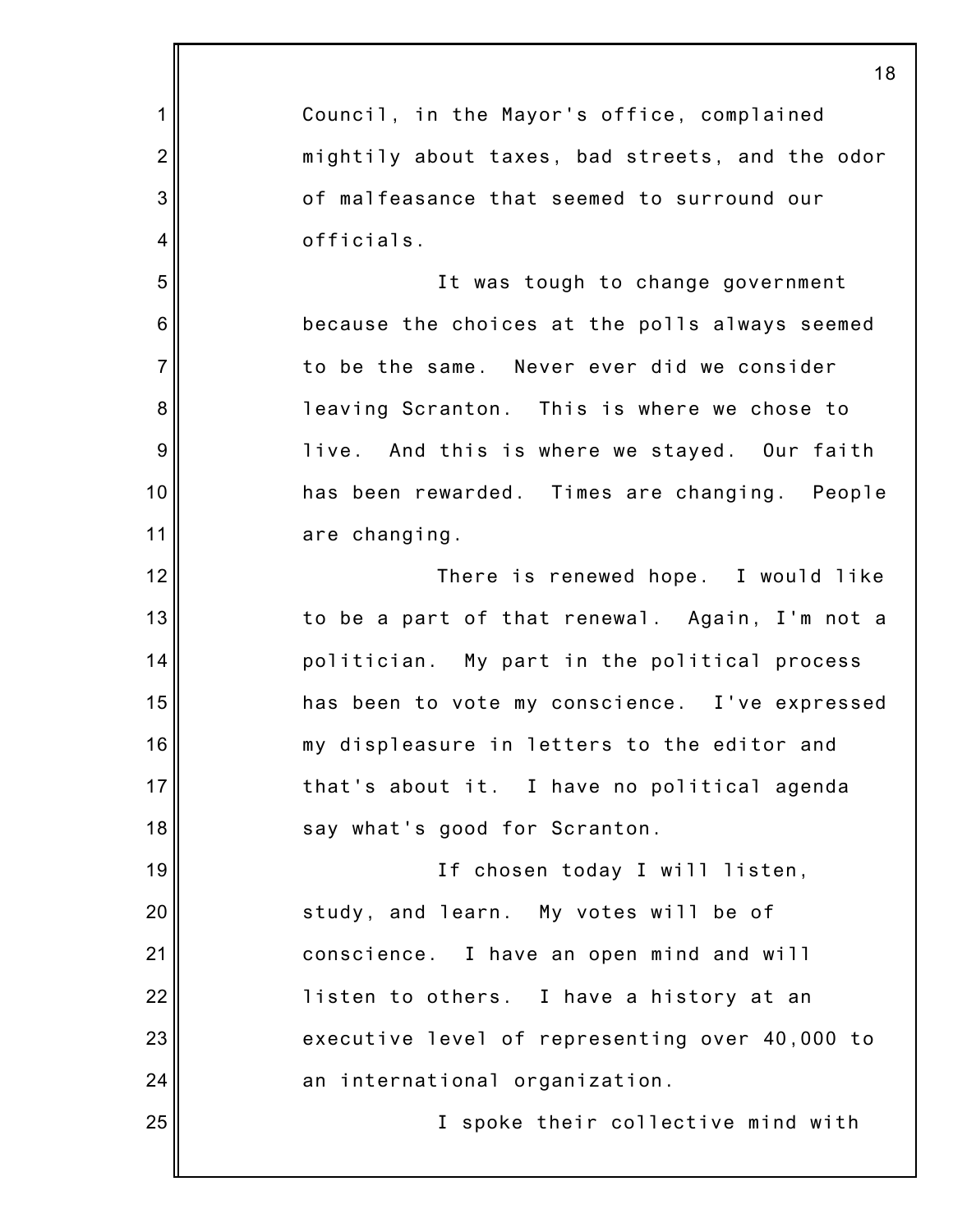1 2 3 4 5 6 7 8 9 10 11 12 13 14 15 16 17 18 19 20 21 22 23 24 25 19 the caveat that if more and better information became available I would change our original opinion. I would bring the same attitude to Council. I would hope Council sees the wisdom in selecting a political neophyte today. There has been rapid turnover in both Council and the school board. New voices have been added to the mix at the school board. City Hall has a new voice. Council too is experiencing new sounds. Today's group of perspective members afford Council the opportunity to continue that trend. Some of us today you will determine to be good. If you can add new voice to that determination, then the good will not get in the way of the best. Thank you. MR. GAUGHAN: Thank you, Mr. Colvin. And thank you for applying for the position. And the first question we have here is from Councilman Mark McAndrew. Mr. McAndrew? MR. MCANDREW: Yes. Good morning, Mr. Colvin. MR. COLVIN: Good morning, Mr. McAndrew.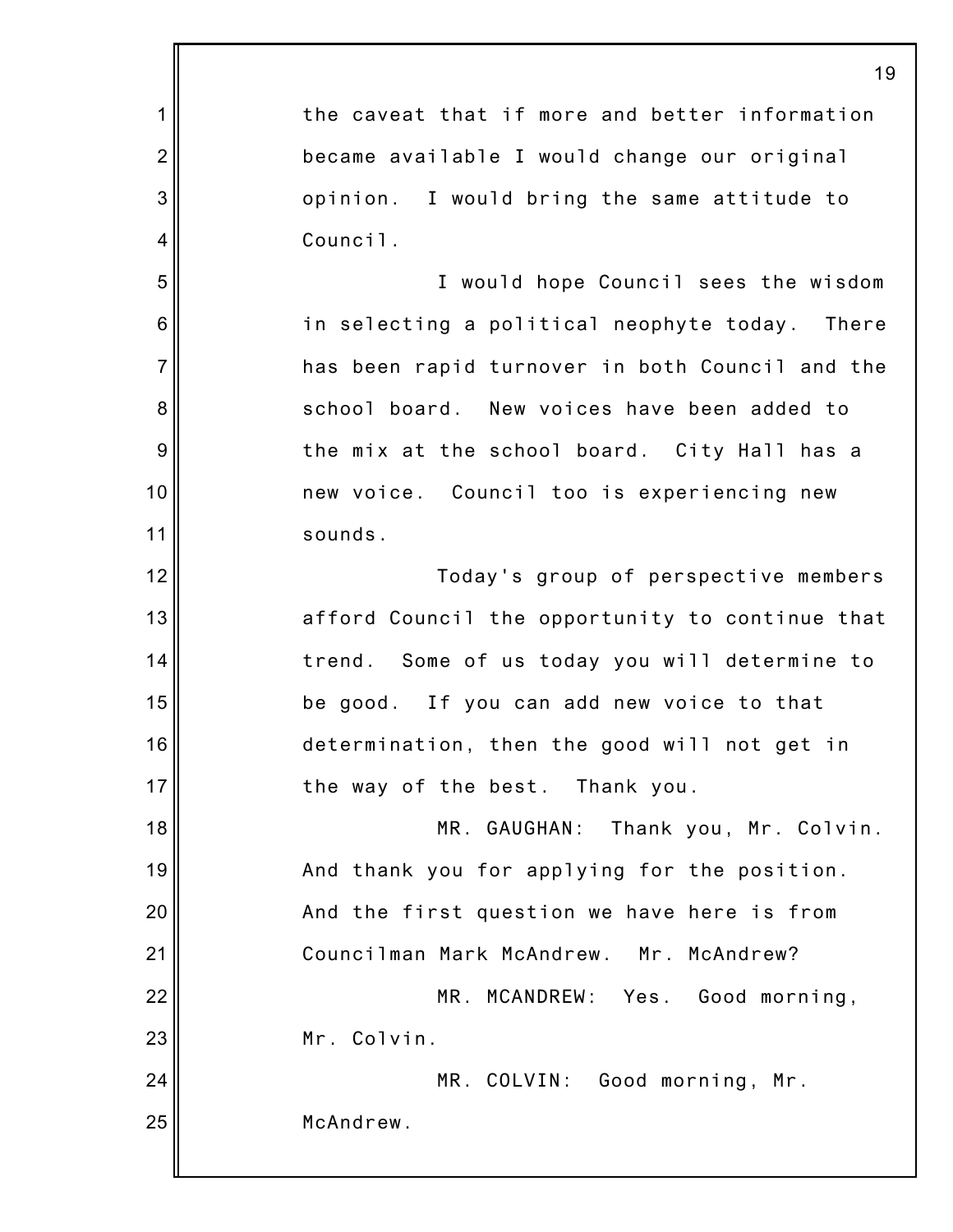|                | 20                                              |
|----------------|-------------------------------------------------|
| 1              | MR. MCANDREW: Thank you very much               |
| $\overline{2}$ | for stepping up and seeking to serve our        |
| 3              | community. My question, if appointed to         |
| 4              | Council, what would be one ordinance or policy  |
| 5              | that you would want to see changed immediately  |
| 6              | and why?                                        |
| $\overline{7}$ | MR. COLVIN: Okay. I'm not sure how              |
| 8              | Council feels towards things such as            |
| 9              | reassessment or -- which I think is a county    |
| 10             | But if there would be some sort of an<br>thing. |
| 11             | ordinance of change made, I think I would like  |
| 12             | to have Council get involved in putting some    |
| 13             | sort of a unified stance on reassessment and    |
| 14             | presenting that to the county.                  |
| 15             | As an old person, I've been around              |
| 16             | for a few years. As an old person, I do not     |
| 17             | subscribe to the theory that seems to be        |
| 18             | prevalent that a reassessment will provide an   |
| 19             | undue burden on people of my age. I don't       |
| 20             | accept that theory at all.                      |
| 21             | What I do accept is the need to                 |
| 22             | update our tax base and do it as soon as        |
| 23             | possible. And I think I would like to see       |
| 24             | Council in some way express that to the county. |
| 25             | MR. MCANDREW:<br>Thank you.                     |
|                |                                                 |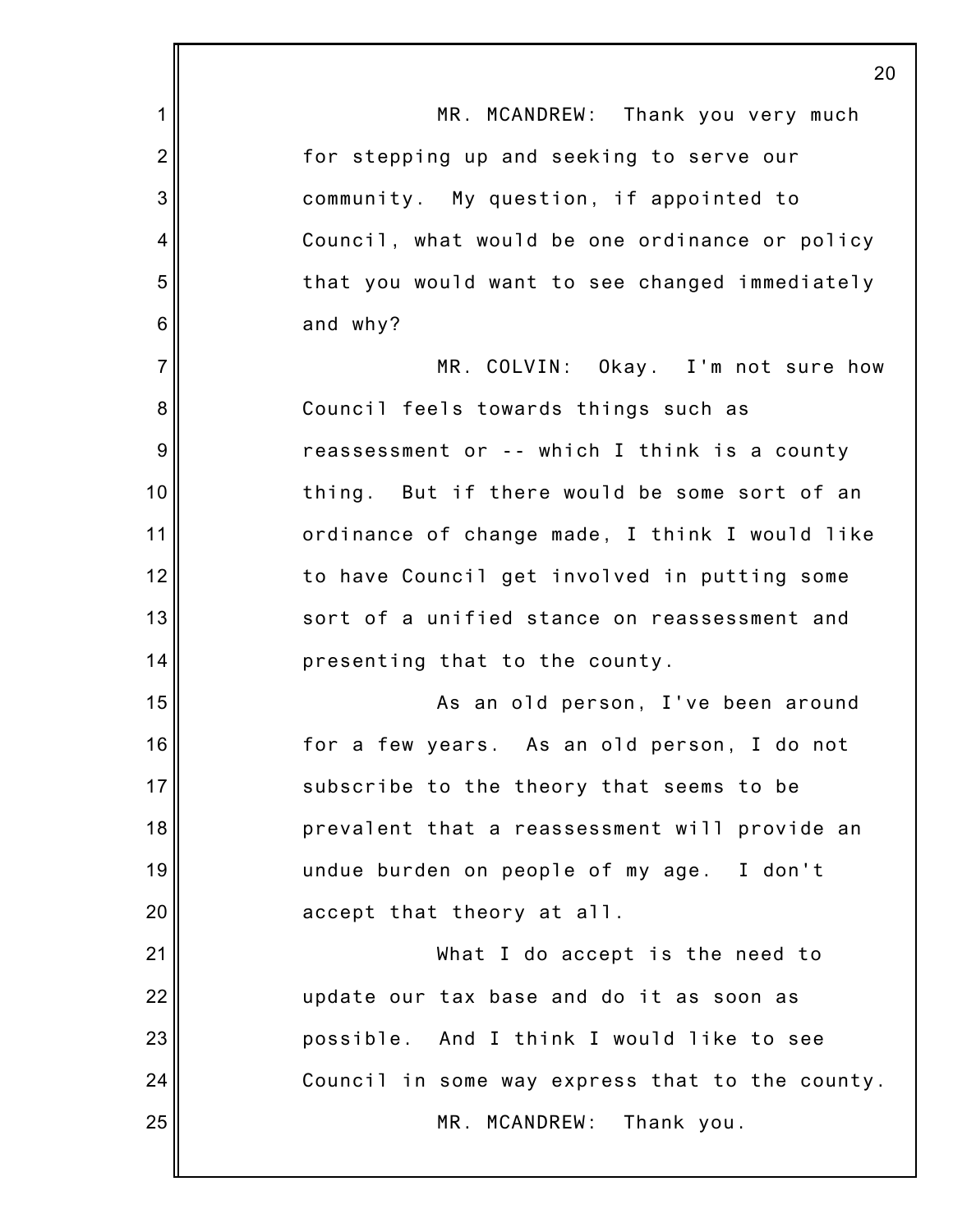|                 | 21                                              |
|-----------------|-------------------------------------------------|
| 1               | MR. COLVIN: You're welcome.                     |
| $\overline{2}$  | MR. GAUGHAN: Okay. Thank you,                   |
| 3               | Mr. Colvin. Our next Council person up is Dr.   |
| 4               | Rothchild who has a few questions for you.      |
| 5               | MR. COLVIN:<br>Okay.                            |
| $6\phantom{1}6$ | DR. ROTHCHILD: Mr. Colvin, what                 |
| $\overline{7}$  | specific skills or background do you possess    |
| 8               | that would be useful if appointed to our        |
| 9               | Council?                                        |
| 10              | MR. COLVIN: Well, as I alluded to               |
| 11              | in the presentation that I began with, I have   |
| 12              | been a member of an executive council for a     |
| 13              | fairly large organization (inaudible) problems  |
| 14              | and policies, thoughts to our executive council |
| 15              | meeting and I carried that to a global wide     |
| 16              | meeting in New York City.                       |
| 17              | And then I had to respond to those              |
| 18              | people in an individual meeting or sometimes    |
| 19              | group meetings throughout the eastern part of   |
| 20              | Pennsylvania. So I do have the ability to       |
| 21              | listen. I have the ability to gather new        |
| 22              | thoughts and change my mind if I need to.       |
| 23              | I have a willingness to let others              |
| 24              | continue their thoughts without interrupting.   |
| 25              | I have been a part of management groups like    |
|                 |                                                 |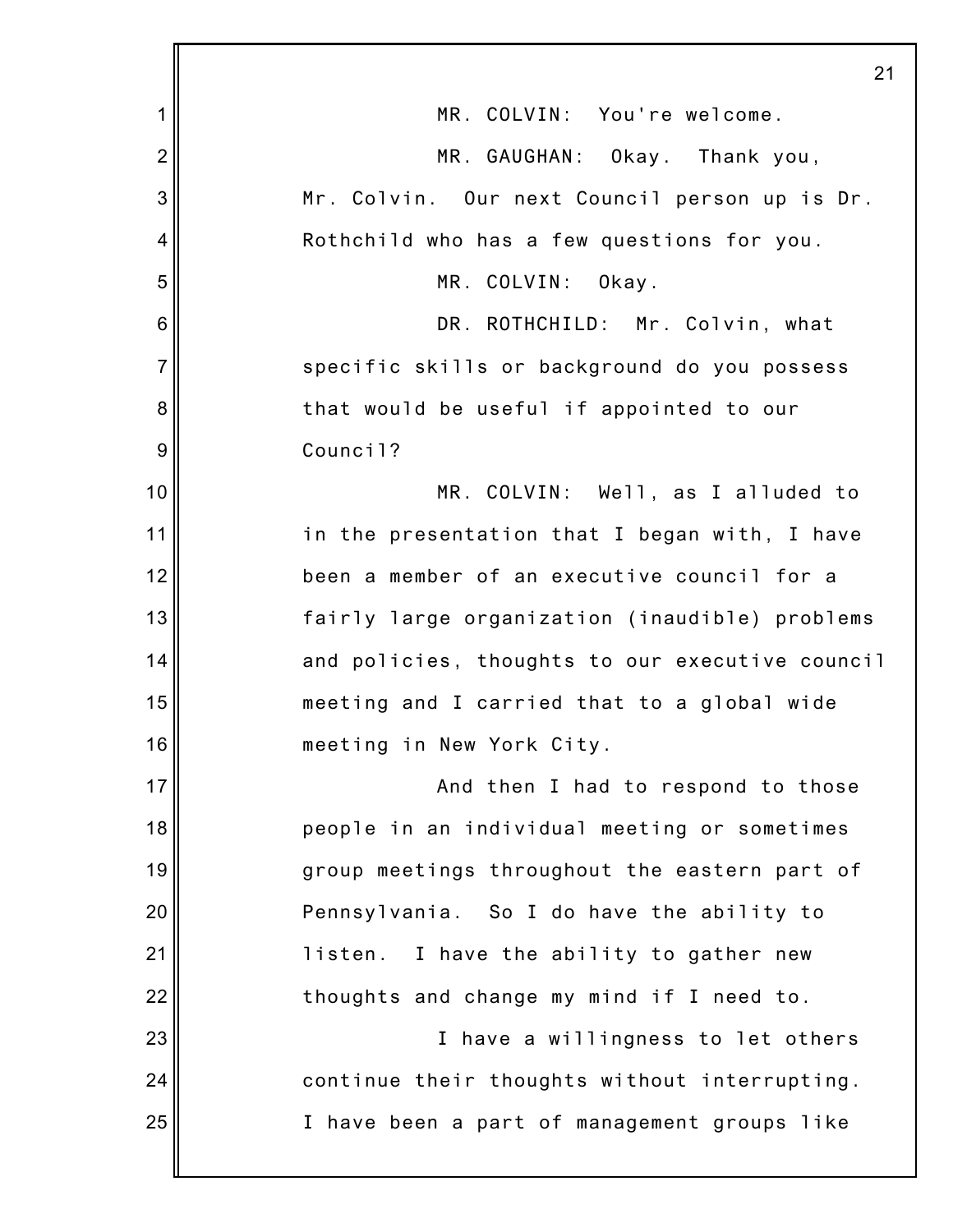|                  | 22                                              |
|------------------|-------------------------------------------------|
| 1                | this before. And in my present day job where    |
| $\overline{2}$   | I'm a dispatcher at a trucking company so I     |
| 3                | constantly have to deal with the customer       |
| 4                | who -- getting our freight, the customer who    |
| 5                | (inaudible) and, of course, the gentleman who's |
| $\,6$            | driving the truck.                              |
| $\overline{7}$   | And all of these things require a               |
| 8                | little finesse and a little willingness to give |
| $\boldsymbol{9}$ | and take with the people involved.              |
| 10               | DR. ROTHCHILD: Okay. Thank you                  |
| 11               | very much.                                      |
| 12               | MR. COLVIN: You're welcome.                     |
| 13               | MR. GAUGHAN: Okay, thank you, Dr.               |
| 14               | Rothchild. Now we have, Mr. Colvin, Councilman  |
| 15               | Kyle Donahue who has a question for you.        |
| 16               | MR. COLVIN: Okay.                               |
| 17               | MR. DONAHUE: Thank you, Mr. Colvin,             |
| 18               | for, you know, applying and showing interest in |
| 19               | serving the community. In your opinion aside    |
| 20               | from everything that's going on currently, what |
| 21               | is the biggest challenge facing City Government |
| 22               | and what could you bring to Council to help us  |
| 23               | address that challenge?                         |
| 24               | MR. COLVIN: I think the biggest                 |
| 25               | challenge to City Government for a lot of       |
|                  |                                                 |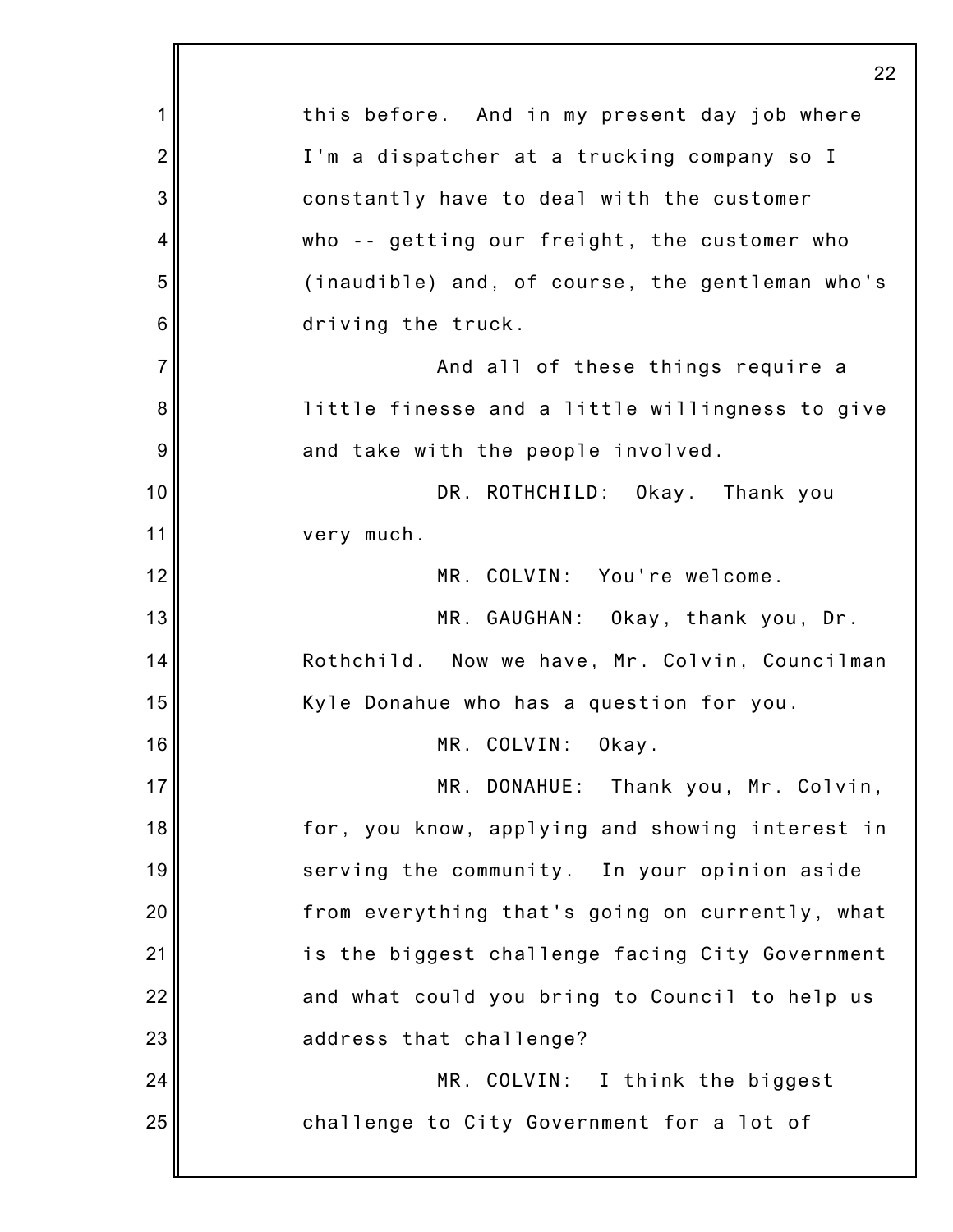|                | 23                                              |
|----------------|-------------------------------------------------|
| $\mathbf 1$    | reasons is a lack of trust to the people that   |
| $\overline{2}$ | you represent. Today, what we're doing today,   |
| 3              | we're replacing a Councilman who's left for a   |
| $\overline{4}$ | different position. And if you look back over   |
| 5              | the last few months, there's been a lot of      |
| 6              | Councilmen or a lot of school board people, in  |
| $\overline{7}$ | the Mayor's office, everything is changing.     |
| 8              | People could not look to City Hall              |
| 9              | and say, gee, there's our guys. Look at the     |
| 10             | job they're doing for us because it seems the   |
| 11             | cast of the characters change on a regular      |
| 12             | basis.                                          |
| 13             | I would like to see some stability              |
| 14             | and in Council and that would demonstrate to    |
| 15             | the people that we five are the ones that are   |
| 16             | here for you. We're doing what you're asking    |
| 17             | us to do and going to ask us to do. You know    |
| 18             | if you know anything about sports, sports teams |
| 19             | tell you that stability and coaching in the     |
| 20             | front office is their greatest guide to         |
| 21             | That doesn't change when we're<br>success.      |
| 22             | talking about political entities such as City   |
| 23             | Council.                                        |
| 24             | MR. DONAHUE:<br>Thank you.                      |
| 25             | MR. COLVIN: You're welcome.                     |
|                |                                                 |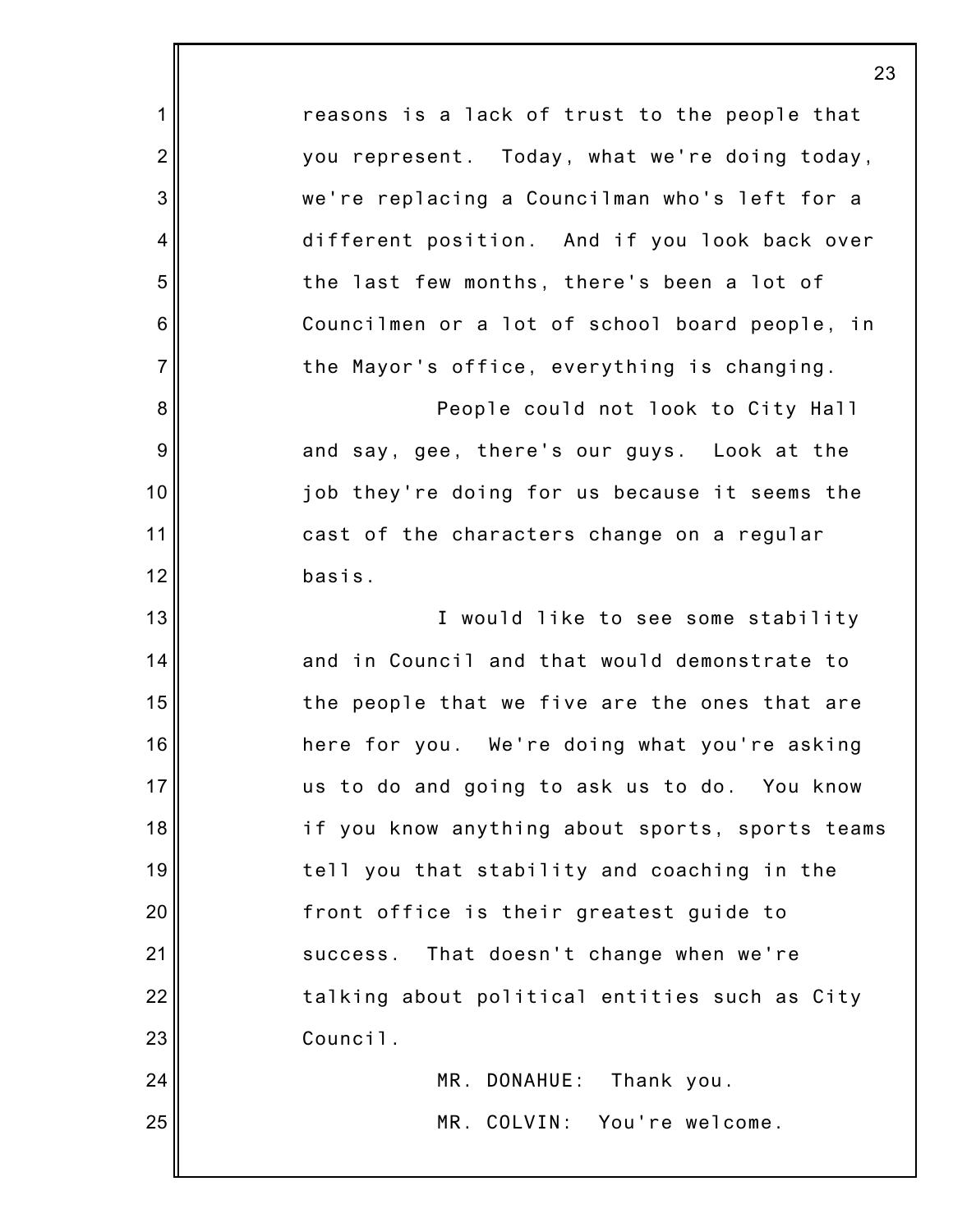|                 | $\overline{2}$                                  |
|-----------------|-------------------------------------------------|
| 1               | MR. GAUGHAN: Okay, Mr. Colvin, this             |
| $\overline{2}$  | is Bill Gaughan again. I just want to wrap up   |
| 3               | the interview by asking you this question. So   |
| 4               | what specifically would you want to accomplish  |
| 5               | in the two-year term on Council if you were     |
| $6\phantom{1}6$ | appointed?                                      |
| $\overline{7}$  | MR. COLVIN: I think the first thing             |
| 8               | I'd like to accomplish, Mr. Gaughan, is to find |
| 9               | out what's going on. What is the things that    |
| 10              | we don't hear about in the paper or the things  |
| 11              | that people don't talk about, to bring myself   |
| 12              | as quickly as I can up-to-date so I could be a  |
| 13              | viable member of the team.                      |
| 14              | Once I accomplish that, then I'll               |
| 15              | have a better idea as to which way I want to    |
| 16              | see Council go addressing whichever problems    |
| 17              | are more prevalent at the point and to do as    |
| 18              | good a job as I can in cooperation with the     |
| 19              | others.                                         |
| 20              | MR. GAUGHAN: Okay. Thank you so                 |
| 21              | much. I appreciate your willingness again to    |
| 22              | serve the community. Council is going to        |
| 23              | deliberate on, you know, who we feel is the     |
| 24              | best candidate on Tuesday at our regular -- at  |
| 25              | our caucus before our regular meeting which     |
|                 |                                                 |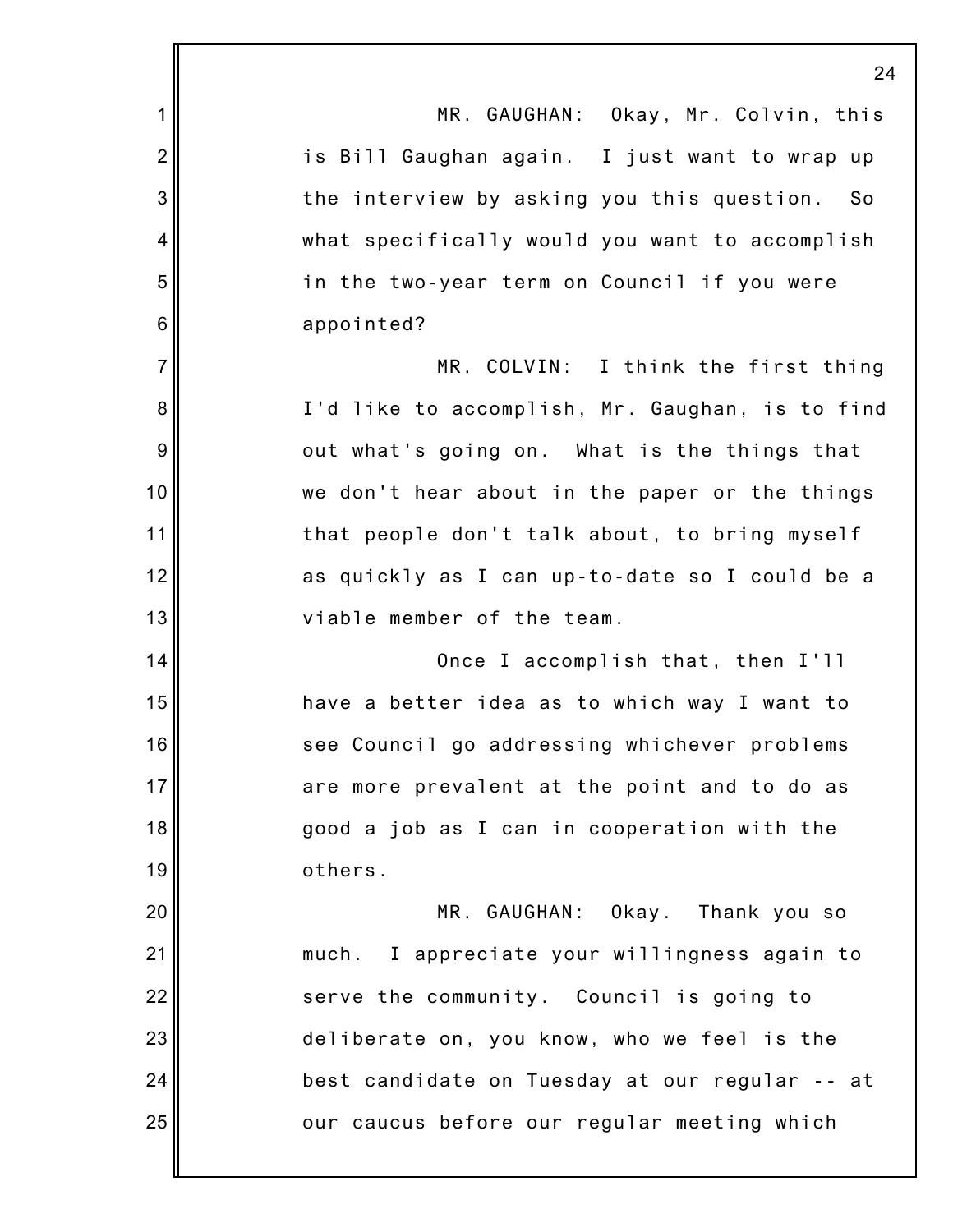|                | 25                                              |
|----------------|-------------------------------------------------|
| 1              | would be at 5:45 and will be open to the        |
| $\overline{2}$ | public.                                         |
| 3              | And then the plan right now is to               |
| 4              | appoint a candidate to the position on Tuesday  |
| 5              | at our regular Council meeting? Okay, so --     |
| 6              | MR. COLVIN: Sounds good. Yes, sir.              |
| $\overline{7}$ | MR. GAUGHAN: Yep. We will be in                 |
| 8              | touch with you either way. And again,           |
| 9              | appreciate you coming in today and interviewing |
| 10             | for this position and good luck and good        |
| 11             | health.                                         |
| 12             | MR. COLVIN: Thanks very much.<br>$\blacksquare$ |
| 13             | appreciate the opportunity.                     |
| 14             | MR. GAUGHAN: Okay.                              |
| 15             | MR. COLVIN: Bye-bye.                            |
| 16             | MR. DONAHUE: Thank you.                         |
| 17             | MR.<br>MCANDREW:<br>Thank you.                  |
| 18             | MS. REED:<br>Councilman Gaughan?                |
| 19             | MR. GAUGHAN:<br>Yes.                            |
| 20             | MS. REED: Mr. Ferguson is dialling              |
| 21             | in now.                                         |
| 22             | MR. GAUGHAN:<br>Okay.                           |
| 23             | MS. REED:<br>Thank you.                         |
| 24             |                                                 |
| 25             | (TIMOTHY D. FERGUSON)                           |
|                |                                                 |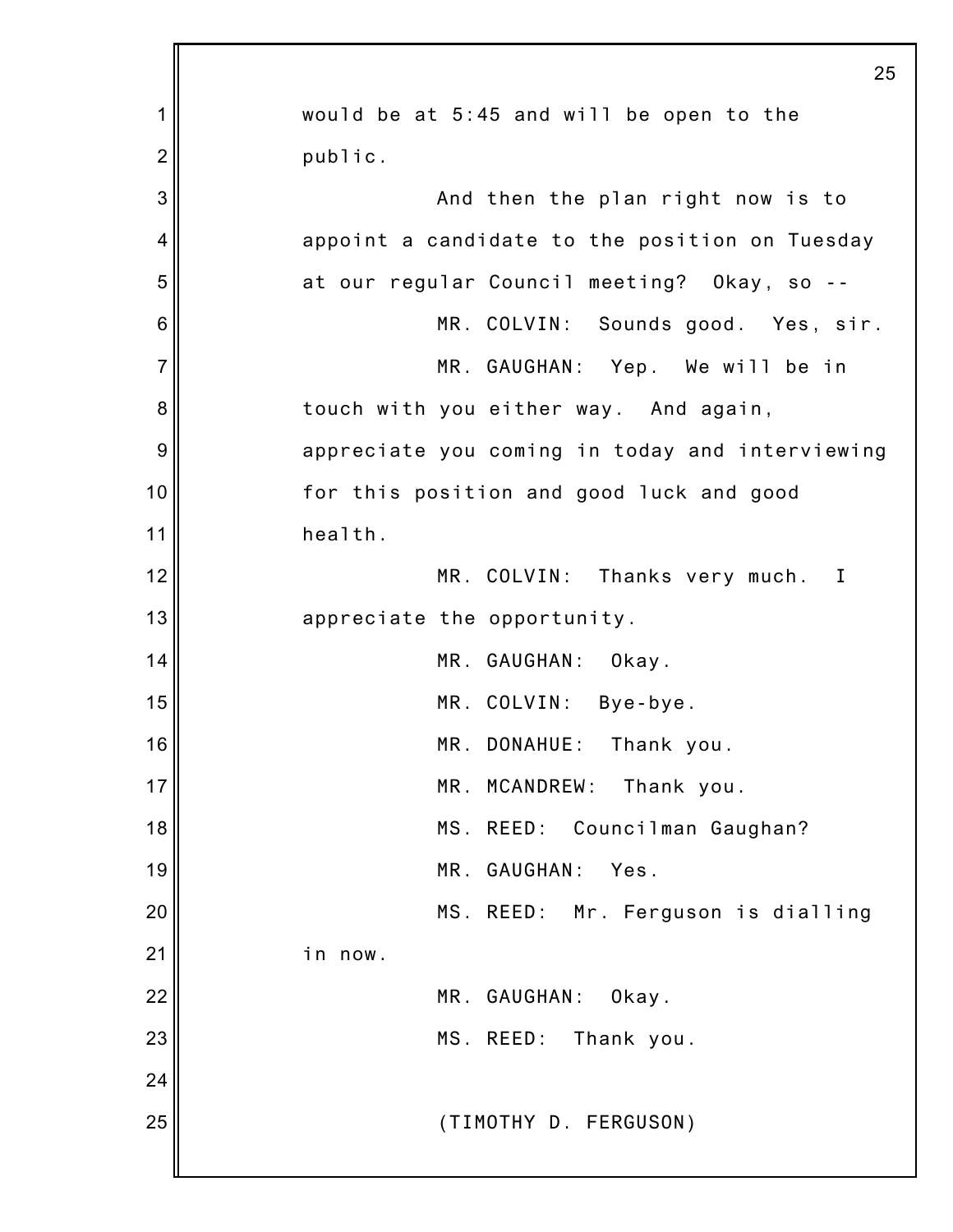|                | 26                                                |
|----------------|---------------------------------------------------|
| 1              | MR. GAUGHAN: Mr. Ferguson?                        |
| $\overline{2}$ | MR. FERGUSON: Mr. Gaughan, how are                |
| 3              | you?                                              |
| 4              | MR. GAUGHAN: Good. How are you                    |
| 5              | doing?                                            |
| 6              | MR. FERGUSON: Not too bad. I'm                    |
| 7              | trying to figure out how to get this on a         |
| 8              | picture, I guess.                                 |
| 9              | MR. GAUGHAN: That's okay. As long                 |
| 10             | as we could hear your voice. You're fine.         |
| 11             | MR. FERGUSON: That sounds good.                   |
| 12             | All right. Well, thanks a lot. Thank you for      |
| 13             | the opportunity this morning.                     |
| 14             | MR. GAUGHAN: Yeah, so I just wanted               |
| 15             | to thank you for, you know, putting your name     |
| 16             | in and willing to serve the public. So the way    |
| 17             | that the interview is going to work is I'll       |
| 18             | turn it over to you. And you'll have the          |
| 19             | opportunity to for a five-minute opening          |
| 20             | statement.                                        |
| 21             | Just tell us about yourself and your              |
| 22             | background and anything else that you want to     |
| 23             | And then we will go from Councilperson to<br>add. |
| 24             | Councilperson who will each have a question for   |
| 25             | you and then we'll wrap it up, okay?              |
|                |                                                   |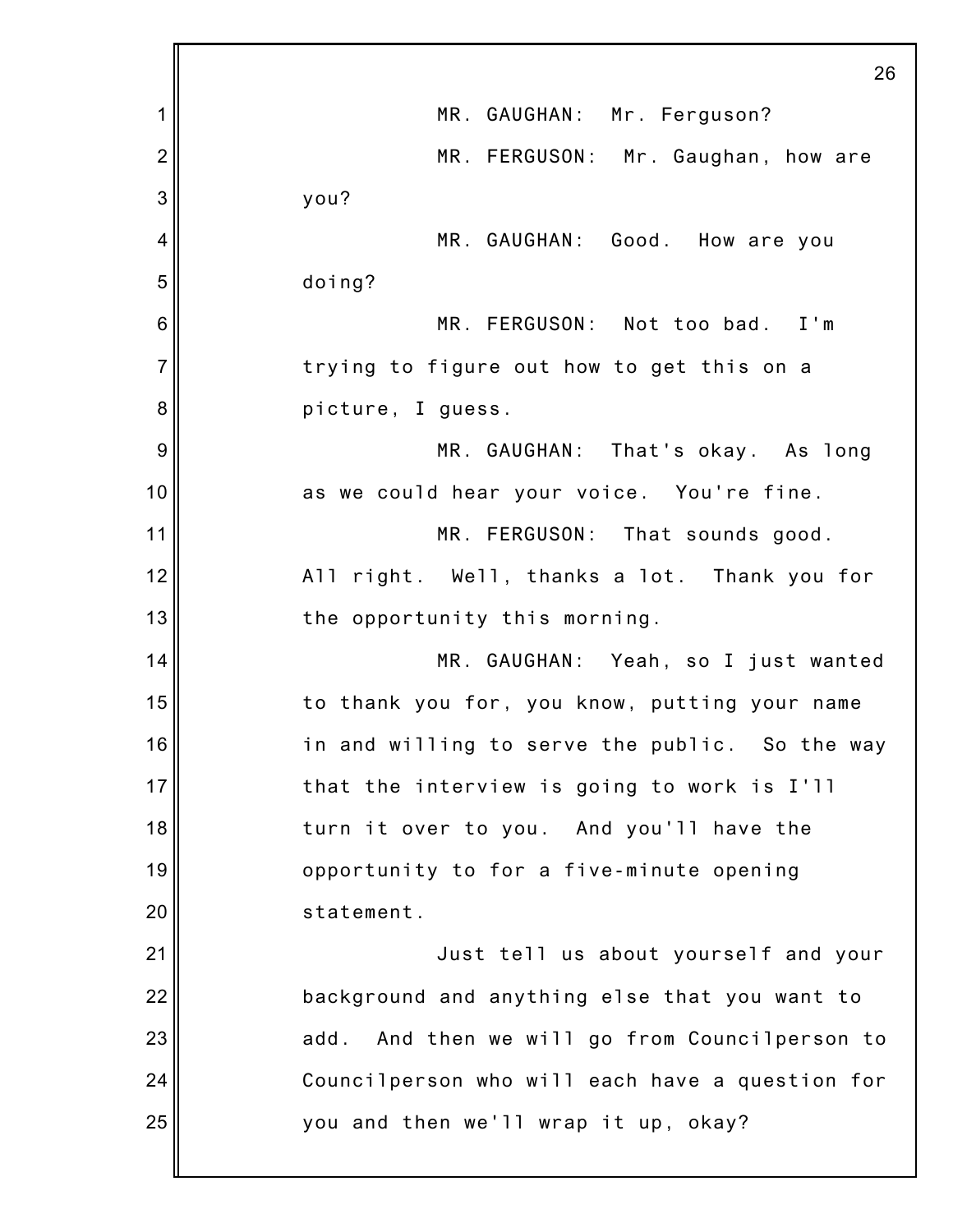|                | 27                                              |
|----------------|-------------------------------------------------|
| 1              | MR. FERGUSON: Sounds good. Thank                |
| $\overline{2}$ | you very much.                                  |
| 3              | MR. GAUGHAN: So I'll turn it over               |
| 4              | to you and just tell us a little bit about      |
| 5              | yourself and anything that you feel is relevant |
| 6              | to the position.                                |
| $\overline{7}$ | MR. FERGUSON: Sounds good,                      |
| 8              | Mr. Gaughan. Thank you so much everyone. Good   |
| 9              | morning. And thank you for the opportunity      |
| 10             | for this interview for the position of City     |
| 11             | Council in the City of Scranton. My name is     |
| 12             | Timothy Ferguson. I'm a lifelong resident of    |
| 13             | the City of Scranton.                           |
| 14             | Currently I am married. I have one              |
| 15             | daughter. As you could see from my resume       |
| 16             | unfortunately, the only ones that have it are   |
| 17             | the Council members. I am a former law          |
| 18             | enforcement official with just about 20 years   |
| 19             | experience and three years in education as a    |
| 20             | teacher as well as an administrator.            |
| 21             | To me, always in my life, public                |
| 22             | office has been a lifelong development which is |
| 23             | often times cultivated by a person's            |
| 24             | (inaudible) and their reputation within the     |
| 25             | community. Sometimes television and our social  |
|                |                                                 |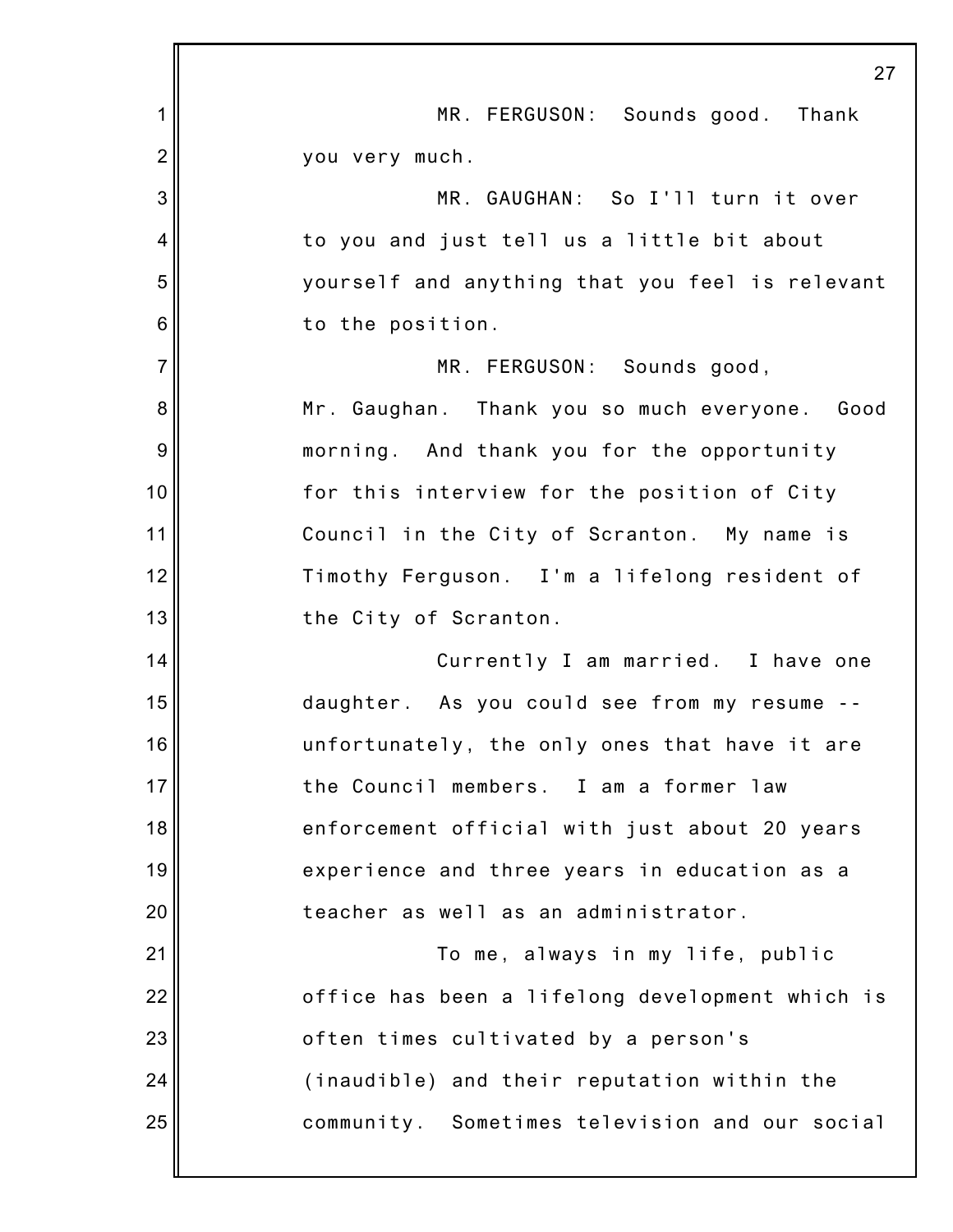|                | 28                                              |
|----------------|-------------------------------------------------|
| 1              | media tend to glorify these positions and       |
| $\overline{2}$ | politics as a whole.                            |
| 3              | However, having worked in government            |
| 4              | for almost 20 years, I could say without        |
| 5              | hesitation that the call to public service is   |
| 6              | one that demands unwavering dedication to the   |
| $\overline{7}$ | people, demands empathy and a strong moral      |
| 8              | code.                                           |
| 9              | Furthermore, I've seen first hand               |
| 10             | that the call to public service is one that     |
| 11             | demands passion, self-sacrifice and courage,    |
| 12             | especially in these untrying times. It is       |
| 13             | truly a call.                                   |
| 14             | My relationship with the people of              |
| 15             | the City of Scranton will be very important to  |
| 16             | me.<br>I would work tirelessly to create an     |
| 17             | environment in which citizens can openly share  |
| 18             | their opinion and their questions and concerns. |
| 19             | I would strive to be more than just             |
| 20             | a Councilman. I would do what I could and hope  |
| 21             | to be an inspiration to others. Many of the     |
| 22             | duties of the City Council would be to -- many  |
| 23             | of the certain duties of a City Councilman      |
| 24             | would be to implement policy that would promote |
| 25             | a better life dialog and reflection on the      |
|                |                                                 |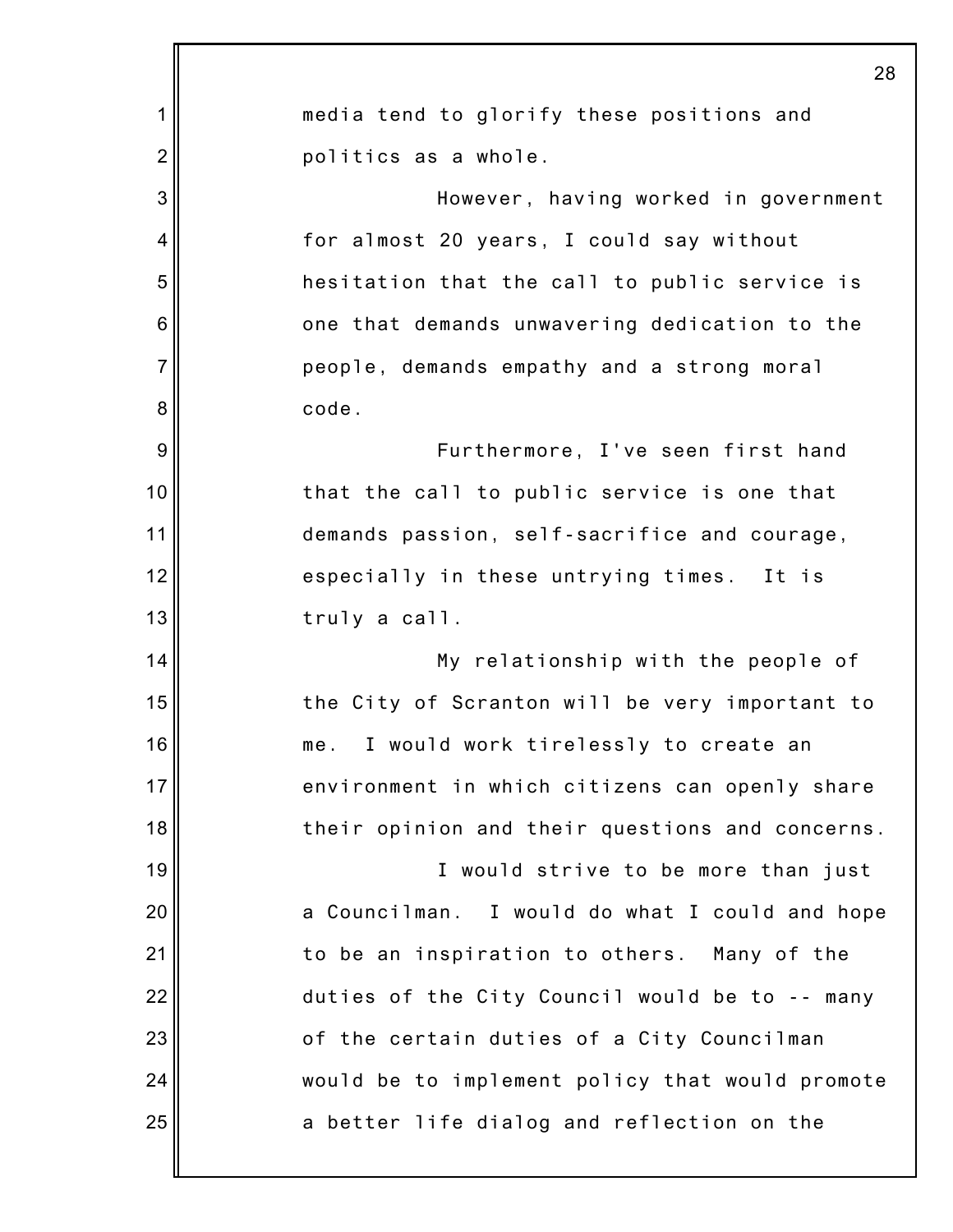|                 | 25                                              |
|-----------------|-------------------------------------------------|
| 1               | concepts and morals that are essential to       |
| $\overline{2}$  | building upon a city in this the 21st century.  |
| 3               | Politics is an experience-centered              |
| 4               | discipline. My education and experience would   |
| 5               | greatly come to assist with the problems in     |
| $6\phantom{1}6$ | today's society. My experience with the         |
| $\overline{7}$  | community at large in working with individuals  |
| 8               | within different ethnic backgrounds would give  |
| $\overline{9}$  | the people of the City of Scranton a            |
| 10              | representative of not a person who sees anyone  |
| 11              | of color but people of individual character.    |
| 12              | Intolerant comments, disrespect,                |
| 13              | insults and divisiveness would have no place in |
| 14              | City Council and within our community. We are   |
| 15              | better people than that. And we will overcome   |
| 16              | those who wish to divide us more.               |
| 17              | In our world today we are faced with            |
| 18              | very serious issues, life threatening problems. |
| 19              | Now is a time to come together as a people and  |
| 20              | unite not just to beat the issues but to be     |
| 21              | better people. If I was fortunate enough to     |
| 22              | become the next City Councilman, I would work   |
| 23              | to build upon the great City of Scranton and    |
| 24              | help these exceptional people.                  |
| 25              | Remembering, of course, that we the             |
|                 |                                                 |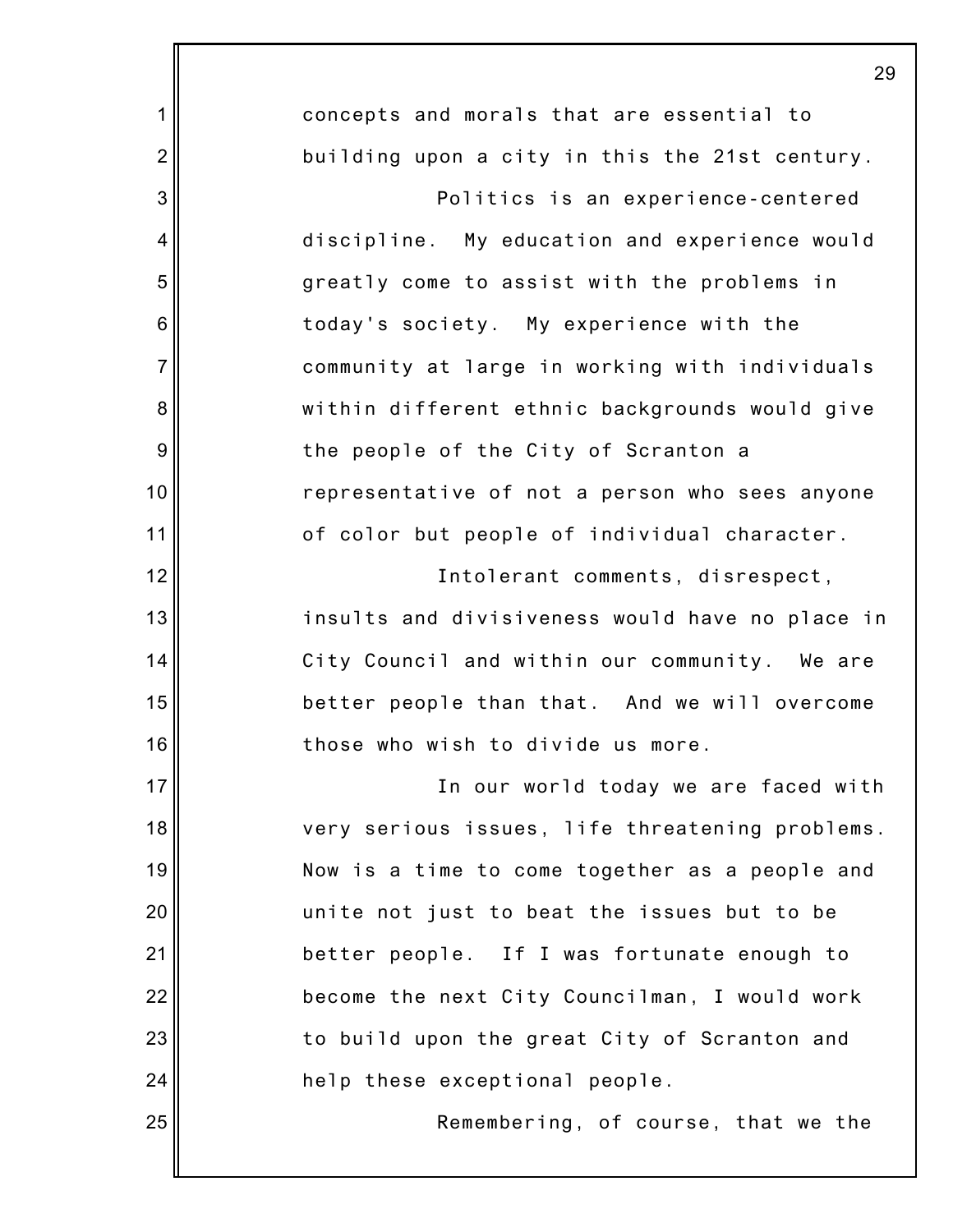1 2 3 4 5 6 7 8 9 10 11 12 13 14 15 16 17 18 19 20 21 22 23 24 25 30 people is tantamount to sustaining a community in which we can all thrive. For me, my faith, family and education has assisted me greatly in through my life. I have been inspired, humbled, and reminded time and time again and strived not to be just a remembered person but to simply be a good man. With that, Mr. Gaughan, I ask anyone that has any questions at this time. MR. GAUGHAN: Sure. Thank you so much for your opening statements. The first Councilperson who is going to ask you a question will be Mark McAndrew. Mr. McAndrew? MR. MCANDREW: Yes, good morning, Mr. Ferguson. And first of all, thank you very much for stepping up and seeking to serve our community. My question is, if appointed to Council, what would be one ordinance or policy you would want to see changed immediately and why? MR. FERGUSON: One of the things I would hope to work on -- first of all, I'd have to get acclimated to the situation to see what policies are out there that are most affecting the people of the City of Scranton. The one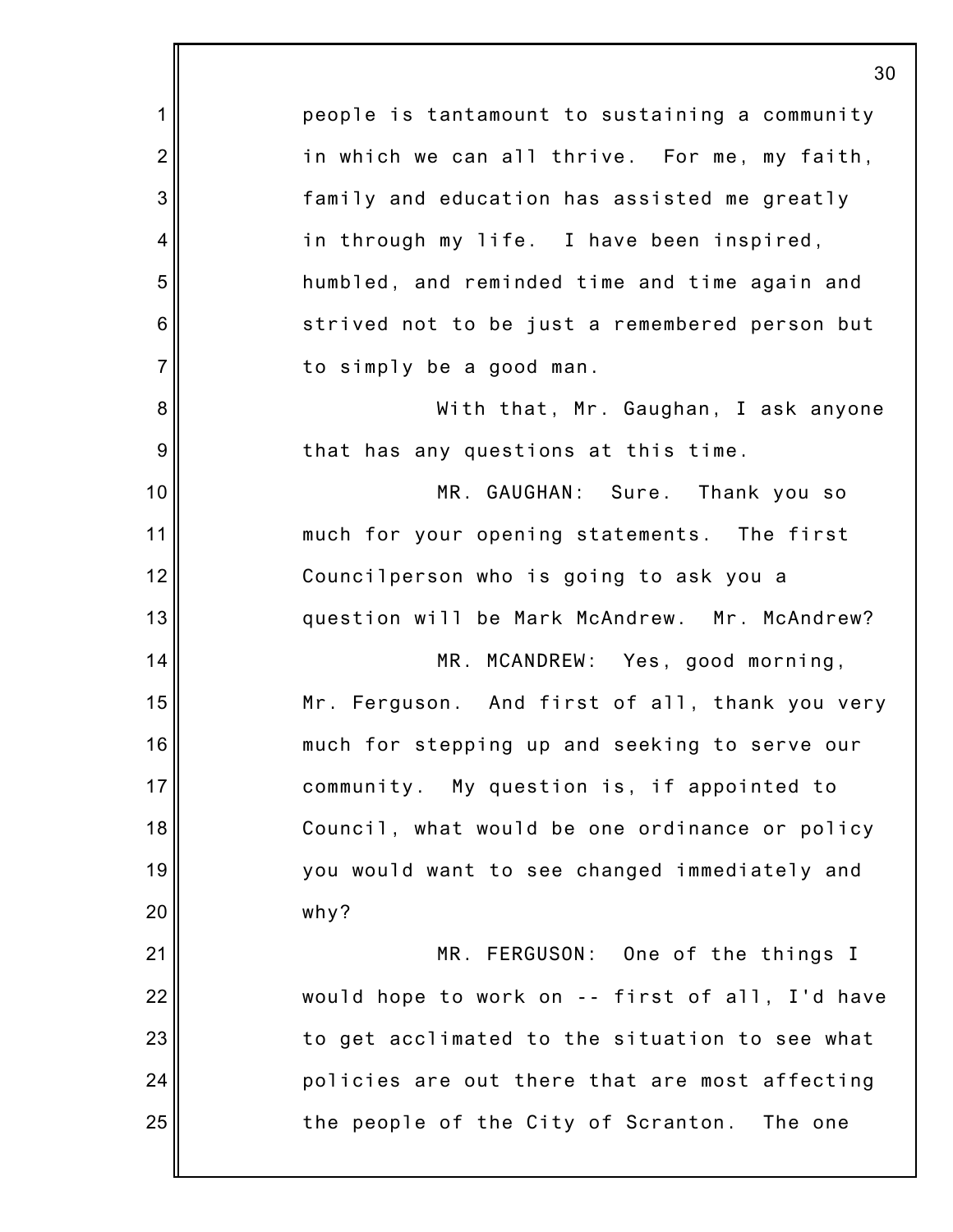|                 | 31                                                |
|-----------------|---------------------------------------------------|
| 1               | that I always thought about most was always our   |
| $\overline{2}$  | wage tax, the 3.4 percent.                        |
| 3               | I notice that hampers a lot of                    |
| 4               | people and certainly something everyone looks     |
| 5               | at their paychecks every other Friday or every    |
| $6\phantom{1}6$ | Friday depending on your pay period. But it is    |
| $\overline{7}$  | something that I think that as a people we can    |
| 8               | sit down and look at and hopefully try to at      |
| $\overline{9}$  | least lower so that individuals could see         |
| 10              | themselves bringing home more money every other   |
| 11              | Friday.                                           |
| 12              | MR. MCANDREW: Thank you.                          |
| 13              | MR. FERGUSON: You're welcome.                     |
| 14              | MR. GAUGHAN: Okay. Thank you so                   |
| 15              | Now we have Dr. Jessica Rothchild to ask<br>much. |
| 16              | our next question of you, Mr. Ferguson.           |
| 17              | DR. ROTHCHILD: Hi, Mr. Ferguson.                  |
| 18              | MR. FERGUSON: Good morning, Doctor.               |
| 19              | DR. ROTHCHILD: How are you? What                  |
| 20              | motivated you to apply for this position? Why     |
| 21              | would you like to serve on Council?               |
| 22              | MR. FERGUSON: The call to public                  |
| 23              | service is always something that I thought        |
| 24              | about for quite a long time. Ever since the       |
| 25              | coronavirus came to -- come center stage, I       |
|                 |                                                   |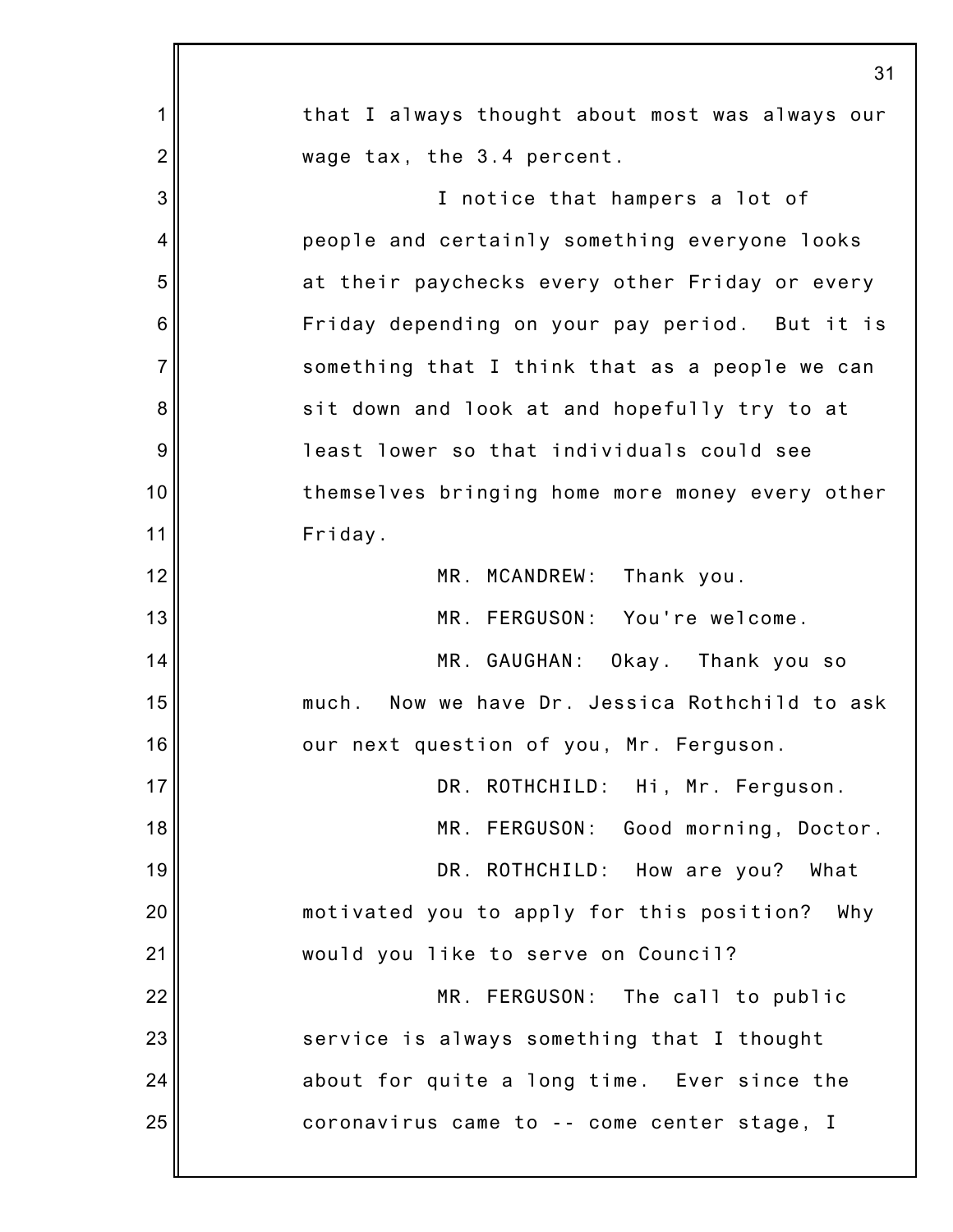|                 | 32                                             |
|-----------------|------------------------------------------------|
| 1               | just feel now is the time for those who have   |
| $\overline{2}$  | skill, knowledge, and abilities to step up and |
| 3               | do what they can for their fellow person.      |
| 4               | I don't think right now is a time              |
| 5               | for anyone to sit on the sideline. It's too    |
| $6\phantom{1}6$ | serious of a time. And I think that I could    |
| $\overline{7}$  | help out so much more by being thrust right    |
| 8               | into the midst of politics and helping out the |
| $\overline{9}$  | people of Scranton.                            |
| 10              | And basically I am someone with a              |
| 11              | compromised immune system. So I'm a little     |
| 12              | more concerned about this issue today than say |
| 13              | I would have been 20 years ago. But for the    |
| 14              | most part, I did feel as though today's issues |
| 15              | are just very serious and I don't want to sit  |
| 16              | on the sides and watch others when I know I    |
| 17              | could help as well.                            |
| 18              | DR. ROTHCHILD: Thank you. I                    |
| 19              | appreciate your response.                      |
| 20              | MR. FERGUSON: You're welcome.                  |
| 21              | MR. GAUGHAN:<br>Thank you,                     |
| 22              | Mr. Ferguson. And the next Councilperson is    |
| 23              | Kyle Donahue who has a question for you.       |
| 24              | MR. DONAHUE:<br>Thank you,                     |
| 25              | Mr. Ferguson, for applying for this position   |
|                 |                                                |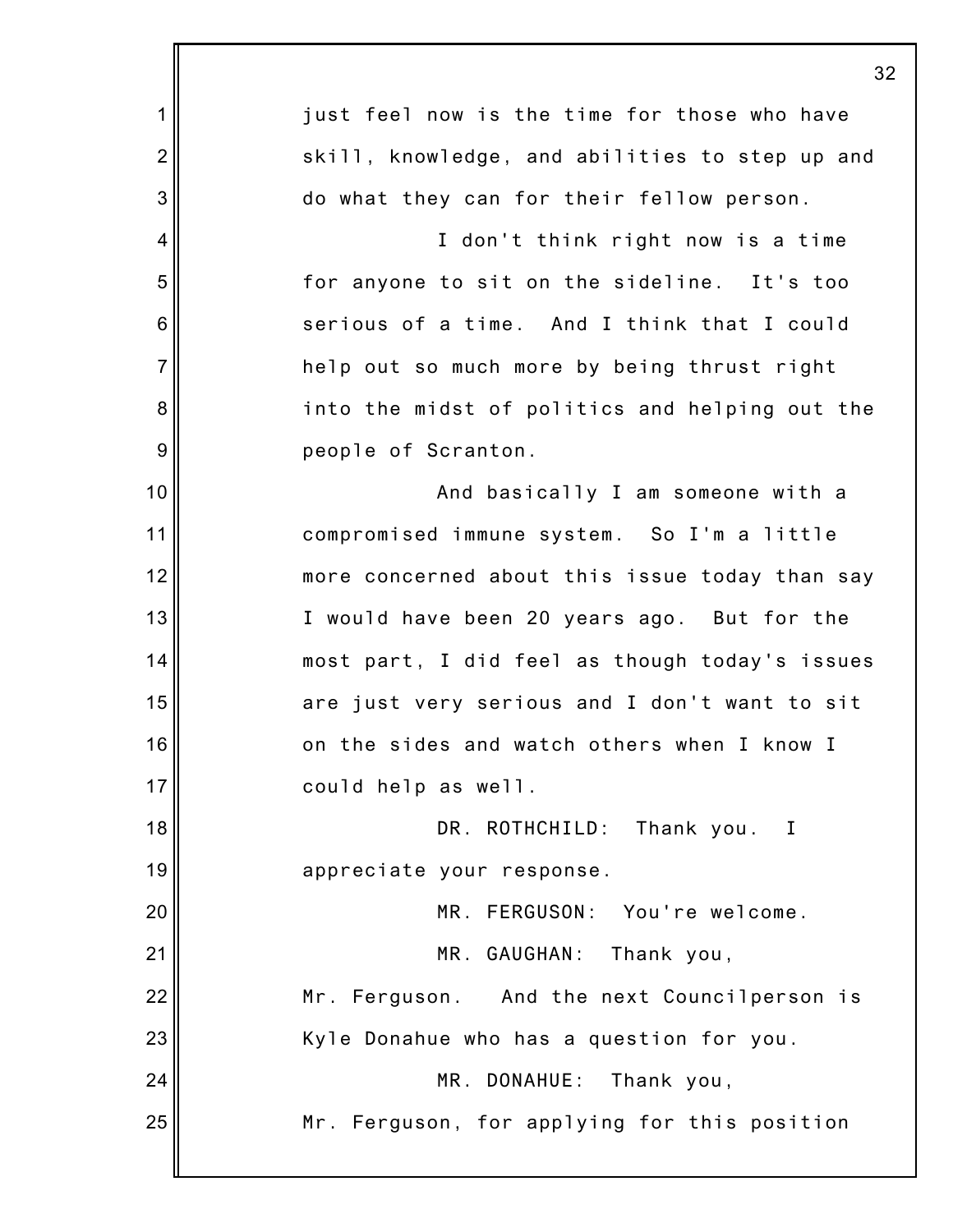|                 | 33                                              |
|-----------------|-------------------------------------------------|
| 1               | and taking the time out to interview with us    |
| $\overline{2}$  | today. Aside from everything that's going on    |
| 3               | now, in your opinion, what is the biggest       |
| 4               | challenge facing City Government and what could |
| 5               | you bring to Council to help us address that    |
| $6\phantom{1}6$ | challenge?                                      |
| $\overline{7}$  | MR. FERGUSON: Well, as I said                   |
| 8               | earlier, I would like to see all the issues     |
| $\overline{9}$  | that are playing out right now. Let's say, for  |
| 10              | instance, that one of the major issues playing  |
| 11              | out right now is just this coronavirus and how  |
| 12              | to go about best defeating.                     |
| 13              | City Council -- and what I would                |
| 14              | hope to bring would be organizational skills    |
| 15              | and strategic planning that would help          |
| 16              | politicians and, of course, healthcare workers  |
| 17              | best try to defeat this. If we were able to     |
| 18              | allocate funds that would assist healthcare     |
| 19              | workers in caring for people, then that would   |
| 20              | be the thing we would need to do immediately.   |
| 21              | I don't think personally right now              |
| 22              | is the time for politicians. I believe we       |
| 23              | should be acting in -- as a strategic planning. |
| 24              | That's about it. Right now is the time for      |
| 25              | doctors, healthcare workers to be in the        |
|                 |                                                 |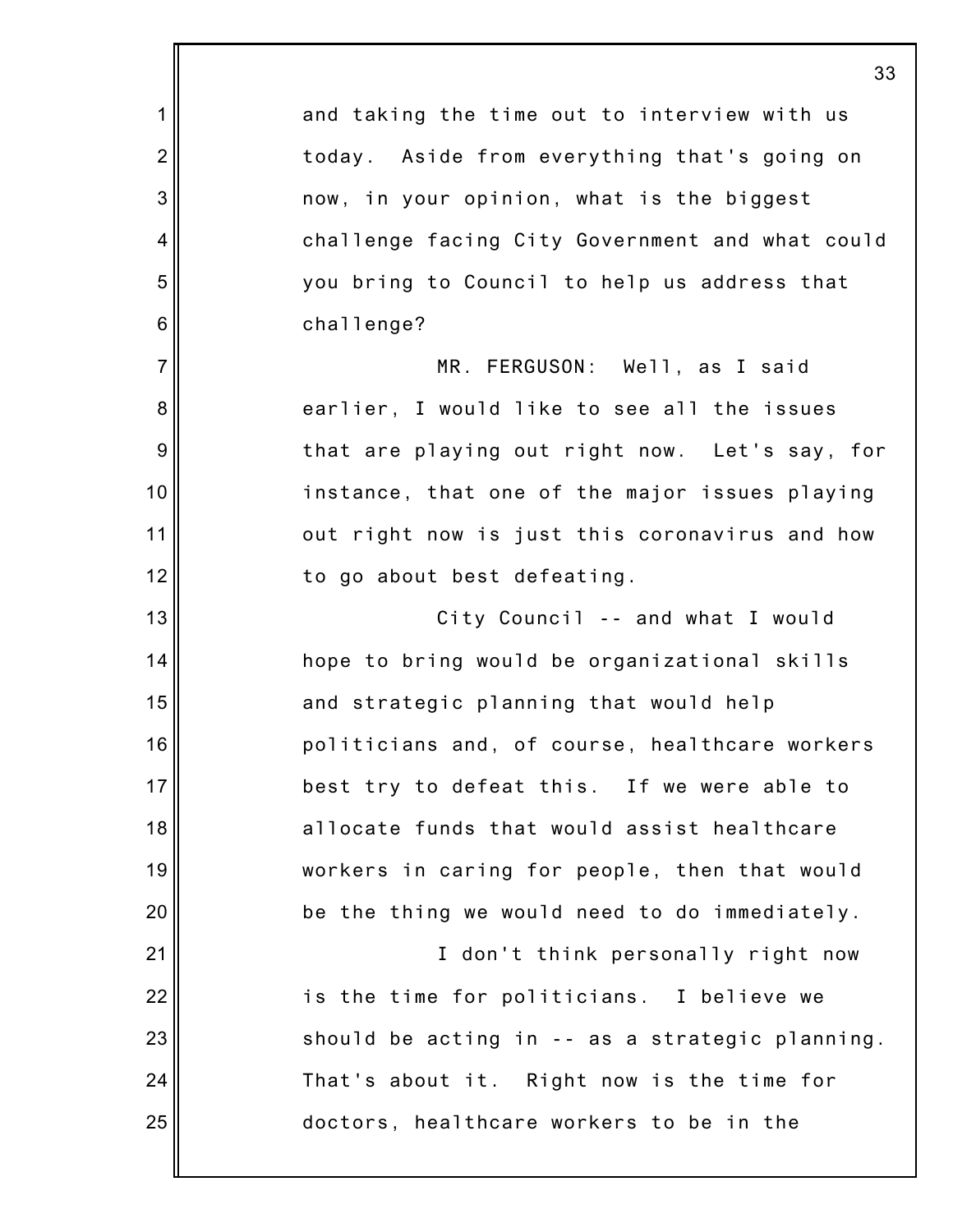|                 | 34                                              |
|-----------------|-------------------------------------------------|
| 1               | forefront and to give people the advice and the |
| $\overline{2}$  | information they need to weather this storm.    |
| 3               | MR. DONAHUE: Thank you.                         |
| 4               | MR. FERGUSON: You're welcome.                   |
| 5               | MR. GAUGHAN: And finally,                       |
| $6\phantom{1}6$ | Mr. Ferguson, this is Councilman Gaughan again. |
| $\overline{7}$  | Specifically, what do you wish to accomplish in |
| 8               | a two-year term on Council? As you probably     |
| 9               | know, two years goes by very quickly. So if     |
| 10              | you had to, you know, prioritize things that    |
| 11              | you would like to get done legislatively, what  |
| 12              | would those things be?                          |
| 13              | MR. FERGUSON: Well, earlier as I                |
| 14              | told I believe it was Mr. McAndrew, I would     |
| 15              | like to see the wage tax brought down to a      |
| 16              | level that, you know, a little easier for       |
| 17              | people to deal with.                            |
| 18              | I'd also like to look at the                    |
| 19              | Mercantile Tax. I mean, right now if I'm not    |
| 20              | mistaken, businesses -- taxes are based upon    |
| 21              | gross receipts for a year. I don't see that as  |
| 22              | being a terribly even -- fairly even playing    |
| 23              | field.                                          |
| 24              | I would like to look at that more               |
| 25              | and see if businesses could be given some       |
|                 |                                                 |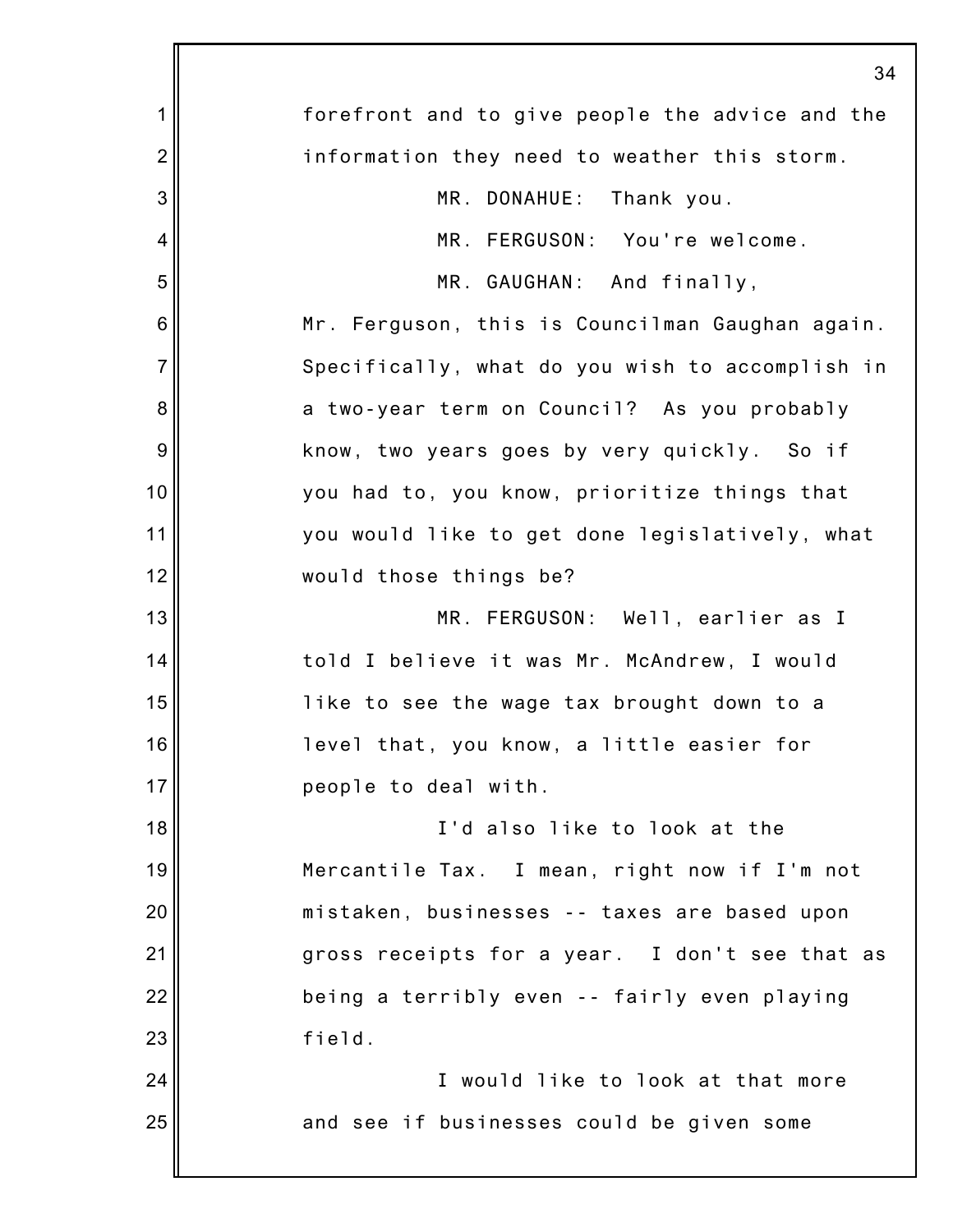|                | 35                                              |
|----------------|-------------------------------------------------|
| 1              | relief so they can stretch their dollar --      |
| $\overline{2}$ | their working dollar as best they possibly can  |
| 3              | as well.                                        |
| $\overline{4}$ | Thankfully, we have one of the best             |
| 5              | police departments in the Commonwealth, one of  |
| 6              | the finest fire departments and a very devoted  |
| $\overline{7}$ | Department of Public Works. If there is         |
| 8              | anything that could be done to help those three |
| 9              | departments better serve the people, I would    |
| 10             | do everything I possibly could to see to it     |
| 11             | that they have those means.                     |
| 12             | But for right now, the two major                |
| 13             | sticking points for me would be the wage tax of |
| 14             | the City of Scranton as well as the Mercantile  |
| 15             | Tax.                                            |
| 16             | MR. GAUGHAN: Okay. Thank you so                 |
| 17             | much. That concludes our interview today,       |
| 18             | Mr. Ferguson. We as a Council will deliberate   |
| 19             | over who we feel is the best candidate on       |
| 20             | Tuesday at our caucus before our regular        |
| 21             | meeting.                                        |
| 22             | The caucus starts at 5:45. And it's             |
| 23             | open to the public. And then we will --         |
| 24             | hopefully the plan is to appoint someone next   |
| 25             | Tuesday at our regular meeting. We will         |
|                |                                                 |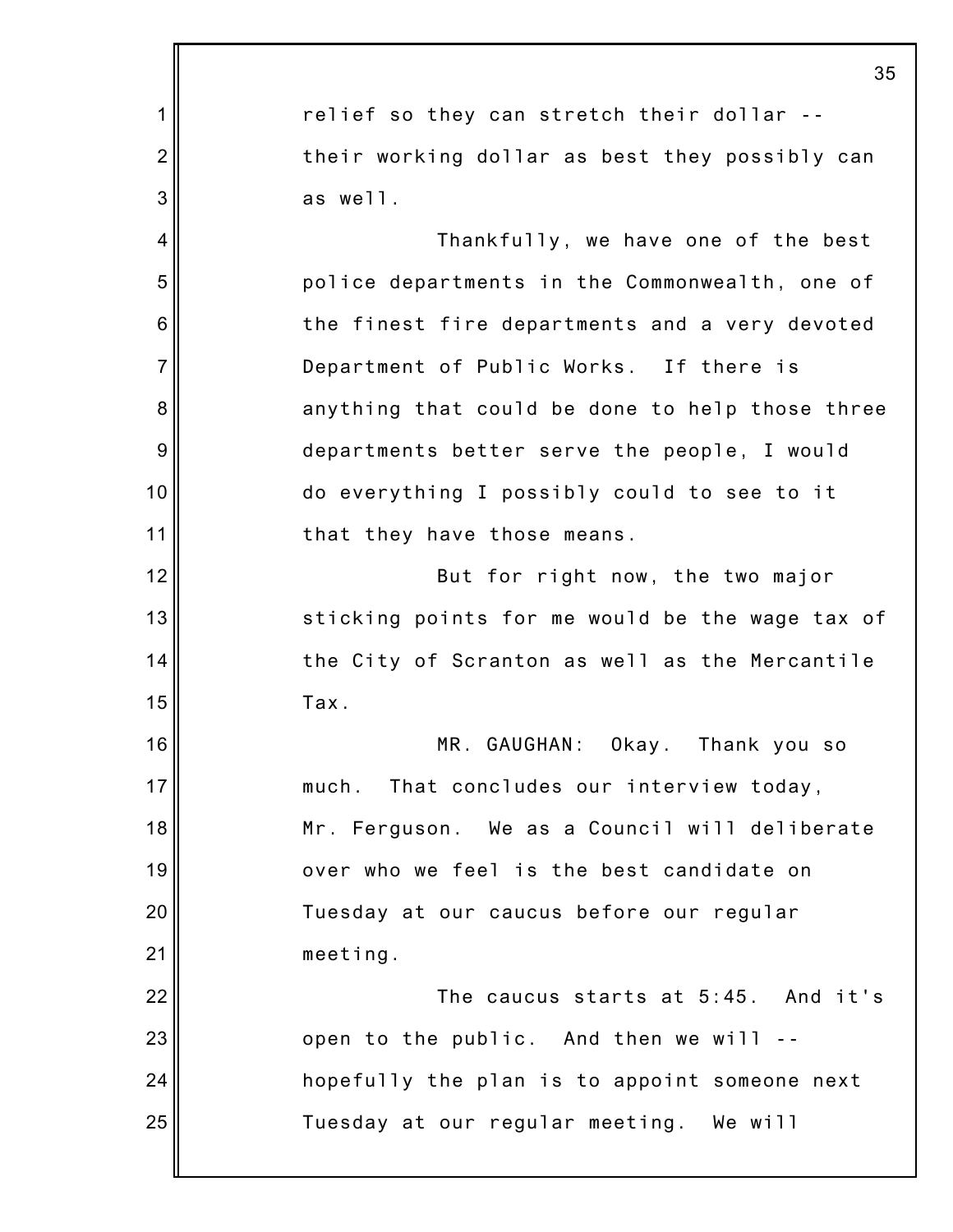|                | 36                                             |
|----------------|------------------------------------------------|
| 1              | obviously in be in touch with you and let you  |
| $\overline{2}$ | know either way. And the Council appreciates   |
| 3              | you coming in today and interviewing for this  |
| 4              | vacant position.                               |
| 5              | MR. FERGUSON: Thank you everyone.              |
| 6              | I appreciate the opportunity.                  |
| $\overline{7}$ | MR. GAUGHAN: Okay. Thanks. Have a              |
| 8              | nice day. Stay safe.                           |
| 9              | MR. FERGUSON: Take care. You too,              |
| 10             | pal. Thank you. Bye-bye.                       |
| 11             | MR. GAUGHAN: All right. Mrs. Reed?             |
| 12             | MS. REED: Yes.                                 |
| 13             | MR. GAUGHAN: I have Amber Viola                |
| 14             | who's the next candidate. She is in the        |
| 15             | waiting room here.                             |
| 16             | MRS. REED: Yes.                                |
| 17             | MR. GAUGHAN: So I'm going to let               |
| 18             | her in right now, okay? Hi, Miss Viola. Can    |
| 19             | you hear us? She's in here but it doesn't      |
| 20             | show that she has a microphone. So I'm not     |
| 21             | sure. So I see that you're in here, Miss       |
| 22             | Viola, but I don't see that you have a         |
| 23             | microphone or a way to speak to us. So I don't |
| 24             | know if that is something on your end or --    |
| 25             | MS. REED: Councilman Gaughan, I                |
|                |                                                |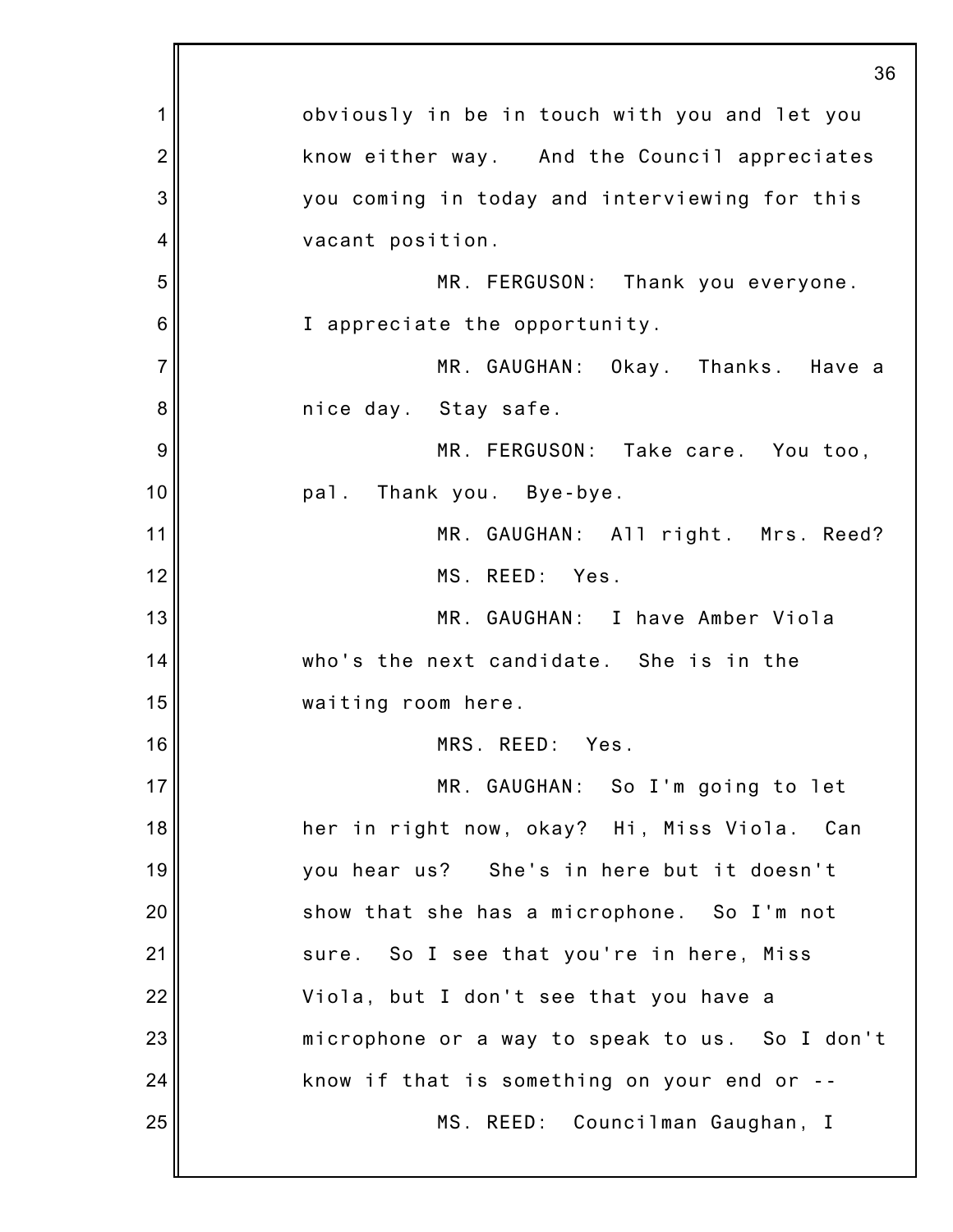|                 | 37                                             |
|-----------------|------------------------------------------------|
| 1               | just spoke with Miss Viola on her cell phone.  |
| $\overline{2}$  | MR. GAUGHAN: Oh, here she goes.                |
| 3               | Okay, Miss Viola?                              |
| 4               | MS. VIOLA: Yes.                                |
| 5               | MR. GAUGHAN: There you are. Now I              |
| $6\phantom{1}6$ | can hear you. My name is Bill Gaughan. I'm a   |
| $\overline{7}$  | City Councilman. We're conducting the          |
| 8               | interview as you know today for the vacancy on |
| $\overline{9}$  | City Council. So thank you for applying and    |
| 10              | for being here this morning.                   |
| 11              | I just want to give you a rundown              |
| 12              | very briefly on how the interview is going to  |
| 13              | work. So I will turn it over to you in a       |
| 14              | second. And you'll have five minutes for an    |
| 15              | opening statement just to tell us a little bit |
| 16              | about yourself, why you feel you're the best   |
| 17              | for the position and anything else you feel is |
| 18              | relevant.                                      |
| 19              | And then we have our City Council              |
| 20              | here; City Councilman Mark McAndrew, City      |
| 21              | Councilman Kyle Donahue, and City Councilwoman |
| 22              | Dr. Jessica Rothchild here. And we'll go       |
| 23              | through -- and then we'll have a question or   |
| 24              | two for you as well, okay?                     |
| 25              | MS. VIOLA: Yeah.                               |
|                 |                                                |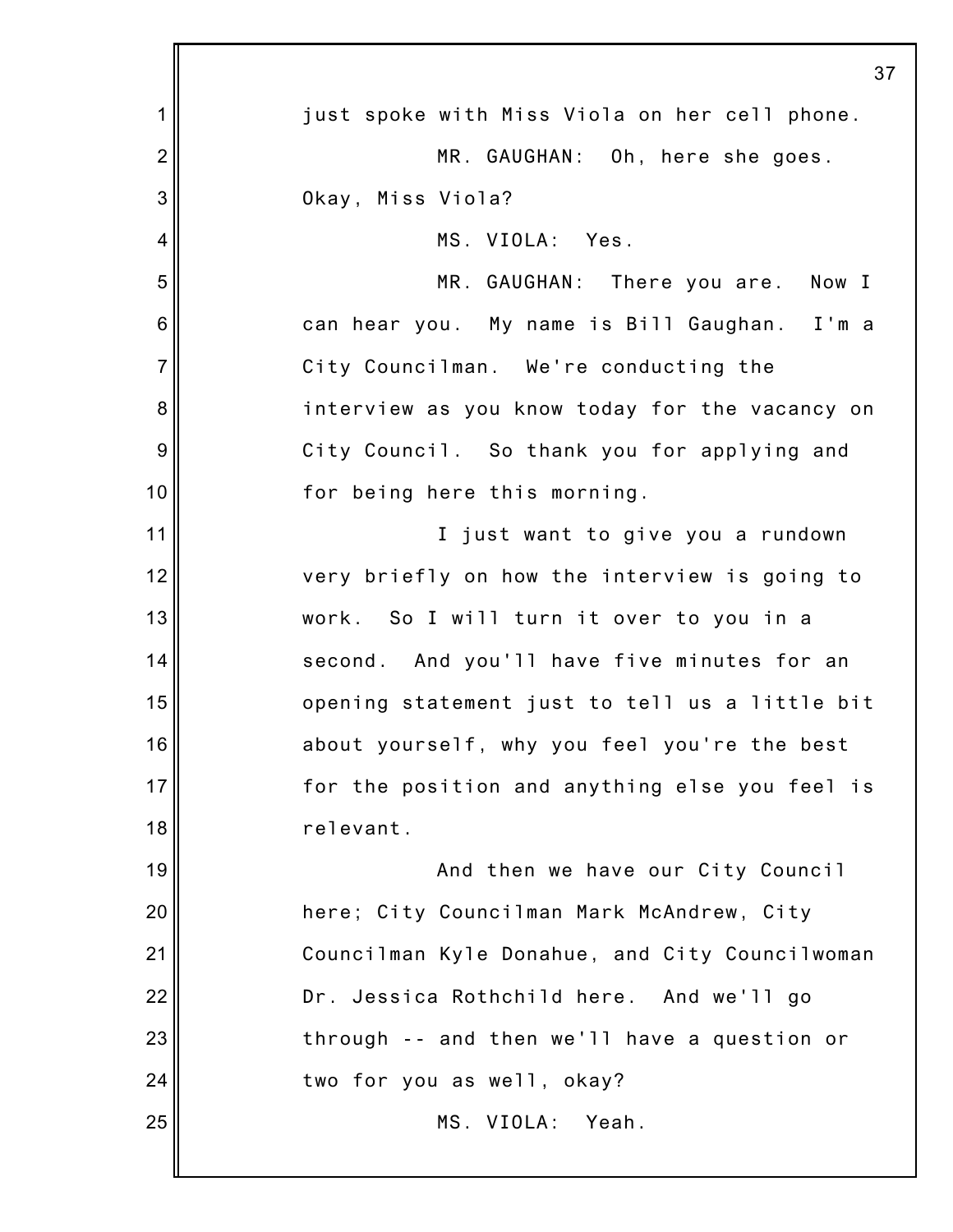|                 | 38                                              |
|-----------------|-------------------------------------------------|
| 1               | MR. GAUGHAN: So we'll start. I'll               |
| $\overline{2}$  | turn it over to you and you'll have five        |
| 3               | minutes to start your opening statement.        |
| 4               | MS. VIOLA: Okay. Should I go now?               |
| 5               | MR. GAUGHAN: Yeah, you're up.                   |
| $6\phantom{1}6$ | MS. VIOLA: Okay. Good morning.                  |
| $\overline{7}$  | First and foremost I'd really like to say thank |
| 8               | you for this opportunity. Thank you,            |
| 9               | Councilman Gaughan, Donahue, Rothchild and      |
| 10              | McAndrew. I really appreciate it.               |
| 11              | So my name is Amber Viola. I am 34              |
| 12              | years old. I have a beautiful daughter,         |
| 13              | Jacqueline. She's three. That is my dog         |
| 14              | barking. I apologize. I'm sorry.                |
| 15              | MR. GAUGHAN: That's okay.                       |
| 16              | MS. VIOLA: So I have been back in               |
| 17              | Scranton now for the past three years. I went   |
| 18              | to North Pocono High School. And I grew up in   |
| 19              | Goulsboro. My first kind of foray into          |
| 20              | Scranton was going to the U. I ended up only    |
| 21              | staying a semester and I left. And I went to    |
| 22              | the Navy.                                       |
| 23              | I did eight years in the Navy where             |
| 24              | I was a gunner's mate. I did two deployments    |
| 25              | and then I became a DOD victim advocate.        |
|                 |                                                 |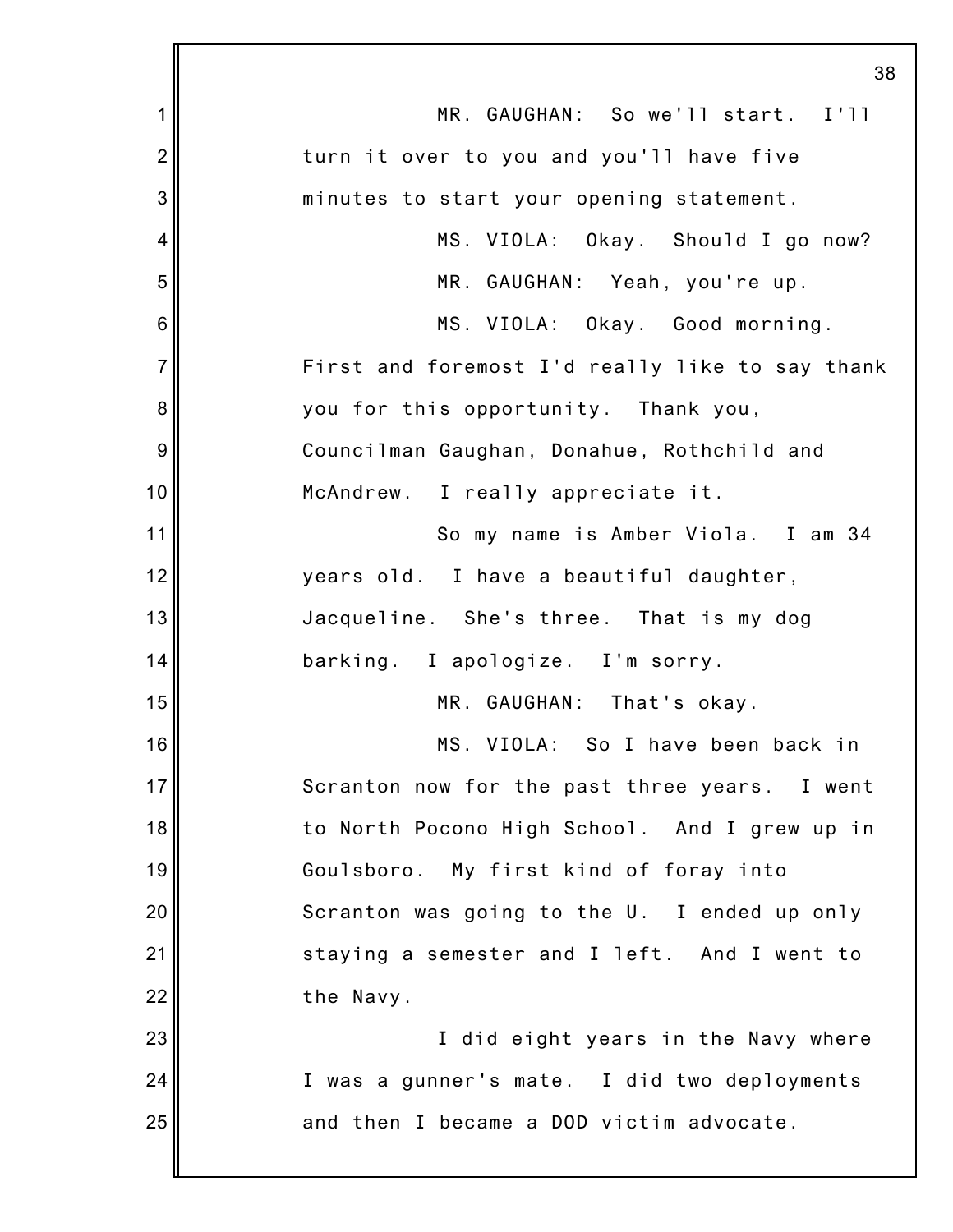|                 | 39                                             |
|-----------------|------------------------------------------------|
| 1               | That's kind of how I got into the people       |
| $\overline{2}$  | service industry as I like to call it where I  |
| 3               | really found my calling for just helping       |
| 4               | people, especially those who have been         |
| 5               | marginalized and really underprivileged and    |
| $6\phantom{1}6$ | really underrepresented.                       |
| $\overline{7}$  | So after leaving the Navy I wanted             |
| 8               | to come back home because this area has always |
| $\overline{9}$  | been home for me. And I decided to live in     |
| 10              | Scranton because I was going to Marywood       |
| 11              | University. So I started school the day I      |
| 12              | moved up here. I live in North Scranton off of |
| 13              | Green Ridge.                                   |
| 14              | I love the area. It was kind of                |
| 15              | like coming home with almost rediscovering the |
| 16              | area because it was so different. It went      |
| 17              | through such a transformation in the last ten  |
| 18              | years. And it just seemed so new and so        |
| 19              | vibrant and I honestly, I love it.             |
| 20              | After starting Marywood. I started             |
| 21              | working with a lot of local veterans'          |
| 22              | organizations. I'm a part of the Student       |
| 23              | Veterans Alliance at Marywood. And that kind   |
| 24              | of helped me get into a lot of the local       |
| 25              | organizations and just found out there's a lot |
|                 |                                                |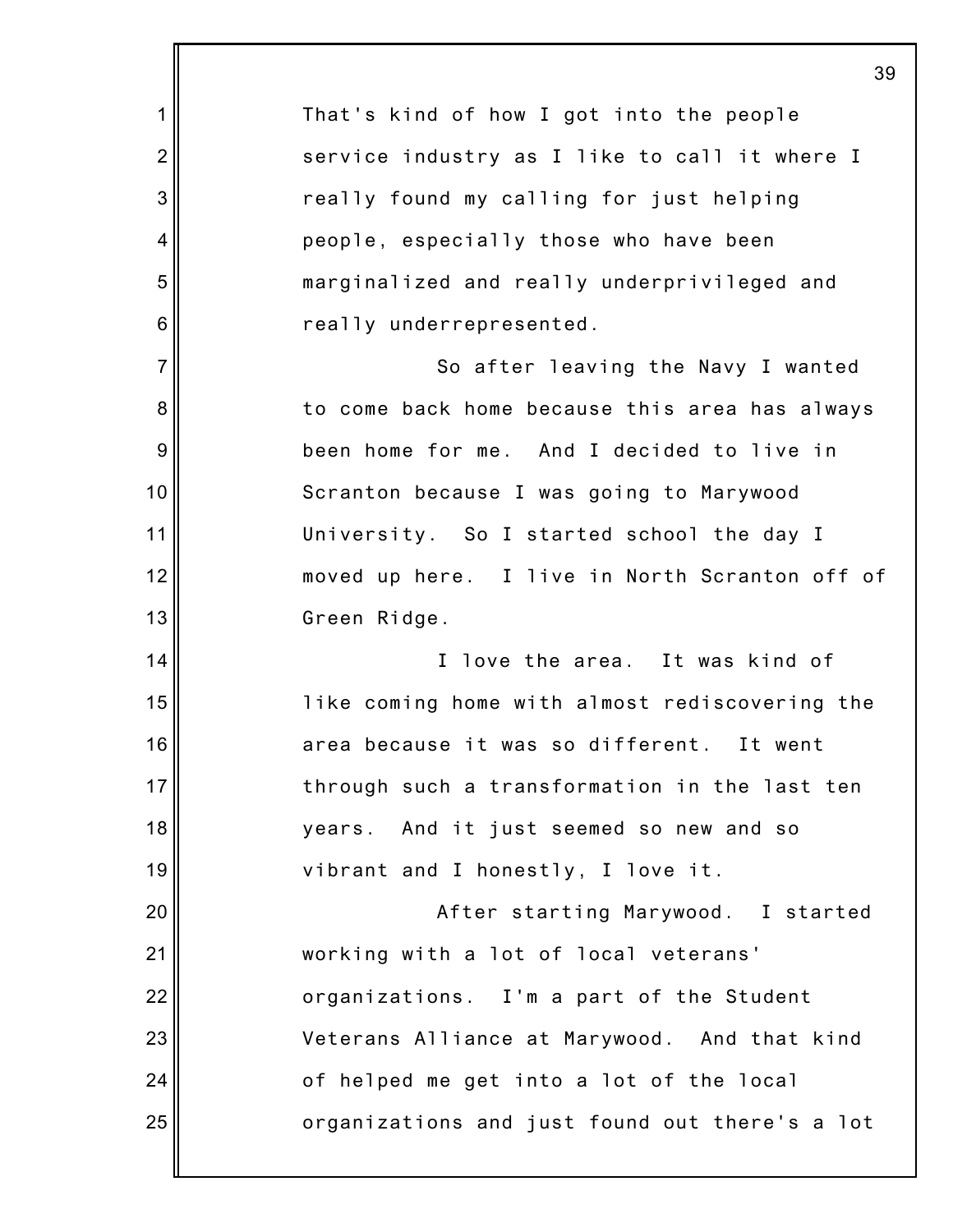|                 | 40                                                |
|-----------------|---------------------------------------------------|
| 1               | of needs here that aren't being met for women,    |
| $\overline{2}$  | for female veterans.                              |
| 3               | We have a huge veteran population                 |
| 4               | We have a really big minority population<br>here. |
| 5               | here. This is such a diverse area. But I feel     |
| $6\phantom{1}6$ | like when you look at kind of like the            |
| $\overline{7}$  | political side of Scranton, you don't really      |
| 8               | see that diversity mirrored back to the people.   |
| 9               | And I really feel like I'm qualified              |
| 10              | because I'm really hardworking. I love working    |
| 11              | with people. I love being out there. I love       |
| 12              | getting down and dirty. I actually believe        |
| 13              | that anybody who wants to be a leader or any      |
| 14              | type of public servant has to first learn how     |
| 15              | to serve and be down -- I could never ask         |
| 16              | anybody to get down and do something that I       |
| 17              | would never do.                                   |
| 18              | So for me, I really want to make                  |
| 19              | sure that I'm a great example to my daughter      |
| 20              | and to the people around me and show them, you    |
| 21              | know, the hope that I feel like Scranton really   |
| 22              | And I want to see it turn into like a<br>has.     |
| 23              | younger, more vibrant city. And I really want     |
| 24              | people to see it the way that I see it.<br>That's |
| 25              | about me.                                         |
|                 |                                                   |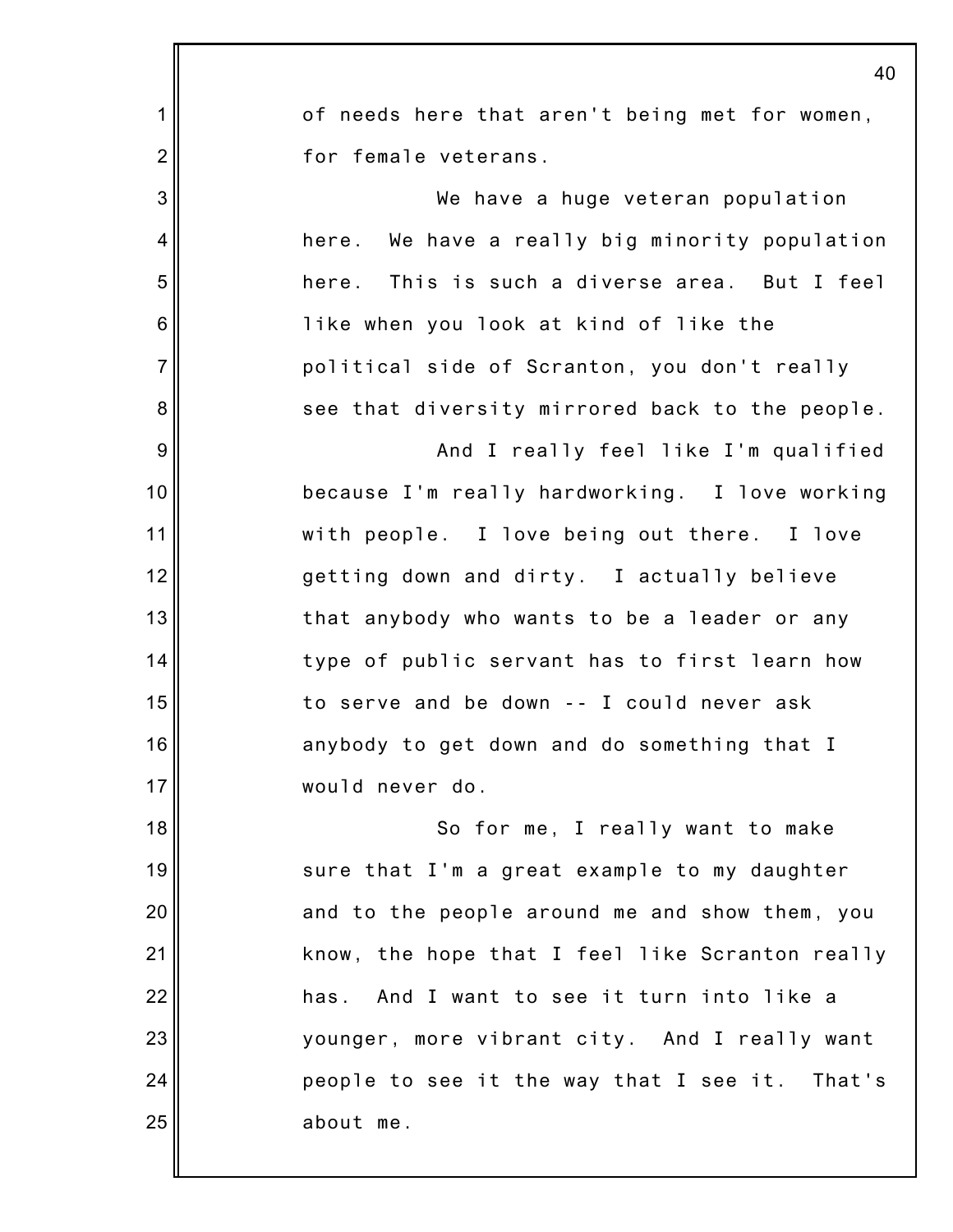|                | 41                                              |
|----------------|-------------------------------------------------|
| 1              | MR. GAUGHAN: Okay. Thank you so                 |
| $\overline{2}$ | much. I will turn it over now to Councilman     |
| 3              | Mark McAndrew, Miss Viola, to ask our first     |
| 4              | question.                                       |
| 5              | MS. VIOLA: Okay.                                |
| 6              | MR. MCANDREW: Good morning, Miss                |
| $\overline{7}$ | Viola.                                          |
| 8              | MS. VIOLA: Good morning.                        |
| 9              | MR. MCANDREW: Thank you very much               |
| 10             | for stepping up and seeking to serve our        |
| 11             | community. My question is if appointed to       |
| 12             | Council, what would be one ordinance or policy  |
| 13             | you would want to see changed immediately and   |
| 14             | why?                                            |
| 15             | MS. VIOLA: I think for me I used to             |
| 16             | work downtown. So I know how the parking        |
| 17             | situation is when you work there, especially if |
| 18             | you work, like, at the mall or something where  |
| 19             | you don't really have a lot of money coming in. |
| 20             | I think it would be some type of way to make it |
| 21             | just more efficient and cheaper for the people  |
| 22             | that work there and easier access to parking.   |
| 23             | Either easier access for like -- I              |
| 24             | love now how, you know, there's a policy where  |
| 25             | you could run in and grab stuff because of the  |
|                |                                                 |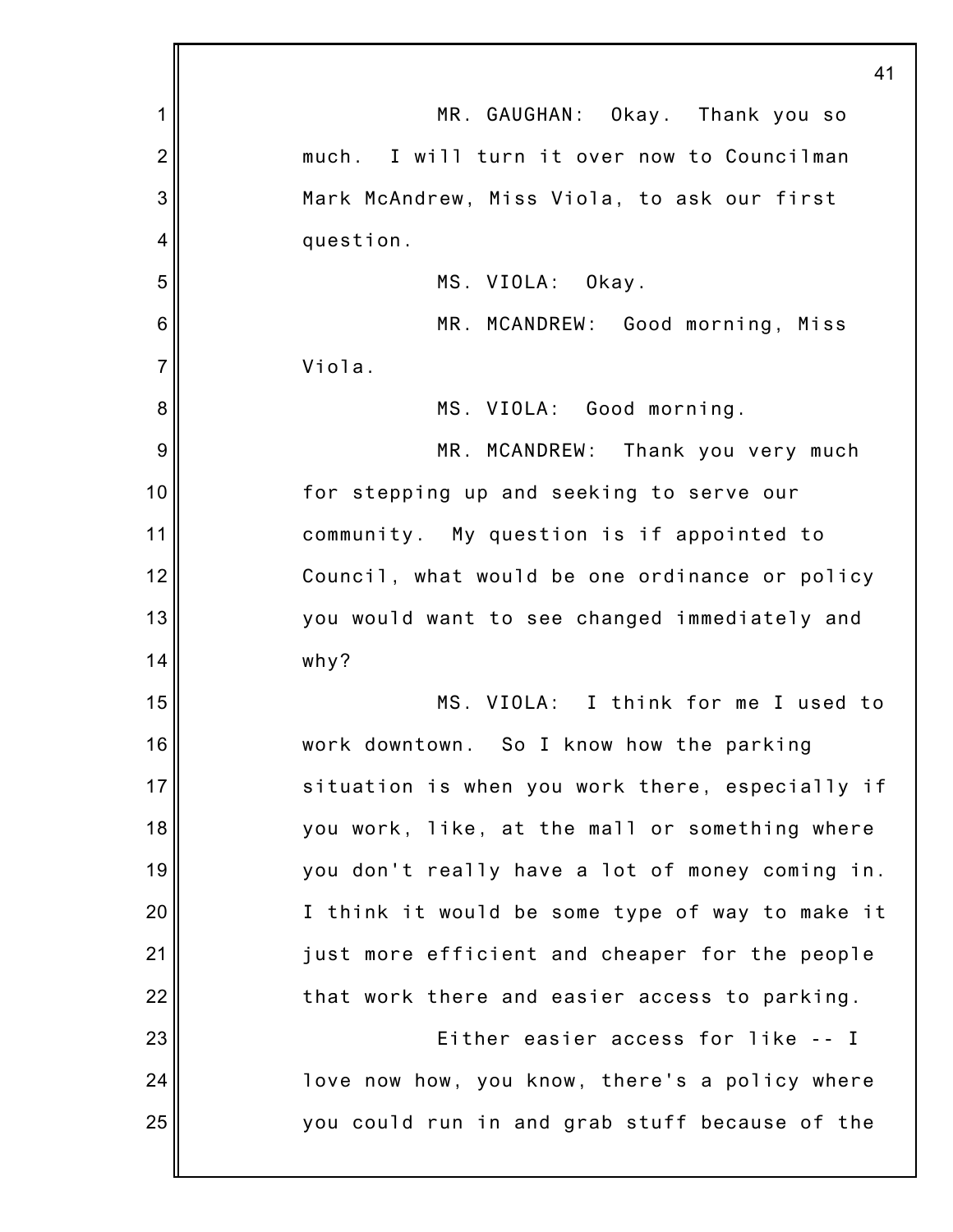|                | 42                                             |
|----------------|------------------------------------------------|
| 1              | coronavirus and you don't have to pay for it.  |
| $\overline{c}$ | Maybe keep something like that in the future.  |
| 3              | MR. MCANDREW: Thank you.                       |
| 4              | MR. GAUGHAN: Okay. Thank you.                  |
| 5              | Miss Viola, our next question will come from   |
| 6              | Dr. Jessica Rothchild.                         |
| $\overline{7}$ | DR. ROTHCHILD: Hi, Miss Viola. I               |
| 8              | wanted to ask you what specific skills or      |
| 9              | background do you possess that would be useful |
| 10             | if you were appointed to Council?              |
| 11             | MS. VIOLA: My last duty assignment             |
| 12             | when I was in the military was an instructor.  |
| 13             | So I was over millions dollars' worth of       |
| 14             | equipment and building. And I had over 500 or  |
| 15             | so people under me. But the team that I worked |
| 16             | with, there was only five of us. And we all    |
| 17             | worked 24 hour shifts.                         |
| 18             | So we didn't even really get to see            |
| 19             | each other that much. We normally had a staff  |
| 20             | meeting about once a week. But most of our     |
| 21             | communication through the week was, you know,  |
| 22             | text, e-mail, things like that. But it really  |
| 23             | just taught me how to not just work on my own  |
| 24             | but also work within a team of people and make |
| 25             | sure that I have good communication with       |
|                |                                                |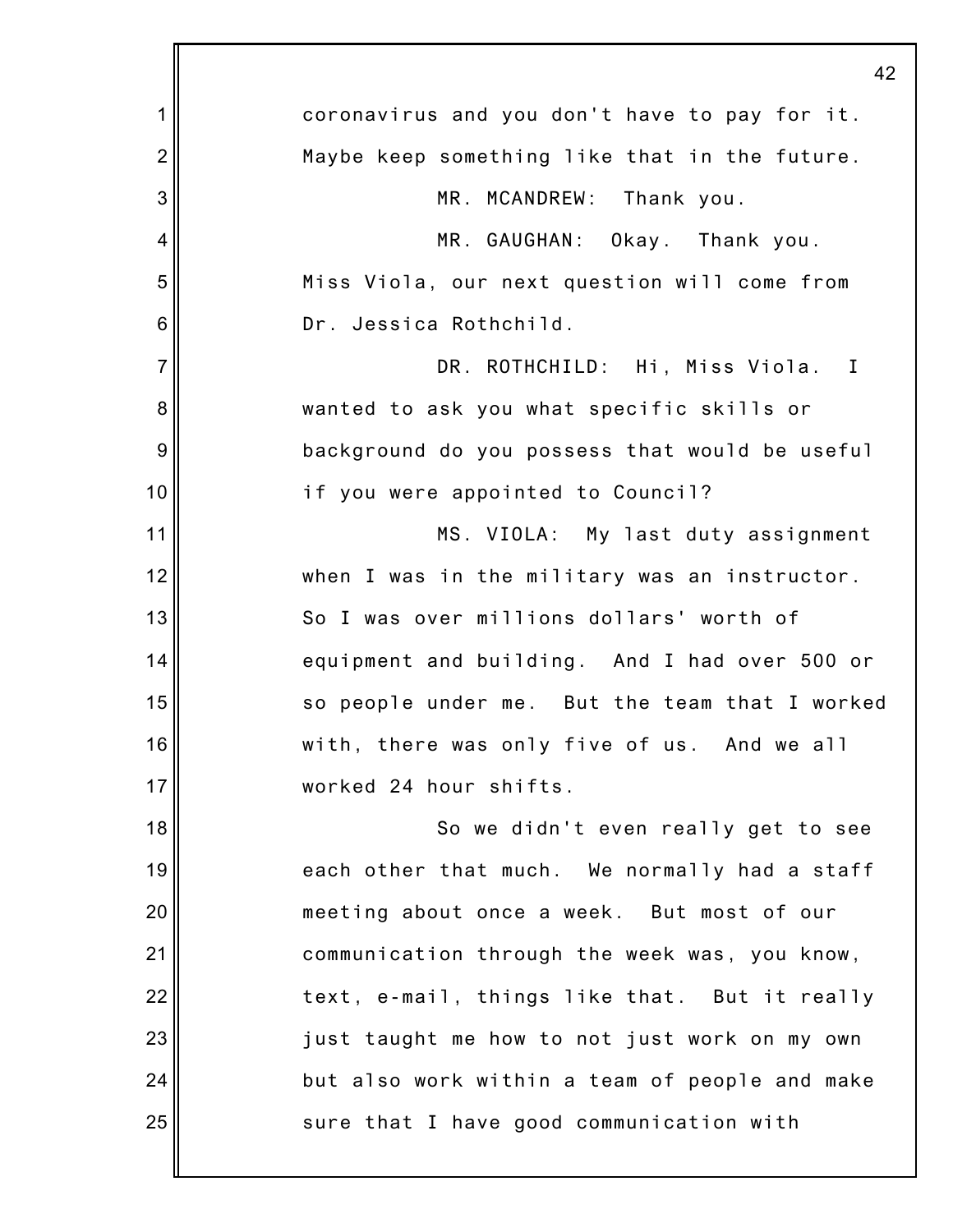1 2 3 4 5 6 7 8 9 10 11 12 13 14 15 16 17 18 19 20 21 22 23 24 25 43 people. It also taught me that you're not always going to agree on things, and that's honestly okay as long as you're making sure that everybody is coming together really trying to really make something happen. And I feel like that is something that I learned and I could really bring to the City Council. DR. ROTHCHILD: Okay. Thank you very much. MR. GAUGHAN: Thank you, Miss Viola. So the next person asking a question is Councilman Kyle Donahue. MR. DONAHUE: Miss Viola, thank you very much for taking the time out of your day and showing interest in serving your community. Aside from, you know, everything going on with the coronavirus, in your opinion, what is the biggest challenge facing City Government and what could you bring to Council to help us address that challenge? MS. VIOLA: Thank you so much. I feel like in this area a big challenge is just jobs and bringing more permanent jobs in, jobs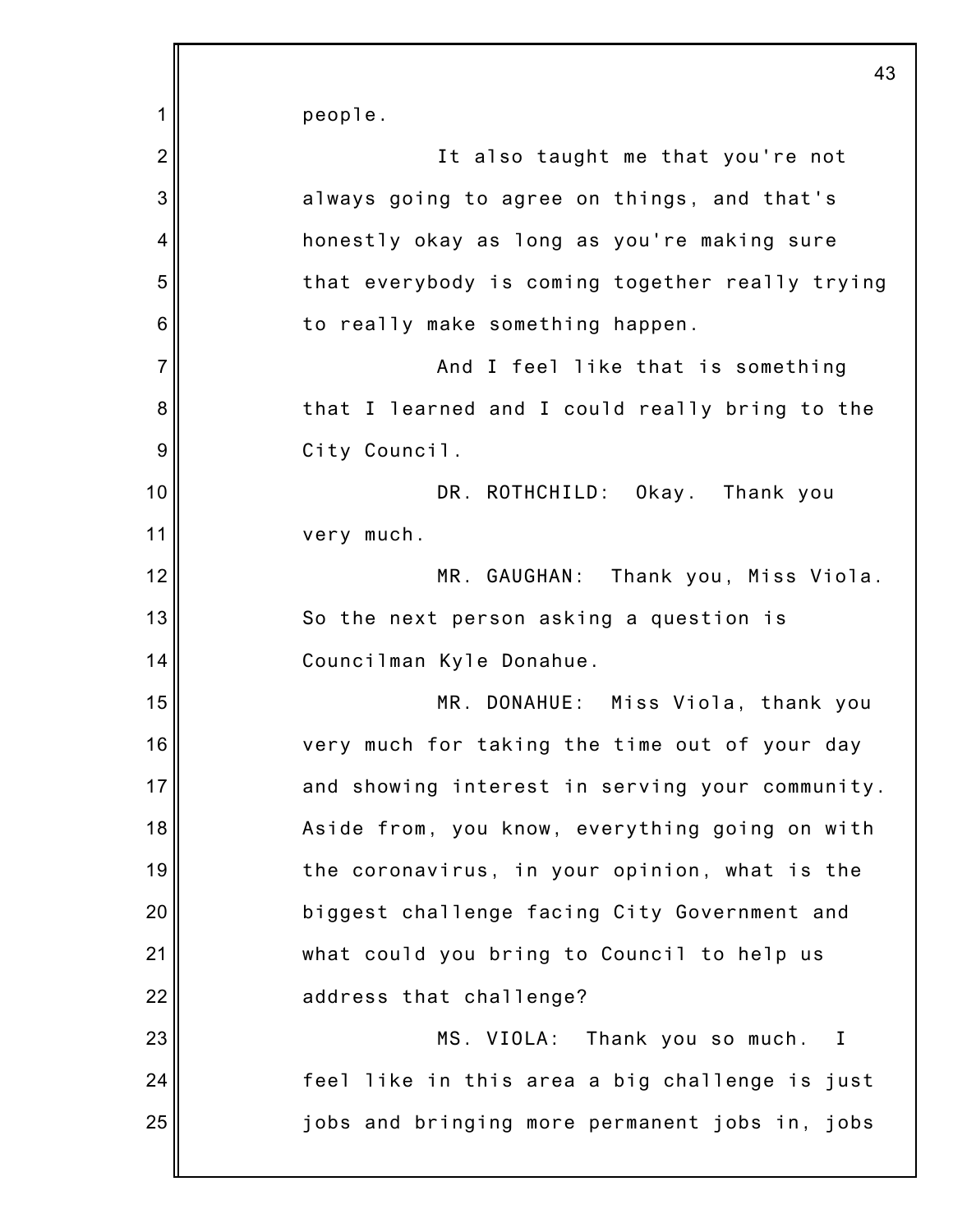|                 | 44                                              |
|-----------------|-------------------------------------------------|
| 1               | that aren't just temporary, jobs that aren't    |
| $\overline{2}$  | just part time and also just the wages in the   |
| 3               | area, you know, for people to be able to        |
| 4               | actually, you know, work, live, and eat in      |
| 5               | Scranton and not have to have four or five      |
| $6\phantom{1}6$ | different jobs.                                 |
| $\overline{7}$  | We have a really older population               |
| 8               | here. So just making sure that we're having a   |
| 9               | healthy population as people age helping people |
| 10              | be able to age in place, helping people be able |
| 11              | to age with dignity. There's really high        |
| 12              | loneliness factors when it comes to the ageing  |
| 13              | population.                                     |
| 14              | So I think that's something that's              |
| 15              | really important here to kind of like focus on. |
| 16              | And I think that would really help boost like   |
| 17              | morale in the area and help boost the economy   |
| 18              | in the area too.                                |
| 19              | MR. DONAHUE:<br>Thank you very much.            |
| 20              | MR. GAUGHAN: Okay, Miss Viola, I                |
| 21              | have a question for you. This is Councilman     |
| 22              | Gaughan. What specifically do you wish to       |
| 23              | accomplish in a two-year term on Council from a |
| 24              | legislative perspective? So what type of        |
| 25              | legislation would you want passed? What type    |
|                 |                                                 |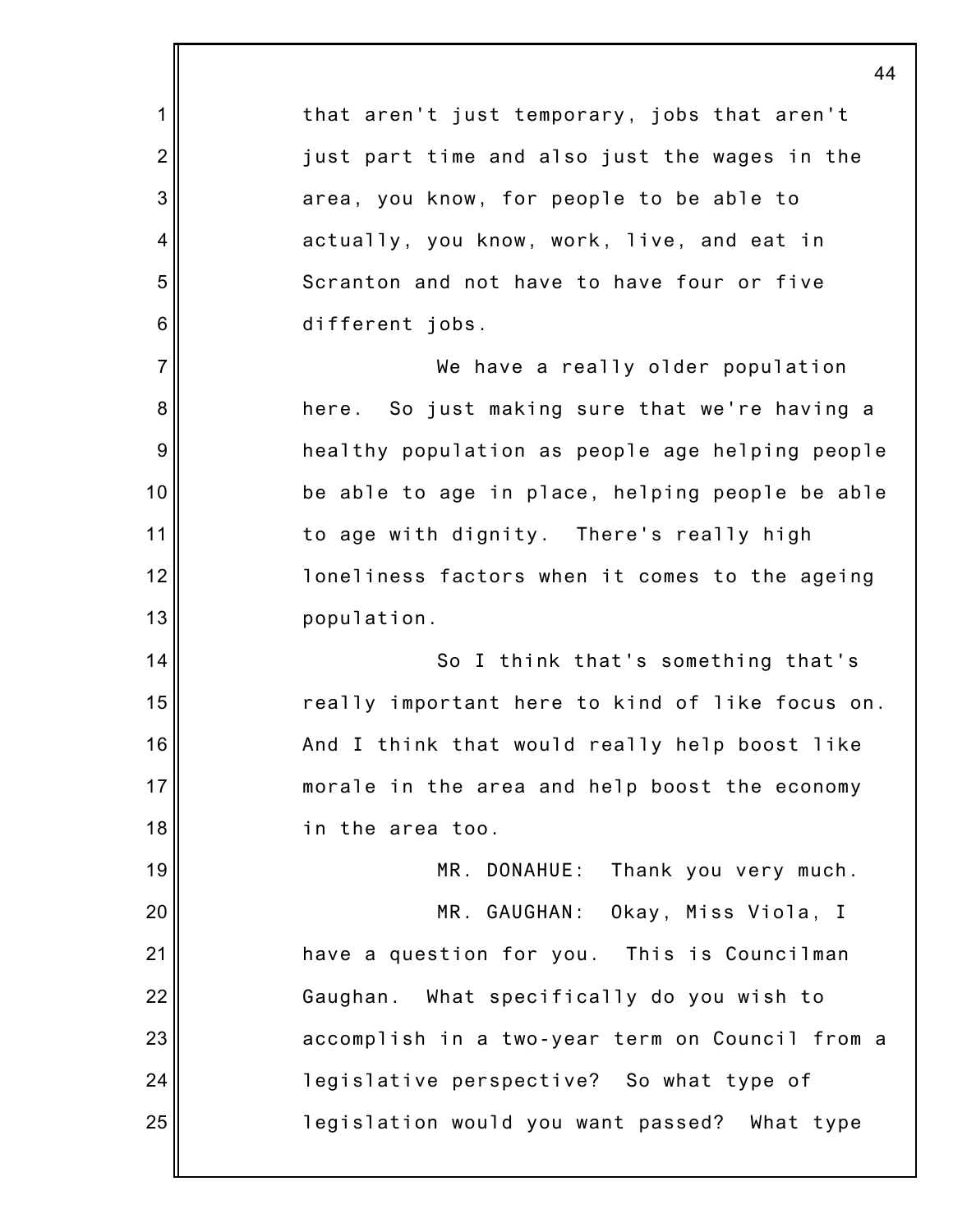|                 | 45                                              |
|-----------------|-------------------------------------------------|
| 1               | of things would you want to accomplish          |
| $\overline{2}$  | specifically in a two-year term if you were     |
| 3               | appointed to Council?                           |
| 4               | MS. VIOLA: So something that's                  |
| 5               | really close to my heart with the City as I     |
| $6\phantom{1}6$ | kind of mentioned in my introduction was the    |
| $\overline{7}$  | need for more services for women. There's no    |
| 8               | homeless shelter here, like, specifically for   |
| $\overline{9}$  | women and kids.                                 |
| 10              | So I would really try to push a way             |
| 11              | to kind of make that happen. We have a whole    |
| 12              | population here that isn't -- their needs       |
| 13              | aren't being met. And that's something that I   |
| 14              | would honestly really like to focus on. I       |
| 15              | volunteered at CIC. And I was an intern there.  |
| 16              | And I can't tell you how many calls I received  |
| 17              | on daily basis from women calling with kids and |
| 18              | crying over the phone saying they had nowhere   |
| 19              | to stay.                                        |
| 20              | And there's no shelters in the area             |
| 21              | that if you have, you know, kids under 18 that  |
| 22              | you could can just walk into and, you know, be  |
| 23              | able to -- so that is something I would really  |
| 24              | want to focus on. And I think that two years    |
| 25              | is a short time. But it's also a long time.     |
|                 |                                                 |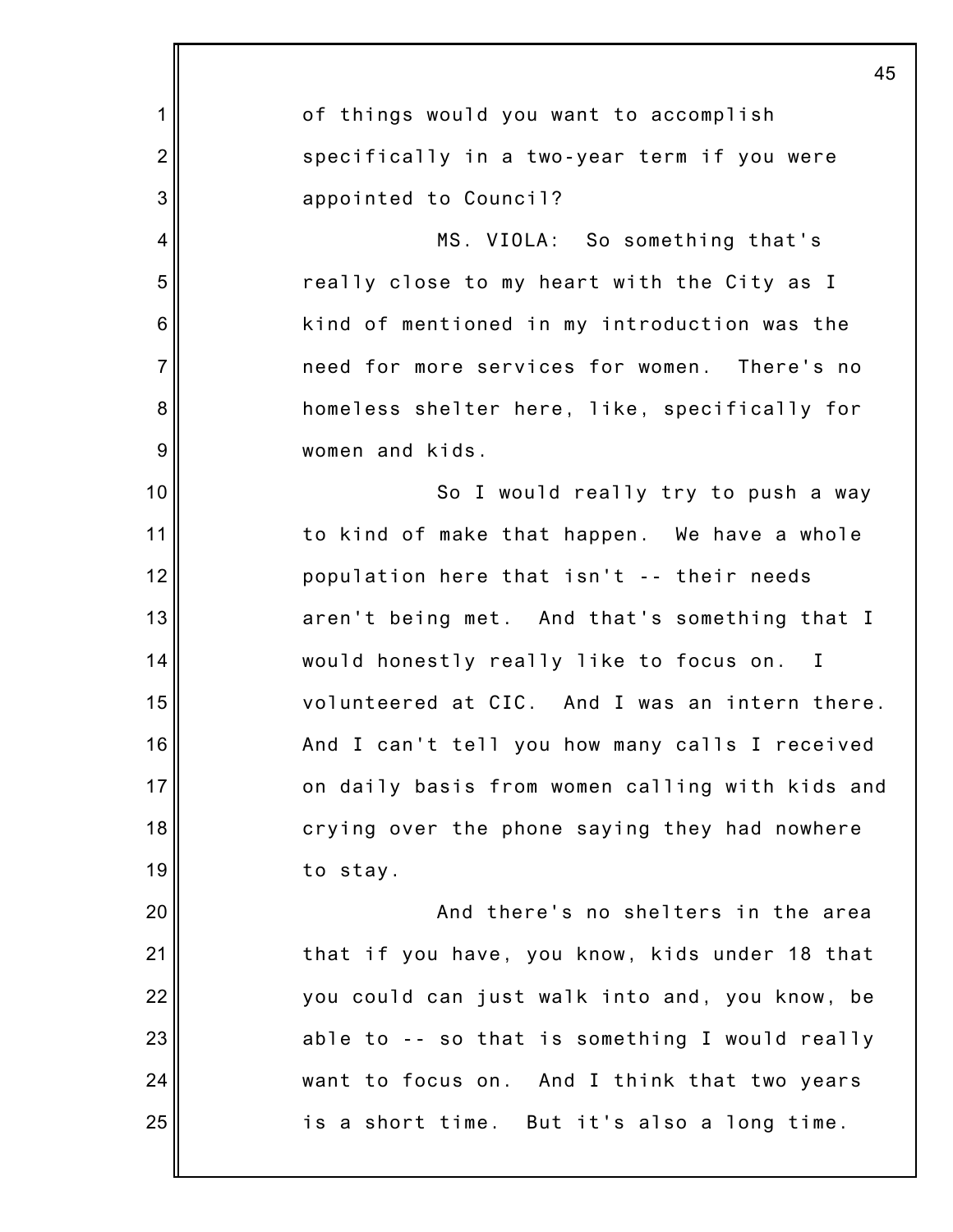|                 | 46                                                       |
|-----------------|----------------------------------------------------------|
| 1               | So I think that a lot of things could be done.           |
| $\overline{2}$  | And I would really love to see the                       |
| 3               | minority population in Scranton get a lot more           |
| 4               | involved with a lot of the local events that go          |
| 5               | on here, local politics that go on here.<br>$\mathbf{I}$ |
| $6\phantom{1}6$ | would love to go to things and feel like, you            |
| $\overline{7}$  | know, it's reflective of what the actual                 |
| 8               | community here looks like.                               |
| 9               | MR. GAUGHAN: Okay. Thank you so                          |
| 10              | much. Well, that concludes our interview, Miss           |
| 11              | Viola. Again, I want to thank you for coming             |
| 12              | in today and showing interest in this position.          |
| 13              | Thank you for your service to the country that           |
| 14              | you described in the beginning of your remarks.          |
| 15              | And just so you know how we'll work                      |
| 16              | now moving forward, we're going to                       |
| 17              | deliberate -- Council will deliberate Tuesday            |
| 18              | during our caucus at 5:45. And then the plan             |
| 19              | is to make a choice and make an appointment at           |
| 20              | our regular meeting on Tuesday.                          |
| 21              | So we will be in touch with you                          |
| 22              | either way to let you know. And again, I want            |
| 23              | to thank you so much for coming in today and             |
| 24              | showing interest in the position.                        |
| 25              | MS. VIOLA: Thank you so much. I                          |
|                 |                                                          |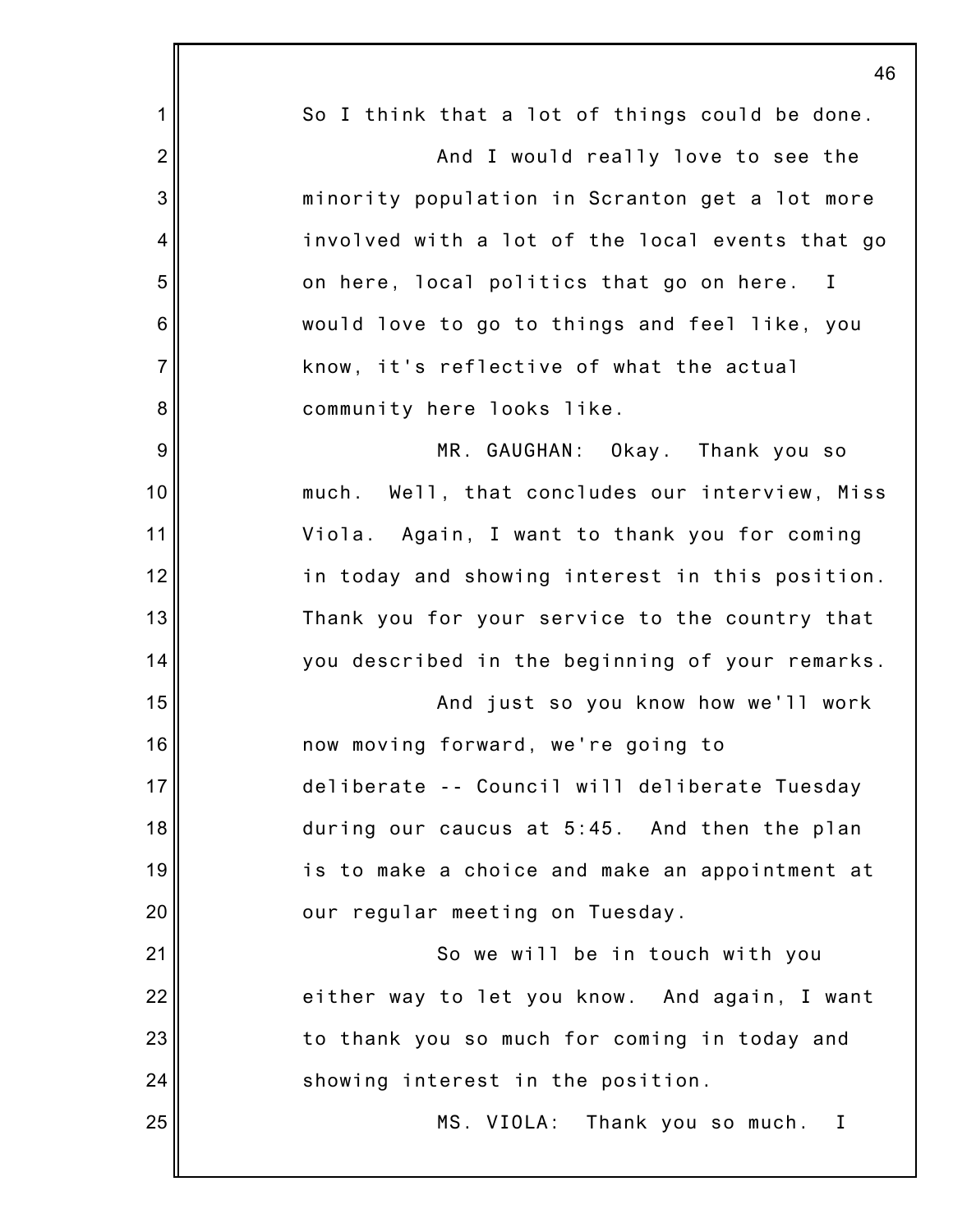|                | 47                                              |
|----------------|-------------------------------------------------|
| 1              | really appreciate this opportunity and I        |
| $\overline{2}$ | really -- you guys stay safe and have a great   |
| 3              | day.                                            |
| $\overline{4}$ | MR. GAUGHAN: Okay, you too. Thank               |
| 5              | you so much. Bye-bye. Okay, Mrs. Reed, we       |
| 6              | have next person is Andy Chomko.                |
| $\overline{7}$ | MRS. REED: Correct.                             |
| 8              | MR. GAUGHAN: We're just waiting for             |
| 9              | him to call in.                                 |
| 10             | MR. CHOMKO: Hi. Can you guys hear               |
| 11             | me? Hello? Mr. Gaughan --                       |
| 12             | MR. GAUGHAN: Yes. Yep. Hi, Andy.                |
| 13             | How are you?                                    |
| 14             | MR. CHOMKO: Not too bad,                        |
| 15             | Mr. President, how are you?                     |
| 16             | MR. GAUGHAN: We're all hanging in               |
| 17             | Just to give you an idea, Mr. Chomko,<br>there. |
| 18             | how the interview process is going to work      |
| 19             | today, first of all, thank you for submitting   |
| 20             | your name and showing interest in the vacant    |
| 21             | position.                                       |
| 22             | I'm going to turn it over to you in             |
| 23             | a second. You'll have five minutes for an       |
| 24             | opening statement. And then I will go around    |
| 25             | the room to each Councilperson and they will    |
|                |                                                 |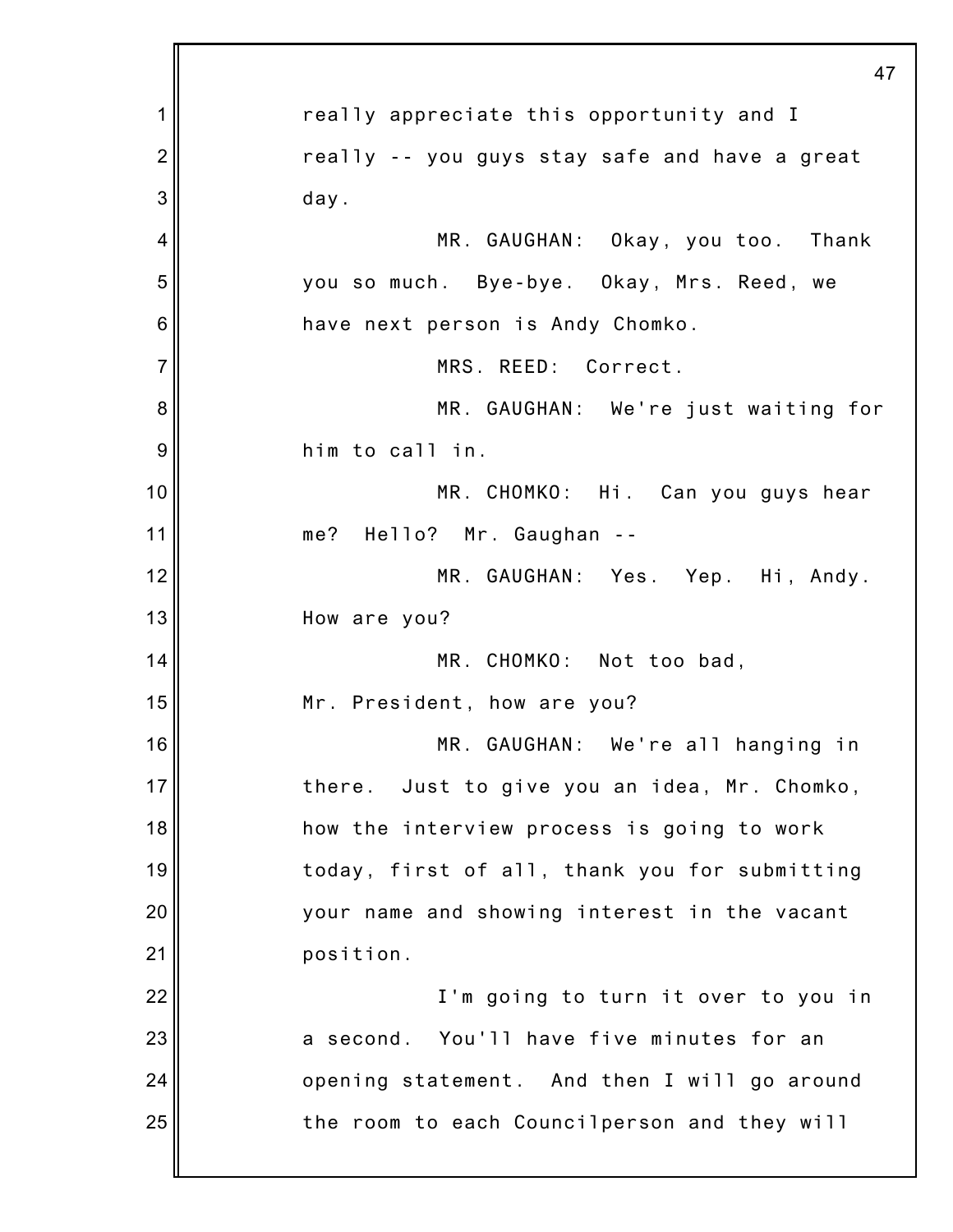|                 | 48                                              |
|-----------------|-------------------------------------------------|
| 1               | ask you one or two questions, okay?             |
| $\overline{2}$  | MR. CHOMKO: All right. I                        |
| 3               | appreciate that. Thank you.                     |
| 4               | MR. GAUGHAN: Yep, so if you could               |
| 5               | just on your opening statement in five minutes  |
| $6\phantom{1}6$ | if you could just tell us a little bit about    |
| $\overline{7}$  | yourself, your background, you know, anything   |
| 8               | that you think is relevant for this position.   |
| 9               | MR. CHOMKO: All right. Thank you.               |
| 10              | I understand. Hello, Council. I appreciate      |
| 11              | the opportunity and thank you for staying in    |
| 12              | tune with our community to try to help us get   |
| 13              | through this craziness.                         |
| 14              | I hope that when we're talking about            |
| 15              | this appointment to the newly position -- the   |
| 16              | newly vacant seat on City Council you guys ask  |
| 17              | yourselves a few things. Who among the          |
| 18              | applicants have continuously helped our         |
| 19              | citizens? I could answer that by saying I have  |
| 20              | continually met with concerned citizens who     |
| 21              | contacted me for help when they had nowhere to  |
| 22              | go.                                             |
| 23              | I could answer by saying I recently             |
| 24              | cleaned out veterans' homes that were in        |
| 25              | deplorable condition and they were going to get |
|                 |                                                 |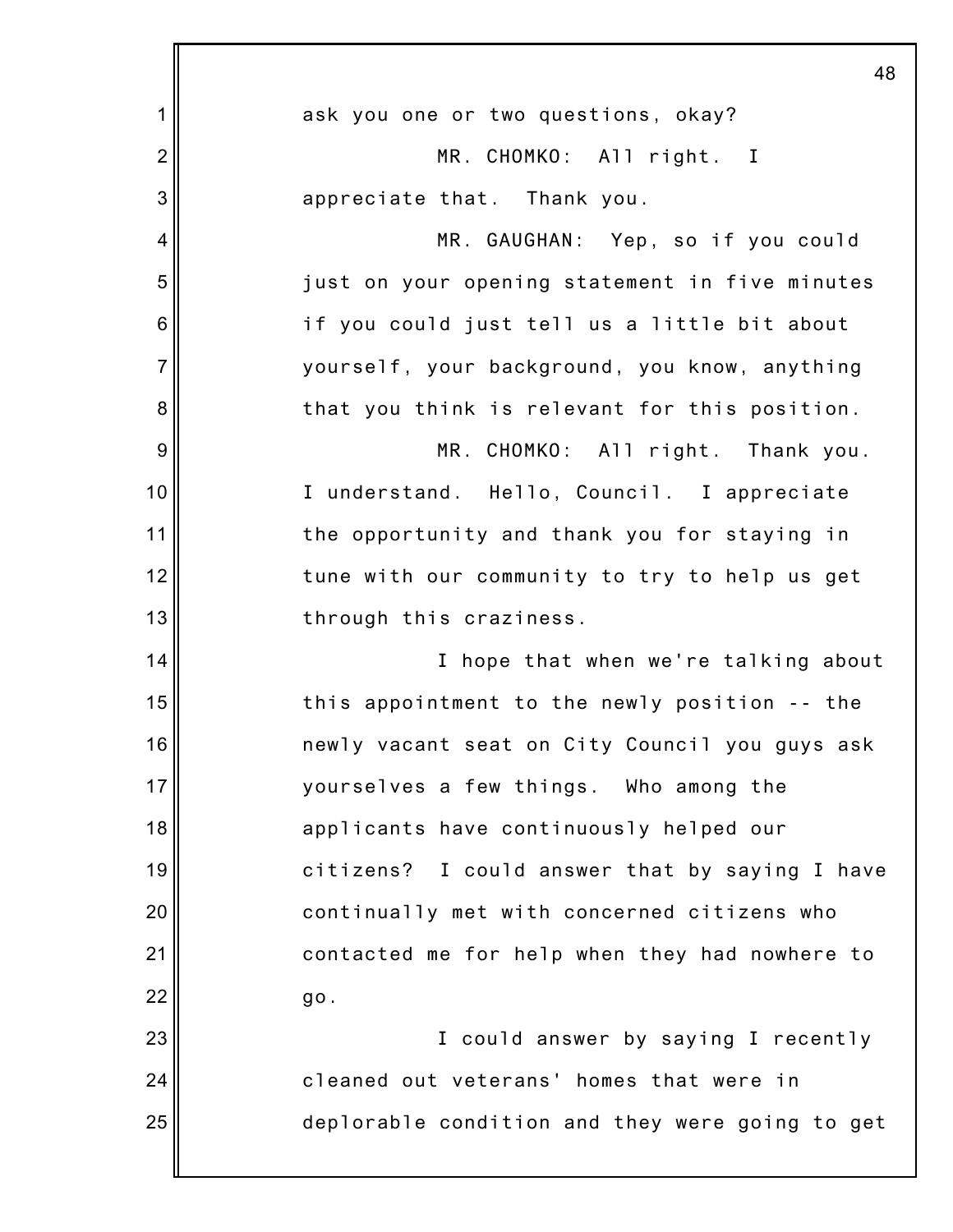|                | 4 <sub>3</sub>                                  |
|----------------|-------------------------------------------------|
| 1              | condemned if something wasn't done about it and |
| $\overline{2}$ | they had nowhere to turn. They turned to a      |
| 3              | nonprofit that I'm involved with and a          |
| $\overline{4}$ | cofounder to get it done. We're able to help    |
| 5              | people that way, specifically veterans.         |
| 6              | I could answer that by saying that I            |
| $\overline{7}$ | continue to moderate the West Side neighborhood |
| 8              | meetings that we have on a monthly basis. We    |
| 9              | help concerned citizens navigate through        |
| 10             | validated concerns and point them in the right  |
| 11             | direction where to go to see things through.    |
| 12             | I could answer that by saying that              |
| 13             | regardless of where this virtual meeting goes,  |
| 14             | I'm committed to helping people. And that's     |
| 15             | exactly why a platform such as City Council     |
| 16             | will allow me to expand the work I've already   |
| 17             | been involved with.                             |
| 18             | My entire adult life is about                   |
| 19             | service, service to others. We're all here      |
| 20             | together, one community, different              |
| 21             | neighborhoods and we're all here to serve       |
| 22             | others. I believe that we're able to help       |
| 23             | bring together -- I believe I would be able to  |
| 24             | bring together a local legislative body of      |
| 25             | government that has been broken down over the   |
|                |                                                 |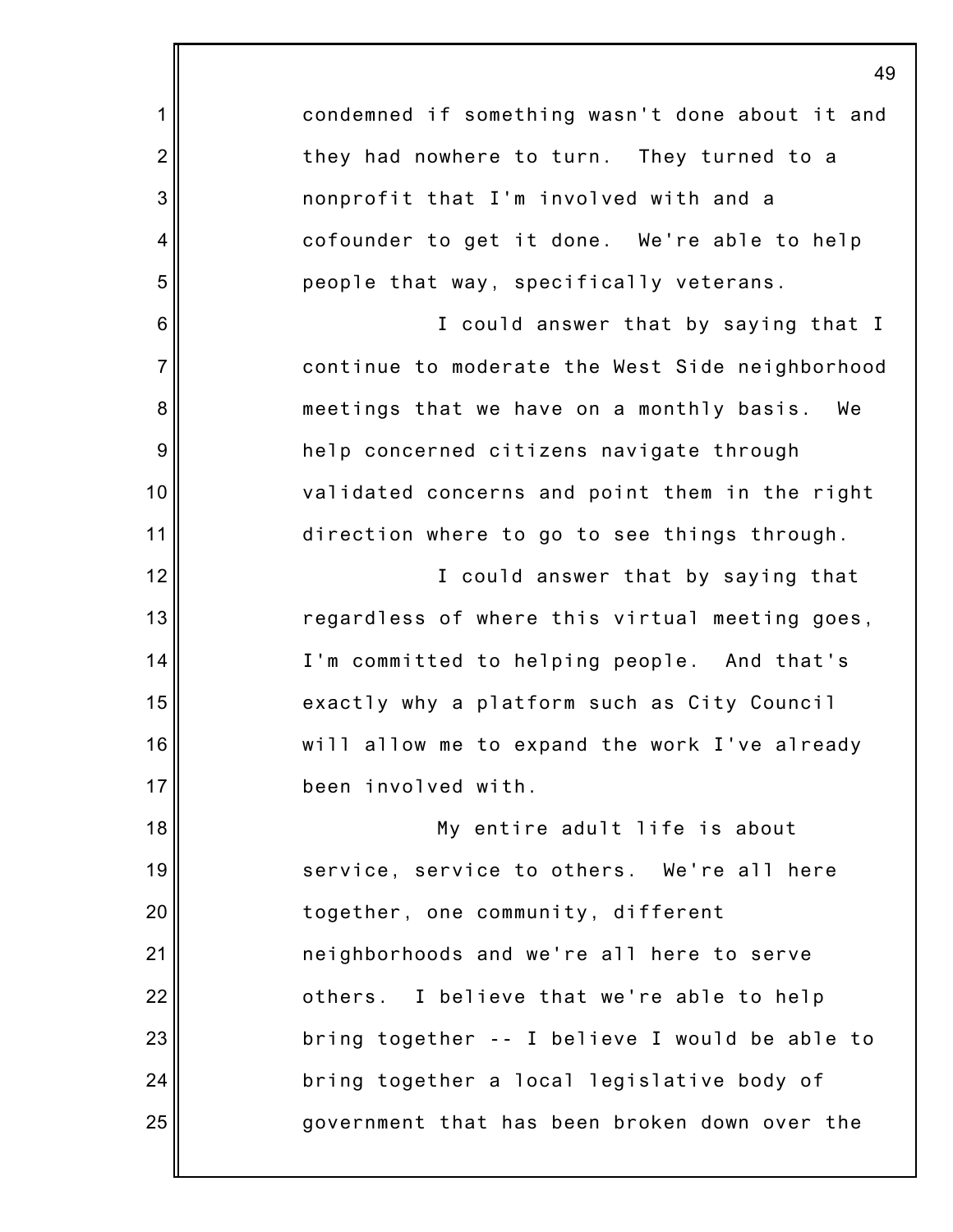|                | 50                                              |
|----------------|-------------------------------------------------|
| 1              | past few years, whereas moving forward thanks   |
| $\overline{2}$ | to new leadership and the guidance of the new   |
| 3              | Council and the new Mayor.                      |
| $\overline{4}$ | I genuinely want to see everyone                |
| 5              | within the City work toward common goals,       |
| 6              | enforce standards, have order and have general  |
| $\overline{7}$ | rules of conduct, whether you choose to appoint |
| 8              | me or not I will continue to serve the citizens |
| 9              | of Scranton in a different capacity.            |
| 10             | Those of my supporters who have been            |
| 11             | with me from the beginning know what I stand    |
| 12             | They know that I will take on more than<br>for. |
| 13             | what is required of me, know that I will not    |
| 14             | tolerate morally and ethically wrong traits,    |
| 15             | actions and/or deeds.                           |
| 16             | When I say from the beginning, I                |
| 17             | think you guys need to understand this. I mean  |
| 18             | all the way back when Jack Loscombe's seat was  |
| 19             | up for appointment in 2014. That was the first  |
| 20             | time I openly and actively started trying to    |
| 21             | help our community in a more official capacity. |
| 22             | At that time I prepared a letter and            |
| 23             | resume but never submitted it. Coincidentally   |
| 24             | that has led me here today. Most of you know    |
| 25             | my background. However, many of you may not     |
|                |                                                 |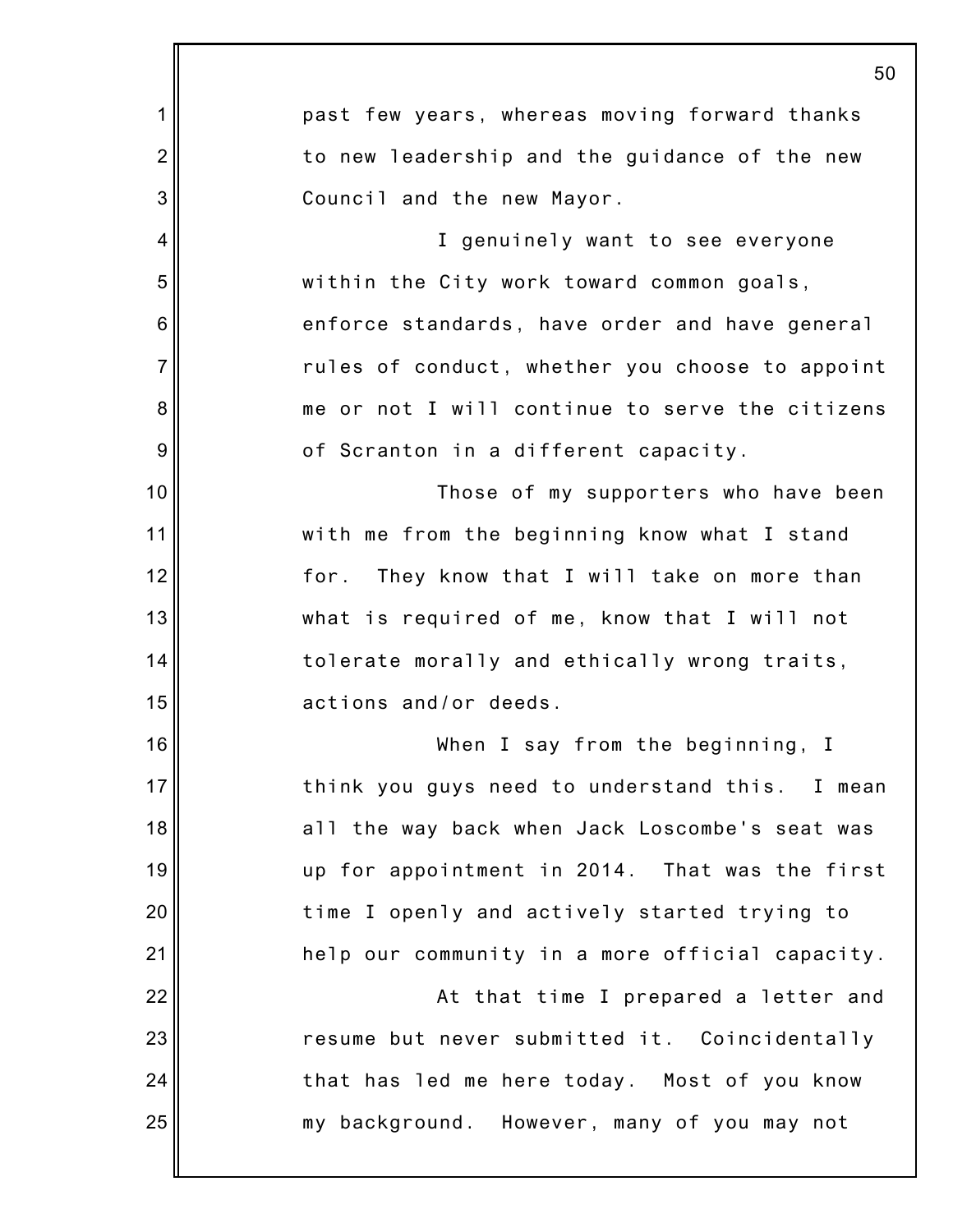|                | 51                                              |
|----------------|-------------------------------------------------|
| 1              | know my approach of getting things done.        |
| $\overline{2}$ | If not, here are a few examples. I              |
| 3              | was 16. I saw 911 happen. I joined the          |
| 4              | military. Not only did I join the military but  |
| 5              | I volunteered. I volunteered to go into the     |
| 6              | infantry. I volunteered to jump out of          |
| $\overline{7}$ | airplanes and then to hunt the actual men who   |
| 8              | did this to our country on 911.                 |
| 9              | It was part of a military                       |
| 10             | brotherhood that was -- they're known as the    |
| 11             | tip of the spear, special operations. I was a   |
| 12             | team leader there. When I returned to Scranton  |
| 13             | I saw the amount of veterans who were in need   |
| 14             | and I did something about that.                 |
| 15             | I started a nonprofit to help local             |
| 16             | veterans. I saw the quality of life or our      |
| 17             | neighborhoods in question, got a group together |
| 18             | in West Scranton for people to come together    |
| 19             | and talk about their problems and how we can    |
| 20             | move forward. I did something about issues.     |
| 21             | It's more than just doing something             |
| 22             | about a wrong or trying to make something       |
| 23             | right. It's about being involved and truly      |
| 24             | caring about people, making a difference in the |
| 25             | lives around us. As Mayor Evans has said,       |
|                |                                                 |

 $\overline{5}$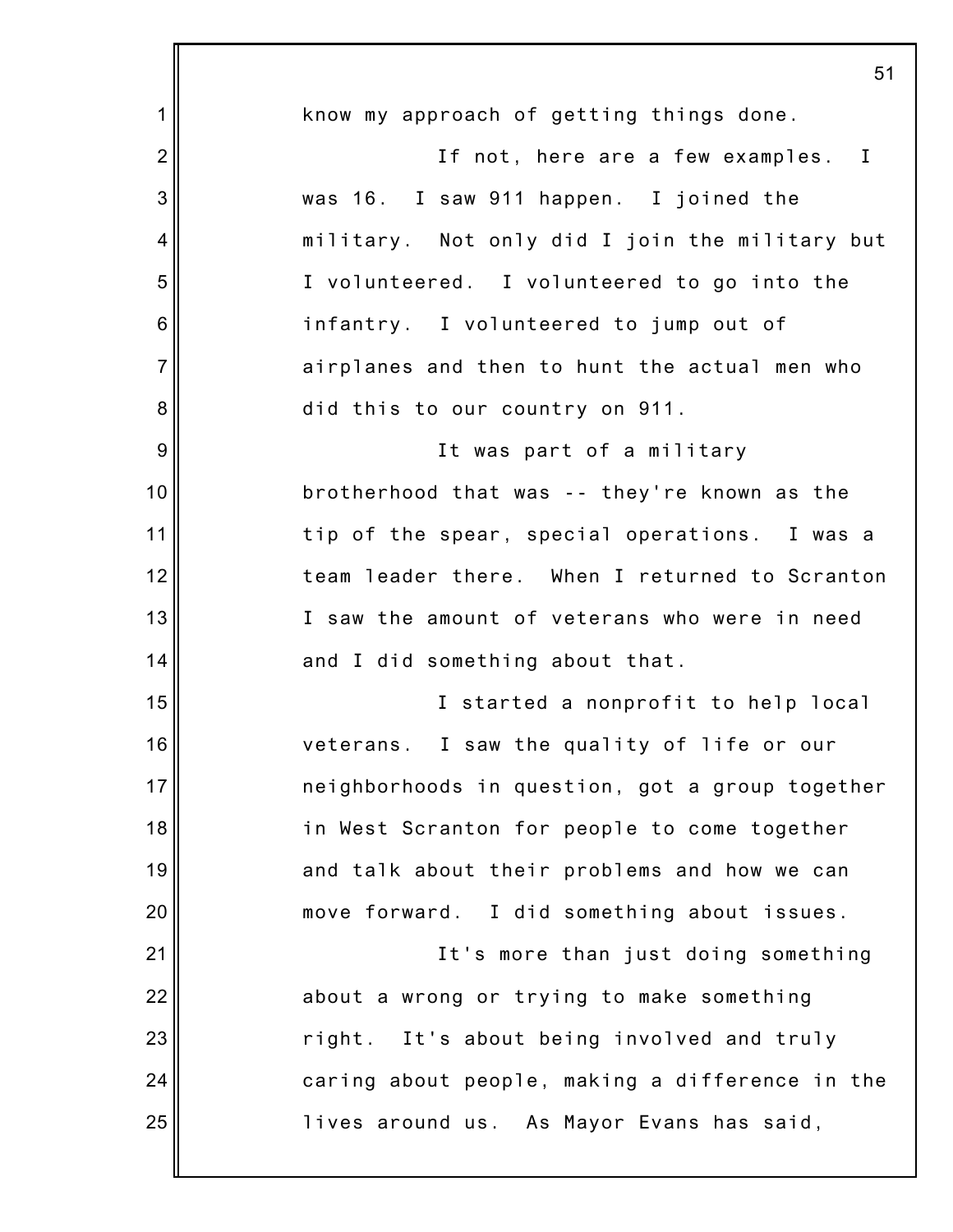|                 | 52                                              |
|-----------------|-------------------------------------------------|
| 1               | every day is your chance to make this City a    |
| $\overline{2}$  | little bit better.                              |
| 3               | As I said in the beginning, you as              |
| 4               | Council members obviously need to ask yourself  |
| 5               | questions about who you're going to appoint,    |
| $6\phantom{1}6$ | what does each applicant exemplify in their     |
| $\overline{7}$  | prior work history, knowledge, and past         |
| 8               | experiences that will work towards the common   |
| $\overline{9}$  | goal of moving the City forward.                |
| 10              | I can answer that by saying I have a            |
| 11              | clear reason to want to help. I'm part of a     |
| 12              | family business that faces a tax burden that    |
| 13              | runs other small businesses out of town, I've   |
| 14              | experience -- I have experience in managing     |
| 15              | finances and keep our small business profitable |
| 16              | despite tough times in the past 19 -- sorry, 13 |
| 17              | years.                                          |
| 18              | It is my understanding that former              |
| 19              | Councilman Rogan headed the Finance Committee,  |
| 20              | which makes me confident in my ability to lead  |
| 21              | through by attending pertinent finance          |
| 22              | discussions outside of Council meetings in      |
| 23              | order to move the City's finances in a positive |
| 24              | direction.                                      |
| 25              | I could be a conduit by briefing                |
|                 |                                                 |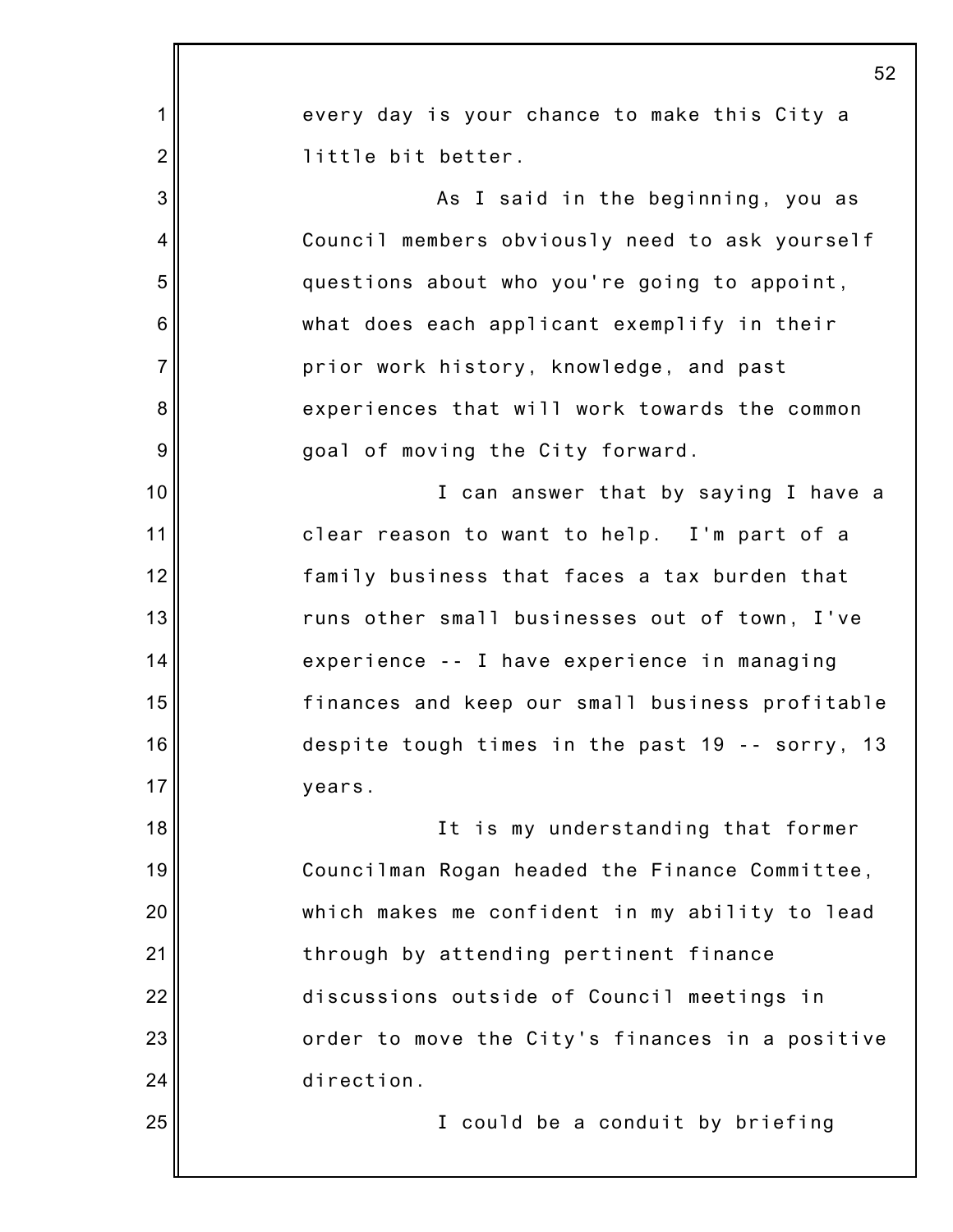|                | 53                                              |
|----------------|-------------------------------------------------|
| 1              | Council, meaning you guys, on updates, ideas,   |
| $\overline{c}$ | and action items. In my profession as a         |
| 3              | funeral director, I've also seen the side       |
| 4              | effects of the opioid epidemic. And I believe   |
| 5              | we could do more.                               |
| 6              | Additionally, I'm a veteran who not             |
| $\overline{7}$ | only wants to help veterans but also to         |
| 8              | marginalize the population of our City. I seen  |
| 9              | firsthand, the amount of veterans that are in   |
| 10             | need through my nonprofit and the finite        |
| 11             | sources that the government has to offer.       |
| 12             | Lastly, as a licensed funeral                   |
| 13             | director, taxpayer, business person in the City |
| 14             | and property owner, I know the struggles of     |
| 15             | many citizens from all different walks of life. |
| 16             | It is my intention to represent them all.       |
| 17             | When making your decision, please               |
| 18             | ask yourself who exemplifies their commitment   |
| 19             | to this City on a daily basis. Thank you.       |
| 20             | MR. GAUGHAN: Thank you, Mr. Chomko.             |
| 21             | Our first question will come from Councilman    |
| 22             | Mark McAndrew. Mr. McAndrew?                    |
| 23             | MR. MCANDREW: Yes. Good morning,                |
| 24             | Mr. Chomko. First of all, thank you very much   |
| 25             | for stepping up and seeking to serve our        |
|                |                                                 |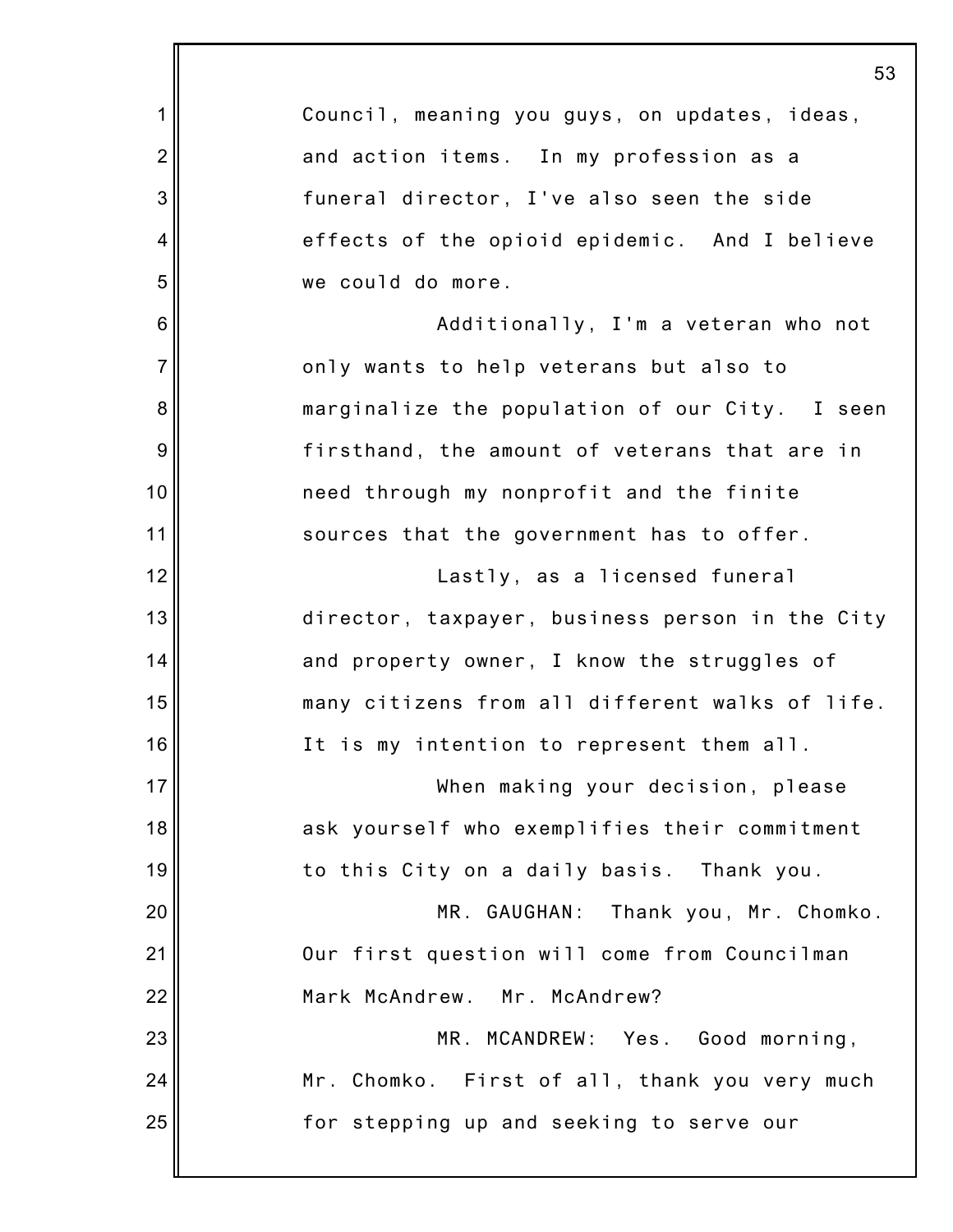|                | 54                                              |
|----------------|-------------------------------------------------|
| 1              | community. My question is, if appointed to      |
| $\overline{2}$ | Council what would be one ordinance or policy   |
| 3              | you would want to see changed immediately and   |
| 4              | why?                                            |
| 5              | MR. CHOMKO: Thank you, Councilman               |
| 6              | McAndrew. I appreciate the question. I          |
| $\overline{7}$ | couldn't narrow it down to one. But there's a   |
| 8              | multitude of things. I would love to implement  |
| 9              | some sort of standard of conduct for ourselves, |
| 10             | for those that would be coming to Council       |
| 11             | meetings or employees of the City.              |
| 12             | Other things I would like to change             |
| 13             | and possibly have a conversation about, the     |
| 14             | garbage fees. Another thing I would like to     |
| 15             | bring to light, the citizens of our City        |
| 16             | already voted to eliminate the Mercantile Tax.  |
| 17             | I want to explore why this hasn't happened yet. |
| 18             | In changing things, I would like to             |
| 19             | get rid of some dated and antiquated ordinances |
| 20             | that need to be removed and put some new things |
| 21             | in place to replace the old stuff. I hope that  |
| 22             | answered your question, Councilman.             |
| 23             | MR. MCANDREW:<br>Thank you.                     |
| 24             | MR. GAUGHAN: Okay. Thank you.<br>Our            |
| 25             | next question will come from Dr. Rothchild.     |
|                |                                                 |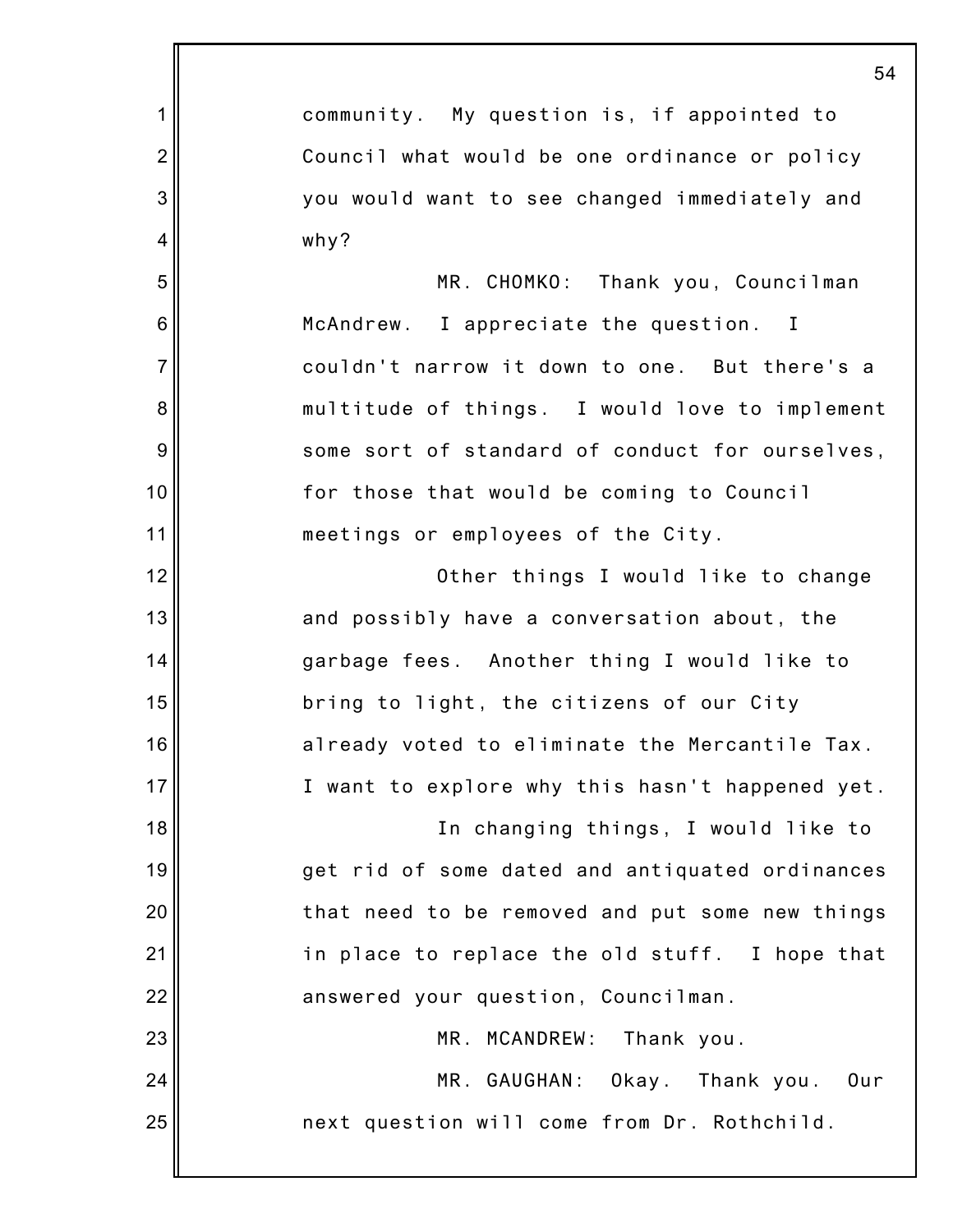|                 | 55                                              |
|-----------------|-------------------------------------------------|
| 1               | DR. ROTHCHILD: Hi, Mr. Chomko.                  |
| $\overline{2}$  | Thank you for applying for the appointment. I   |
| 3               | appreciate your interest. I'd like to know a    |
| 4               | little bit more about what specific skills you  |
| 5               | feel like you possess that would be useful if   |
| $6\phantom{1}6$ | appointed to this position.                     |
| $\overline{7}$  | MR. CHOMKO: Thank you for the                   |
| 8               | question, Doctor. Well, there's a saying in     |
| 9               | the Army Rangers. Rangers lead the way. And     |
| 10              | that's exactly what I intend on doing. When it  |
| 11              | comes to how I could lead and how I could bring |
| 12              | things to the table, you guys have my resume.   |
| 13              | I'm sure it's public knowledge at               |
| 14              | this point. But being in special operations     |
| 15              | and being part of a group that was in           |
| 16              | unchartered waters when it came to the global   |
| 17              | war on terrorism, there's certain things that I |
| 18              | did during my deployments that I got            |
| 19              | recognition for.                                |
| 20              | I have a couple of awards. And I                |
| 21              | would be happy to show them to you. But I       |
| 22              | implemented SOPs, standard operating procedures |
| 23              | for duties and tasks that were required of me.  |
| 24              | That is one reason that I could help bring some |
| 25              | leadership to Council.                          |
|                 |                                                 |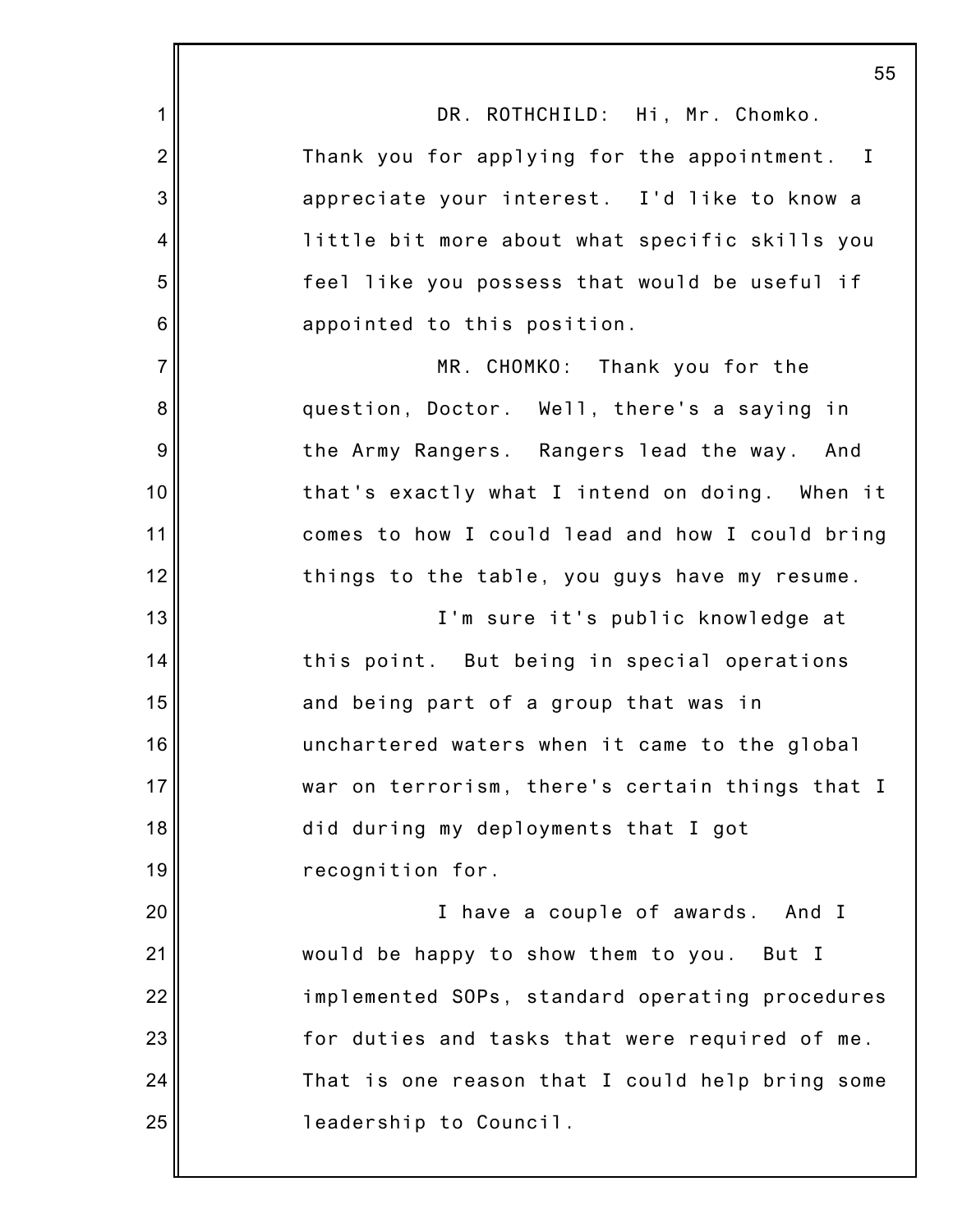|                | 56                                             |
|----------------|------------------------------------------------|
| $\mathbf 1$    | I mean, others, I'm a licensed                 |
| $\overline{2}$ | funeral director in the state. And although    |
| 3              | funerals to the outsiders' eye might be a      |
| 4              | cookie cutter type deal, it is not. Every      |
| 5              | family that we serve is a unique case. There   |
| 6              | are different things that need to be done. And |
| $\overline{7}$ | we need to be intuitive. We need to be         |
| 8              | innovative to meet the needs of our families,  |
| 9              | of our client families. I hope that answers    |
| 10             | your question.                                 |
| 11             | DR. ROTHCHILD: Yes. Thank you very             |
| 12             | much. I appreciate your time.                  |
| 13             | MR. GAUGHAN: Thank you. And                    |
| 14             | Councilman Donahue has a question for you now. |
| 15             | MR. DONAHUE: Mr. Chomko, first off,            |
| 16             | thank you for, you know, taking your time out  |
| 17             | of the day and showing interest in serving     |
| 18             | your community.                                |
| 19             | Aside from everything going on, you            |
| 20             | know, with the health pandemic we're dealing   |
| 21             | with right now, but aside from that; what do   |
| 22             | you feel is the biggest challenge facing City  |
| 23             | Government and what could you bring to Council |
| 24             | to help us address that challenge?             |
| 25             | MR. CHOMKO: Biggest challenge in my            |
|                |                                                |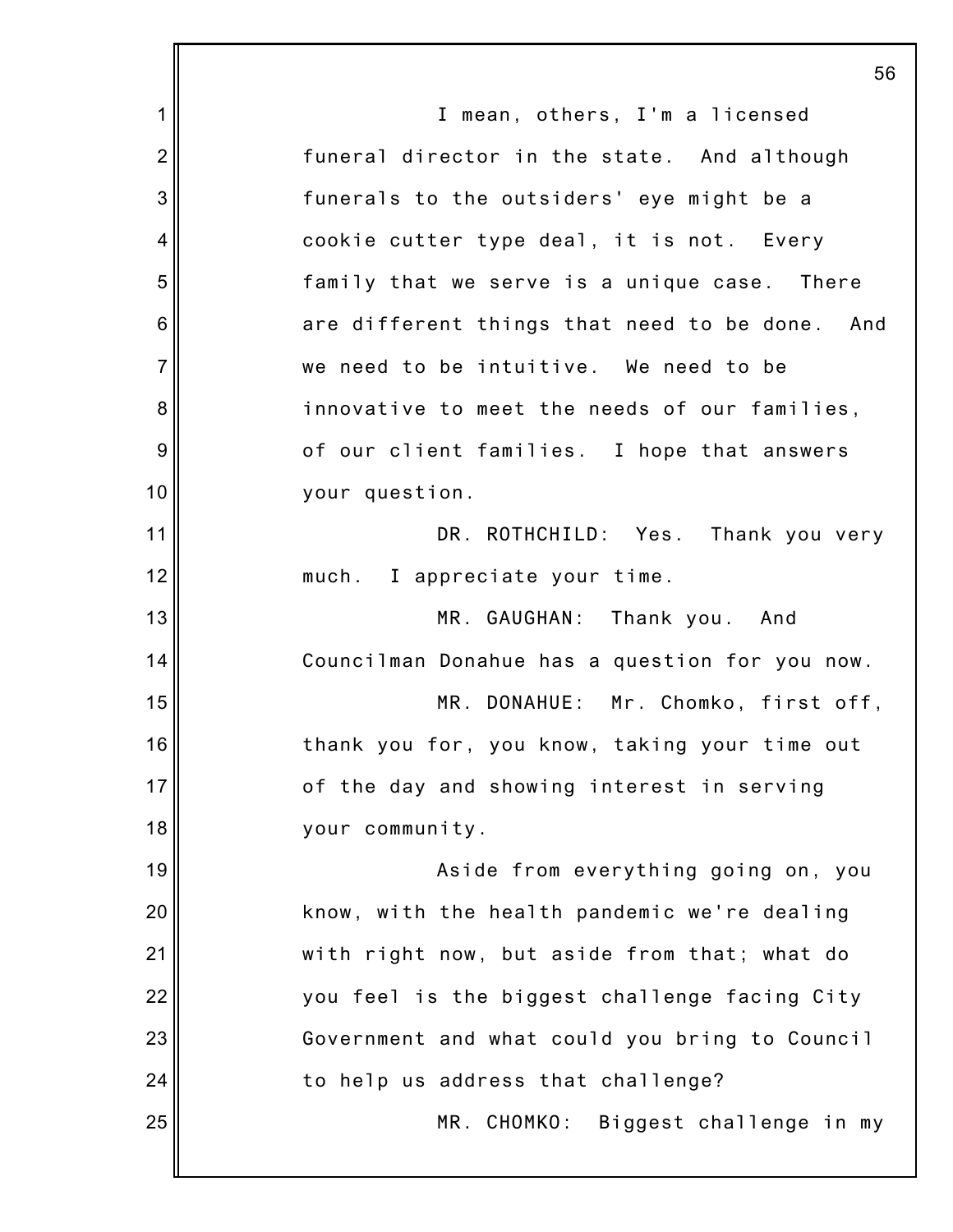1 2 3 4 5 6 7 8 9 10 11 12 13 14 15 16 17 18 19 20 21 22 23 24 25 57 opinion -- thanks for the question, Councilman. The biggest challenge in my opinion is getting the public to believe in our local government again. I remember when I was a kid, you know, always listening to the older adults in the room or just listening to them. They talked about our City and how it was. And how it was good, how it was bad, how it was indifferent. I mean, my generation -- our generation -- and I'm sure you guys hear it too. People are kind of ticked off. They want -- they want more out of our City Government. And we should give that to them. What we could do -- the challenge is getting people to believe. How do we get them to believe? Getting them to believe in my opinion to enact standards of conduct for our employees. Have you guys ever listened to the actual air waives that are going on with our city services? I hope you have. And if you haven't, I recommend that you do because the radio etiquette of our people that are driving our City vehicles is disgusting. And that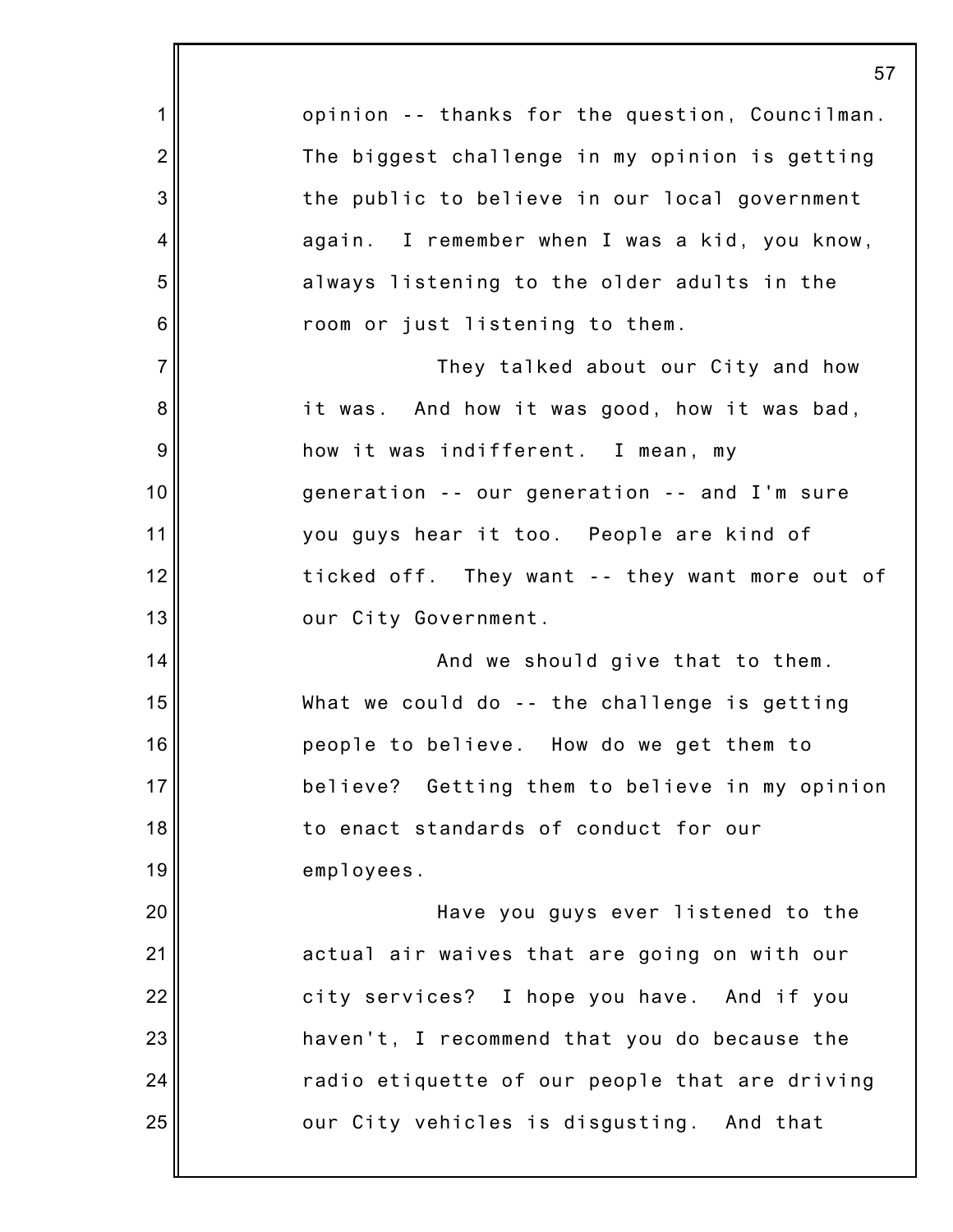1 2 3 4 5 6 7 8 9 10 11 12 13 14 15 16 17 18 19 20 21 22 23 24 25 58 would be one way. I received several phone calls over the past couple months of, hey, are you listening to these guys on the radio? I'm not talking about our policeman. I'm not talking about our firefighters. But radio etiquette, there needs to be standards of conduct for our people and for our City employees. I hope that answers your question, sir. MR. DONAHUE: Thank you, Mr. Chomko. I appreciate it. MR. GAUGHAN: Thank you. And this is Councilman Gaughan. I have one final question for you. What do you wish to accomplish legislatively in a two-year term on Council? And please try to be as specific as possible. MR. CHOMKO: Thank you for your question, Councilman. With everything going on now, I'm sure you guys know. It is very fluid -- fluid time right now, especially for you guys. I'm sure in the normal Council chambers there's fluid situations and what you intend on doing isn't what you might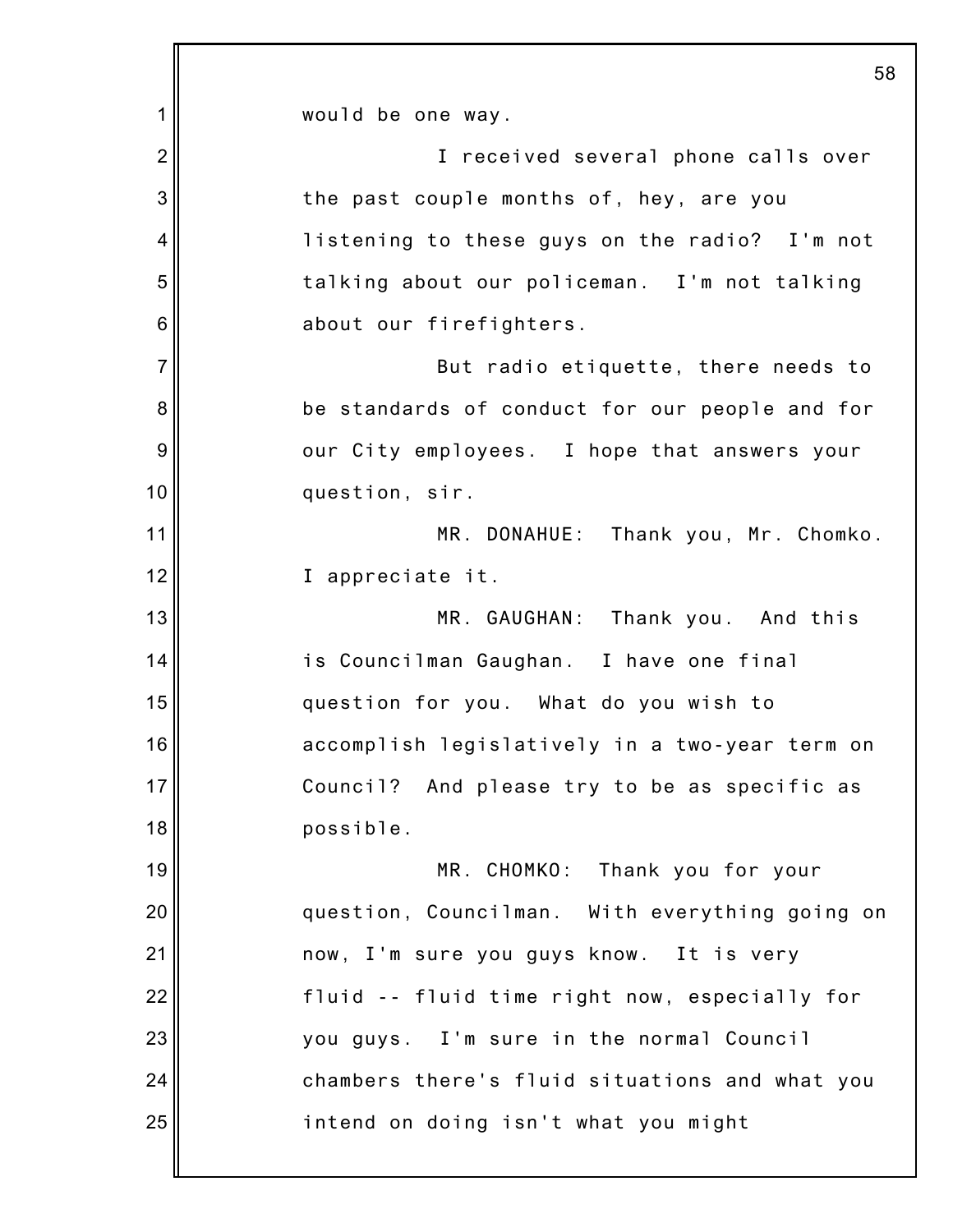| 1              | necessarily do.                                  |
|----------------|--------------------------------------------------|
| $\overline{2}$ | With that being said, the remainder              |
| 3              | of this term is less than two years. I would     |
| 4              | be willing to bet that the coronavirus,          |
| 5              | Covid-19 outbreak is going to be around for at   |
| 6              | least that long.                                 |
| $\overline{7}$ | I believe if we could enact specific             |
| 8              | legislation to better prepare our population,    |
| 9              | our city, our taxpayers, our citizens, to have   |
| 10             | a better response from our government. If        |
| 11             | there's any way that we could implement          |
| 12             | standard operation procedures, standards of      |
| 13             | conduct, standards of living for our citizens    |
| 14             | we would all be better off. And I would love     |
| 15             | to dive into that and to get that specifically   |
| 16             | done for our people.                             |
| 17             | MR. GAUGHAN: Okay. Thank you so                  |
| 18             | much, Mr. Chomko. That concludes our interview   |
| 19             | for today. We want to thank you for coming in.   |
| 20             | Thank you for your service to our country.<br>We |
| 21             | will deliberate about the candidate and the      |
| 22             | position on Tuesday at our caucus, which is      |
| 23             | open to the public.                              |
| 24             | And then we will make a decision                 |
| 25             | there and then we will hopefully appoint         |
|                |                                                  |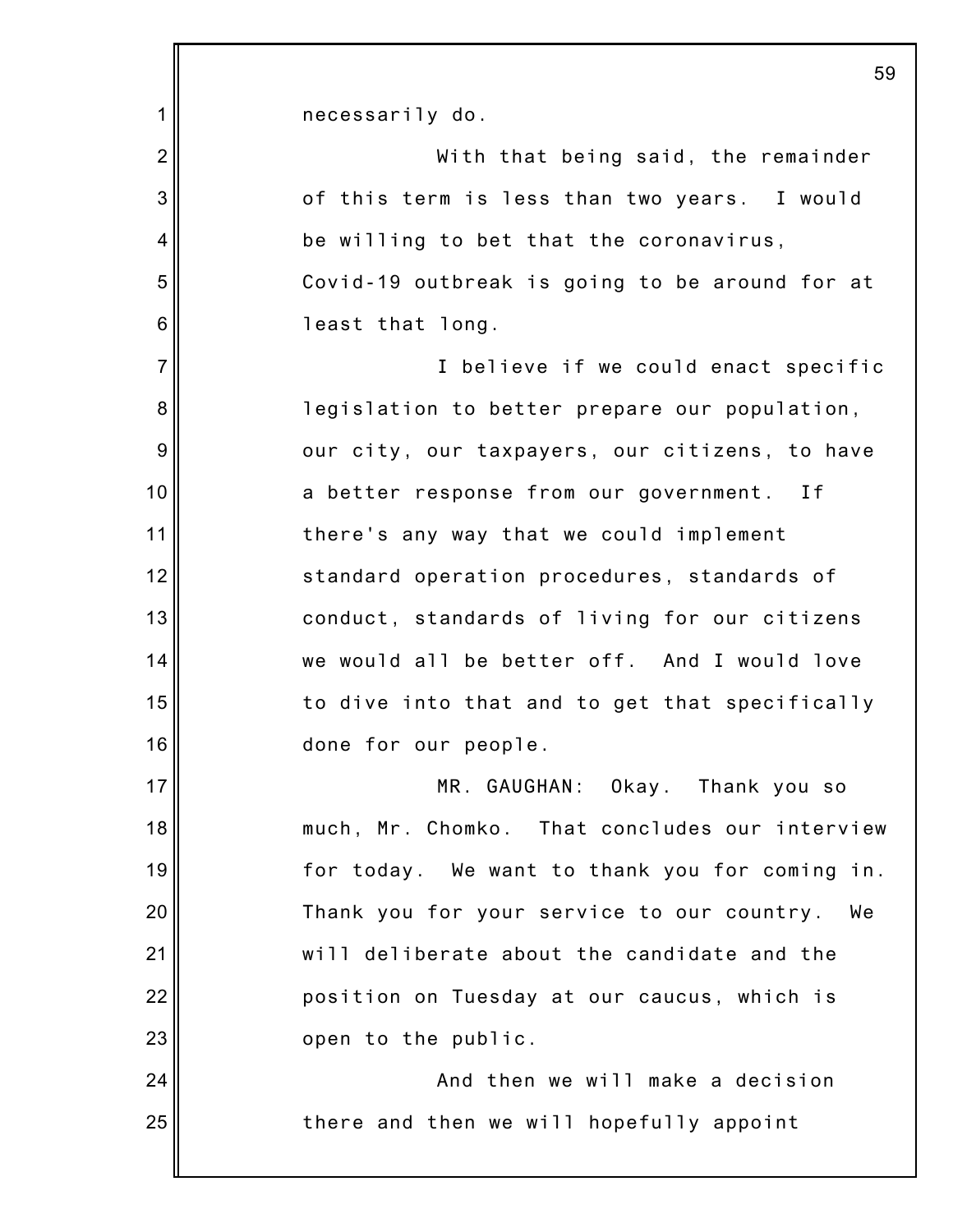|                | 60                                             |
|----------------|------------------------------------------------|
| 1              | someone at our regular meeting on Tuesday. So  |
| $\overline{2}$ | we'll be in touch with you either way. And     |
| 3              | again, I want to thank you for coming in and   |
| 4              | stay safe. Stay healthy. And we will see you   |
| 5              | Thank you.<br>soon.                            |
| 6              | MR. CHOMKO: Thank you, everyone.               |
| $\overline{7}$ | Stay safe. God bless.                          |
| 8              | MR. GAUGHAN: Bye-bye. Okay, now we             |
| 9              | are waiting for Mr. Schuster, Tom Schuster.    |
| 10             | He's our last person. He's calling in right    |
| 11             | now, Lori?                                     |
| 12             | MS. REED: Yes, he is.                          |
| 13             | MR. GAUGHAN: And he's 335.                     |
| 14             | MS. REED: Correct.                             |
| 15             | MR. GAUGHAN: Mr. Schuster.                     |
| 16             | MR. SCHUSTER: Hello.                           |
| 17             | MR. GAUGHAN: How are you? How's                |
| 18             | everything?                                    |
| 19             | MR. SCHUSTER: All right. How are               |
| 20             | you? I heard twenty participants. Is that how  |
| 21             | many we have on the line?                      |
| 22             | MR. GAUGHAN: There are 24 total.               |
| 23             | So several members of the public are here, Mr. |
| 24             | Schuster. Myself -- we have Councilman         |
| 25             | Donahue, Councilman McAndrew, Councilwoman     |
|                |                                                |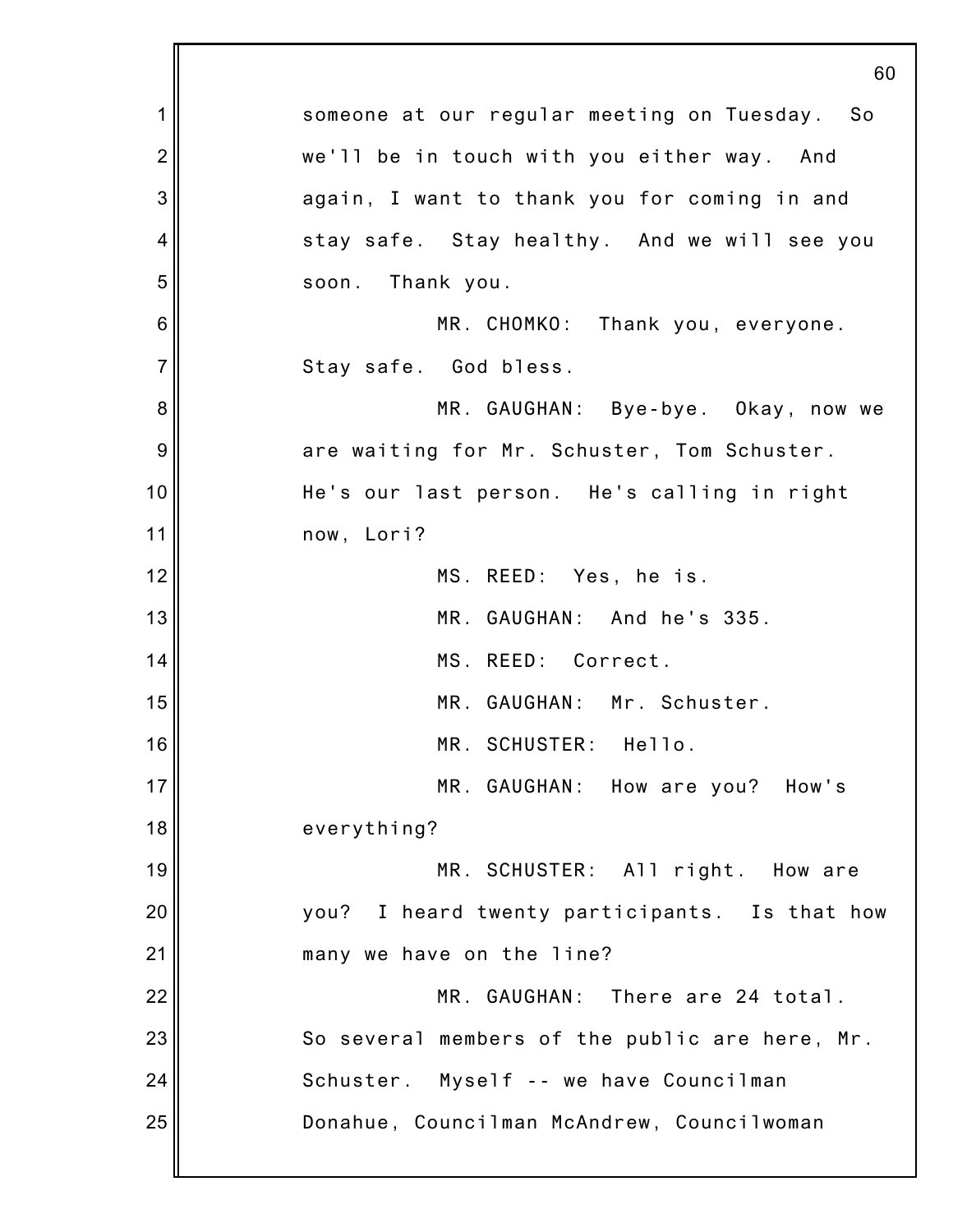|                | 61                                              |
|----------------|-------------------------------------------------|
| 1              | Rothchild. We have our City Clerk, Lori Reed.   |
| $\overline{2}$ | And we have our Council Solicitor, Kevin Hayes  |
| 3              | is here as well.                                |
| 4              | So I just want to take a second and             |
| 5              | give you a rundown on how the interview process |
| 6              | will work today. I will turn it over to you in  |
| $\overline{7}$ | a second. And you will have five minutes for    |
| 8              | an opening statement just to tell us a little   |
| 9              | bit about yourself, your background and         |
| 10             | anything you feel is relevant to the position.  |
| 11             | And then we will go around the room             |
| 12             | and each Councilperson will have a question or  |
| 13             | two for you, okay?                              |
| 14             | MR. SCHUSTER: All right. Sounds                 |
| 15             | good.                                           |
| 16             | MR. GAUGHAN: All right. So I will               |
| 17             | turn it over to you. You have five minutes for  |
| 18             | an opening statement.                           |
| 19             | MR. SCHUSTER: All right. First of               |
| 20             | all, I'd like to thank the members of the       |
| 21             | public that came out with the situation that    |
| 22             | we're in right now. It's good to see some       |
| 23             | people came out to hear what's going on in the  |
| 24             | interviews today.                               |
| 25             | My name is Tom Schuster. I'm a                  |
|                |                                                 |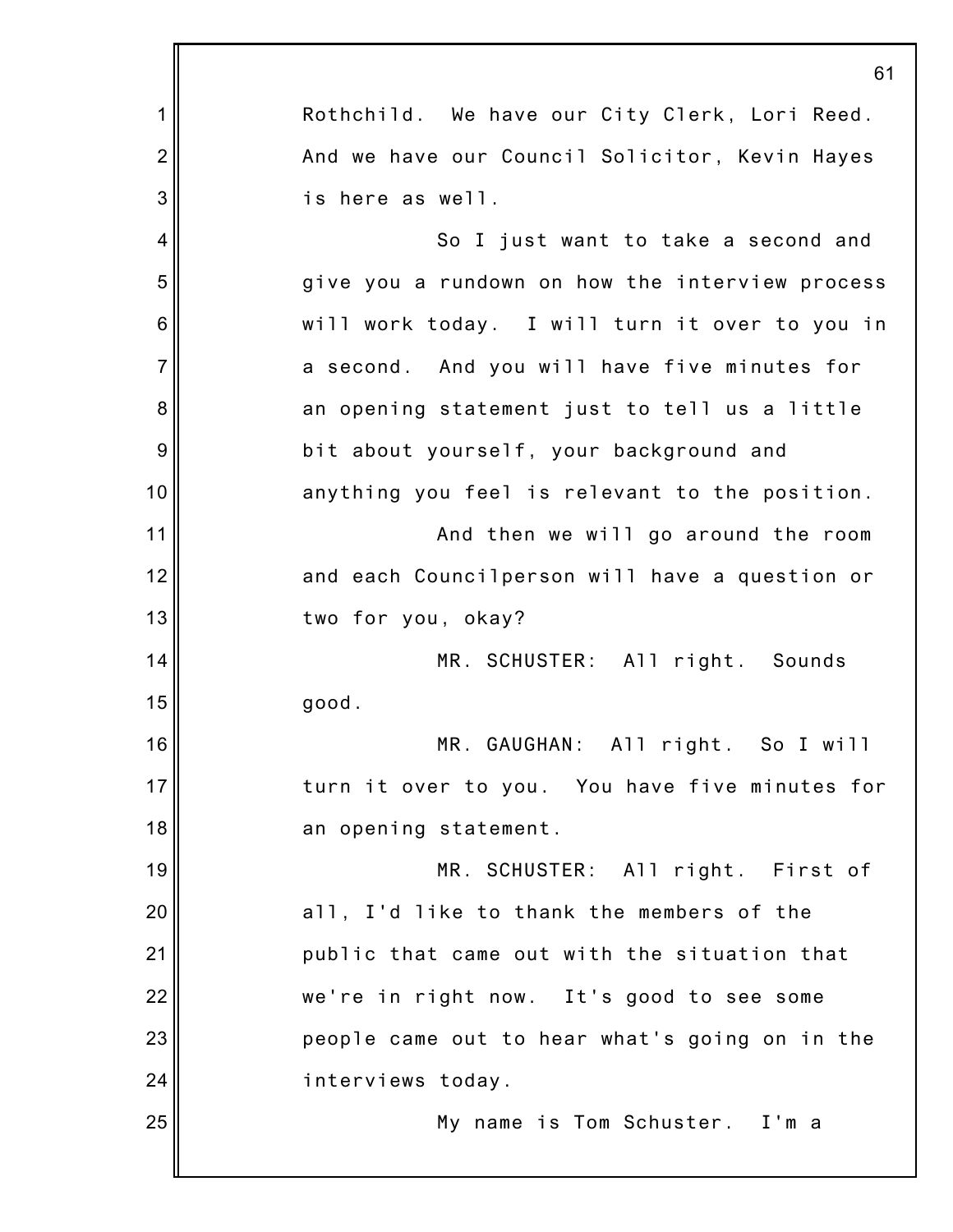|                | 62                                              |
|----------------|-------------------------------------------------|
| 1              | lifelong resident of Scranton, Pennsylvania. I  |
| $\overline{2}$ | earned a Bachelor's Degree in Psychology and    |
| 3              | business from Penn State University. I earned   |
| 4              | a Master's Degree in Behavioral Analysis from   |
| 5              | St. Joseph's University. I started my board     |
| $\,6$          | experience here in the City of Scranton on the  |
| $\overline{7}$ | Planning Commission, which I got about I'd say  |
| 8              | about a year and a half or so experience on     |
| $9\,$          | that board doing projects such as the Popeye's  |
| 10             | in South Side, Hildebrandt Learning Center,     |
| 11             | things such as that before I became a member of |
| 12             | the Scranton School Board.                      |
| 13             | So I've been on the Scranton School             |
| 14             | Board for the last four years. And in that      |
| 15             | time there I have been the Chairman of the      |
| 16             | Budget and Finance Committee. I've been the     |
| 17             | Chairman of Labor Relations, Special Education  |
| 18             | and purchasing and also personnel.              |
| 19             | With my time on the board I've                  |
| 20             | strived to improve the process for hiring for   |
| 21             | bidding by pushing other colleagues to get a    |
| 22             | bid schedule. And I have been pushing for more  |
| 23             | efficient government as well on that board.     |
| 24             | I feel coming into this position my             |
| 25             | board experience could be a continuation on my  |
|                |                                                 |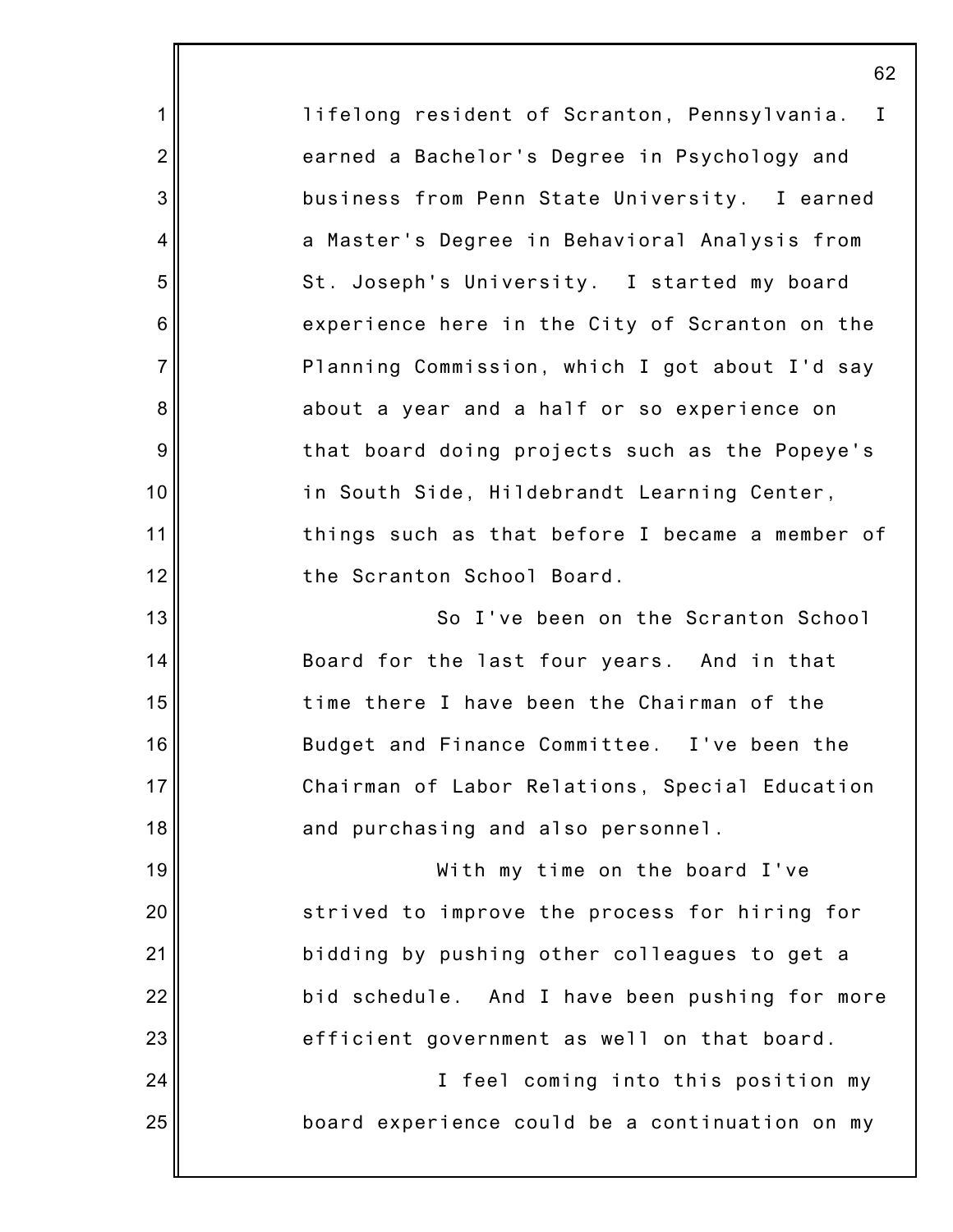public service and another way to serve the City of Scranton while on Council. So at this point in time I've helped to get the board - the Scranton School Board into a much better place than when I started. This year we passed a balanced budget without borrowing which has taken four years of my time on that board.

1

2

3

4

5

6

7

8

9

10

11

12

13

14

15

16

17

18

19

20

21

22

23

24

25

We have changed the board makeup through elections. And by that I mean that currently there are many members of that board are committed to change. They're committed to open and transparent government. And I think the Scranton School Board is in pretty good hands at this point in time.

We also passed a district recovery plan which will get the district solvent within five years. We set up a bid schedule for district services. And me and several other colleagues also pushed for an investigation with the Attorney General to look into district corruption which is occurring on -- I mean, it's ongoing right now.

So my goal getting onto the Scranton School Board was to balance the budget to get the district solvent, which we're on our way to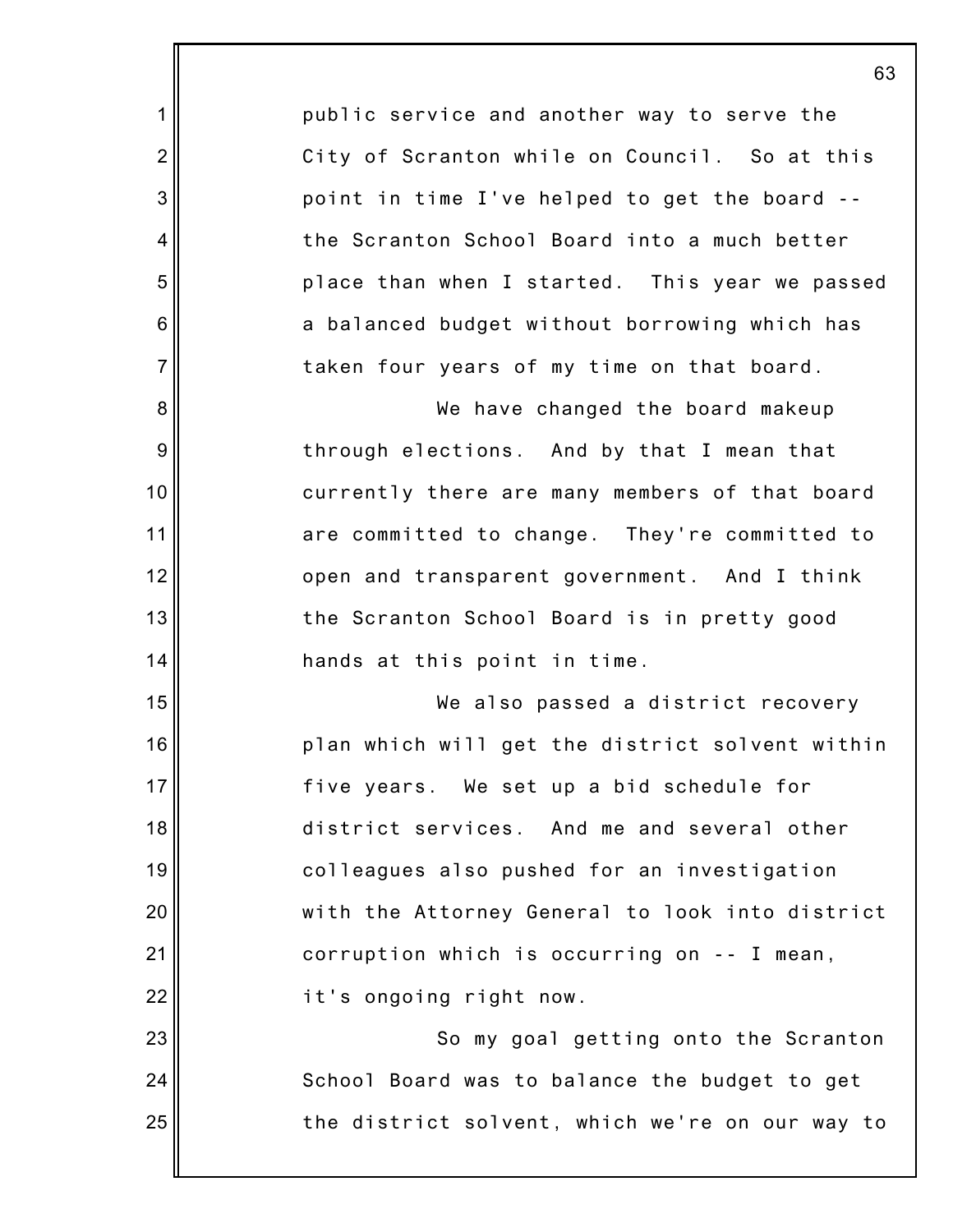|                | 64                                              |
|----------------|-------------------------------------------------|
| 1              | that. And I ran several elections which I       |
| $\overline{2}$ | strode for open -- transparency on the board,   |
| 3              | financial responsibility and also working for   |
| 4              | student achievement.                            |
| 5              | I think that's my opening statement             |
| 6              | if there's any questions from the members of    |
| $\overline{7}$ | Council.                                        |
| 8              | MR. GAUGHAN: Sure. Thank you,                   |
| 9              | Mr. Schuster. I will turn it over first to      |
| 10             | Councilman Mark McAndrew who has a question for |
| 11             | Thank you.<br>you.                              |
| 12             | MR. SCHUSTER: All right. Before we              |
| 13             | continue, can you guys hear me clear?           |
| 14             | Everything's coming through fine?               |
| 15             | MR. GAUGHAN: Yeah, we could hear                |
| 16             | you good. Thank you.                            |
| 17             | MR. SCHUSTER: Okay. All right.                  |
| 18             | Thank you.                                      |
| 19             | MR. MCANDREW: Good morning, Mr.                 |
| 20             | Schuster.                                       |
| 21             | MR. SCHUSTER: Good morning.                     |
| 22             | MR. MCANDREW: First of all, thank               |
| 23             | you very much for stepping up and seeking to    |
| 24             | serve our community. My question is, if         |
| 25             | appointed to Council, what would be one         |
|                |                                                 |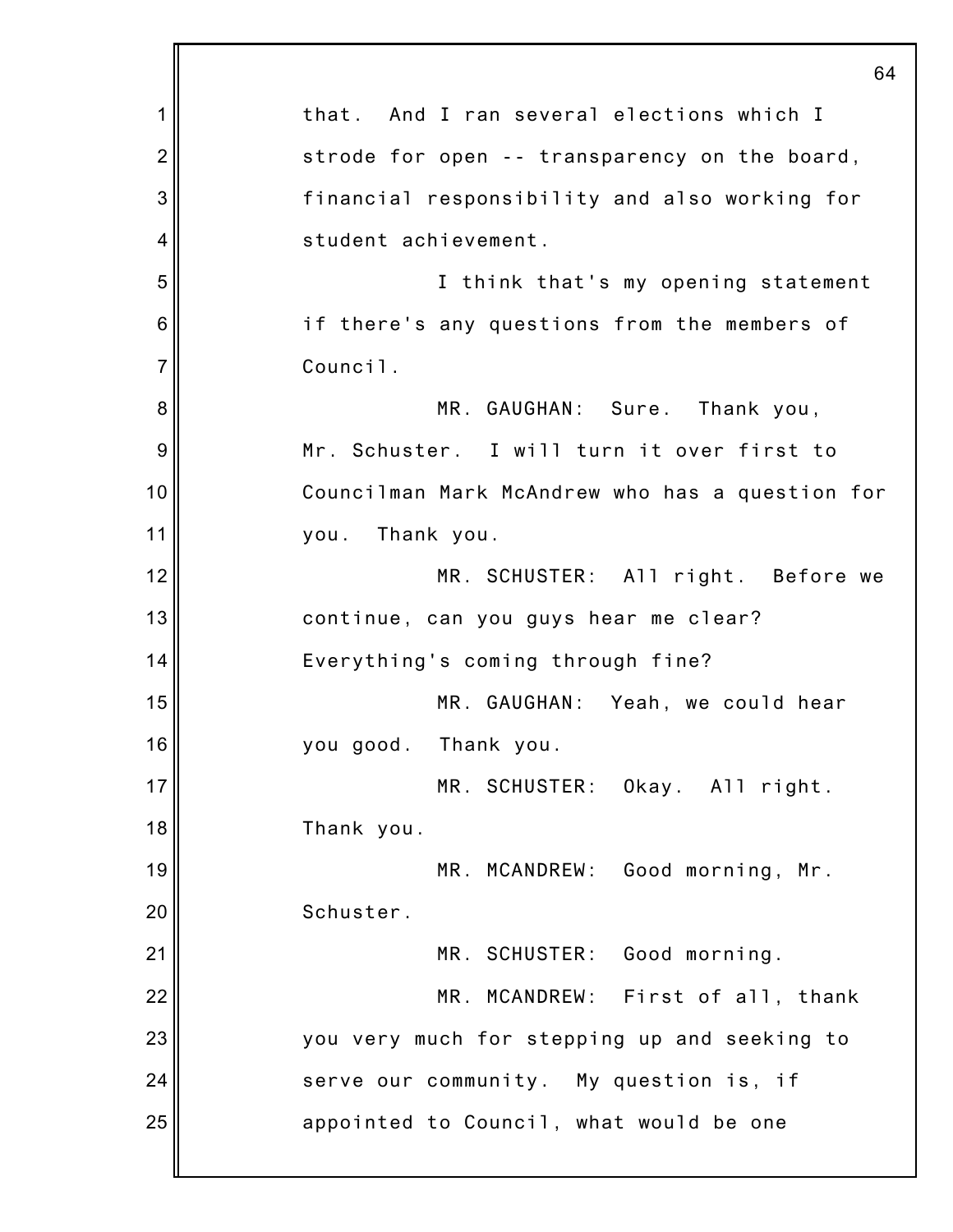|                 | 65                                             |
|-----------------|------------------------------------------------|
| 1               | ordinance or policy you would want to see      |
| $\overline{2}$  | changed immediately and why?                   |
| 3               | MR. SCHUSTER: Okay. So thinking                |
| 4               | about City ordinances and policies, I think    |
| 5               | first of all two come to mind. I think the     |
| $6\phantom{1}6$ | garbage fee being one and the quality of life. |
| $\overline{7}$  | What I'm thinking about the quality of life    |
| 8               | ordinances, I kind of feel that maybe fell by  |
| 9               | the wayside.                                   |
| 10              | I don't know, really don't know                |
| 11              | what's currently going on within the LIPS      |
| 12              | Department. But I feel like that might be      |
| 13              | something we need to reevaluate. But getting   |
| 14              | back to the garbage fee. This fee and what my  |
| 15              | understanding was it was supposed to be profit |
| 16              | neutral, meaning what we took in was supposed  |
| 17              | to cover our cost of it.                       |
| 18              | So at this point in time I'm not               |
| 19              | sure where the money's going and how much it's |
| 20              | covering. But I think we may need to look into |
| 21              | that. Maybe not so much on a policy but with   |
| 22              | some of the services the City is in contract   |
| 23              | with, Northeast Revenue, are we -- just to ask |
| 24              | the Council right now. Are we currently out of |
| 25              | contract with Northeast Revenue?               |
|                 |                                                |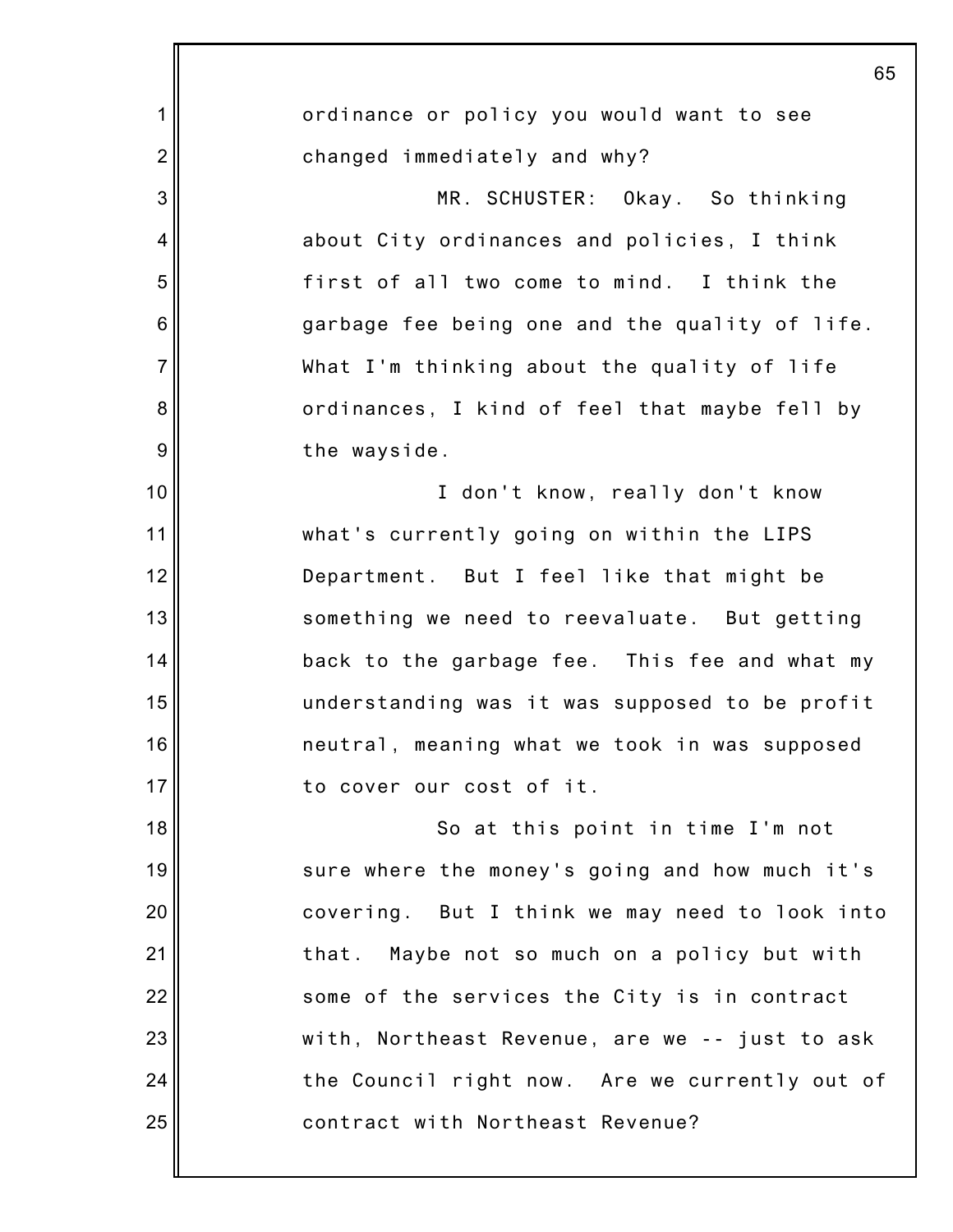|                | 66                                             |
|----------------|------------------------------------------------|
| 1              | MR. GAUGHAN: No. We are still                  |
| $\overline{2}$ | under contract with them as far as the         |
| 3              | administration has informed Council.           |
| 4              | MR. SCHUSTER: Okay, so I think                 |
| 5              | possibly moving away from that. I know there   |
| 6              | is talk to moving that collection to the       |
| $\overline{7}$ | county, which I think would save some money.   |
| 8              | So I think that pretty much sums up -- I mean, |
| 9              | the things that come to mind with that         |
| 10             | question.                                      |
| 11             | MR. MCANDREW: Thank you.                       |
| 12             | MR. SCHUSTER: Thank you.                       |
| 13             | MR. GAUGHAN:<br>Thank you. Dr.                 |
| 14             | Rothchild has a question for you as well,      |
| 15             | Mr. Schuster.                                  |
| 16             | DR. ROTHCHILD: Hi, Mr. Schuster.               |
| 17             | Thank you for applying for this appointment. I |
| 18             | do have a question for you. So what motivated  |
| 19             | you to apply for this position and why would   |
| 20             | you like to serve on Council?                  |
| 21             | MR. SCHUSTER: Okay, so with this               |
| 22             | particular position here I think -- so         |
| 23             | historically for me, many of my supporters and |
| 24             | people that have worked for my campaign have   |
| 25             | always wanted me to focus on City Council.     |
|                |                                                |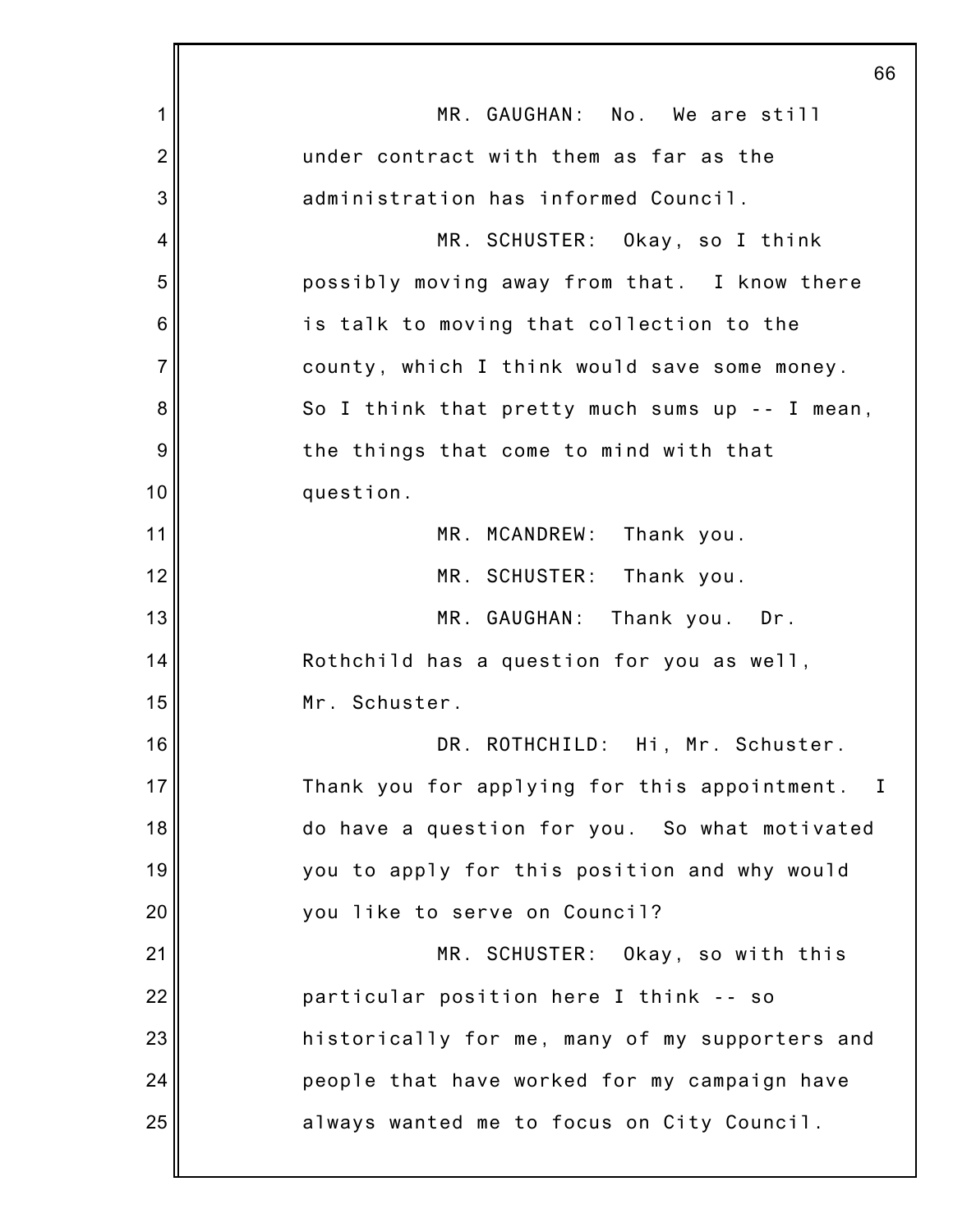1 2 3 4 5 6 7 8 9 10 11 12 13 14 15 16 17 18 19 20 21 22 23 24 25 67 But thinking about and getting into City Government I always felt that the school district was most in need was how I saw that. So going against some of the judgment of some of my supporters, I focused on the Scranton School Board. But since the resignation of Mr. Rogan, I've gotten many calls pushing me to put in for this position. And I think those phone calls are what prompted me to get into actually putting my resume in for this. Also with this position or this vacancy in particular, my experience with the school board recently was that we put out an advertisement for a board vacancy and it didn't really get too much coverage. And we didn't have a lot of applicants for the seat. And we had to go back and readvertise and try to get some more coverage for that. So with this particular vacancy, I didn't really see a lot of coverage in the newspaper. And I think I had some fear that Council wasn't going to get too many applicants. And I just wanted to be -- to get my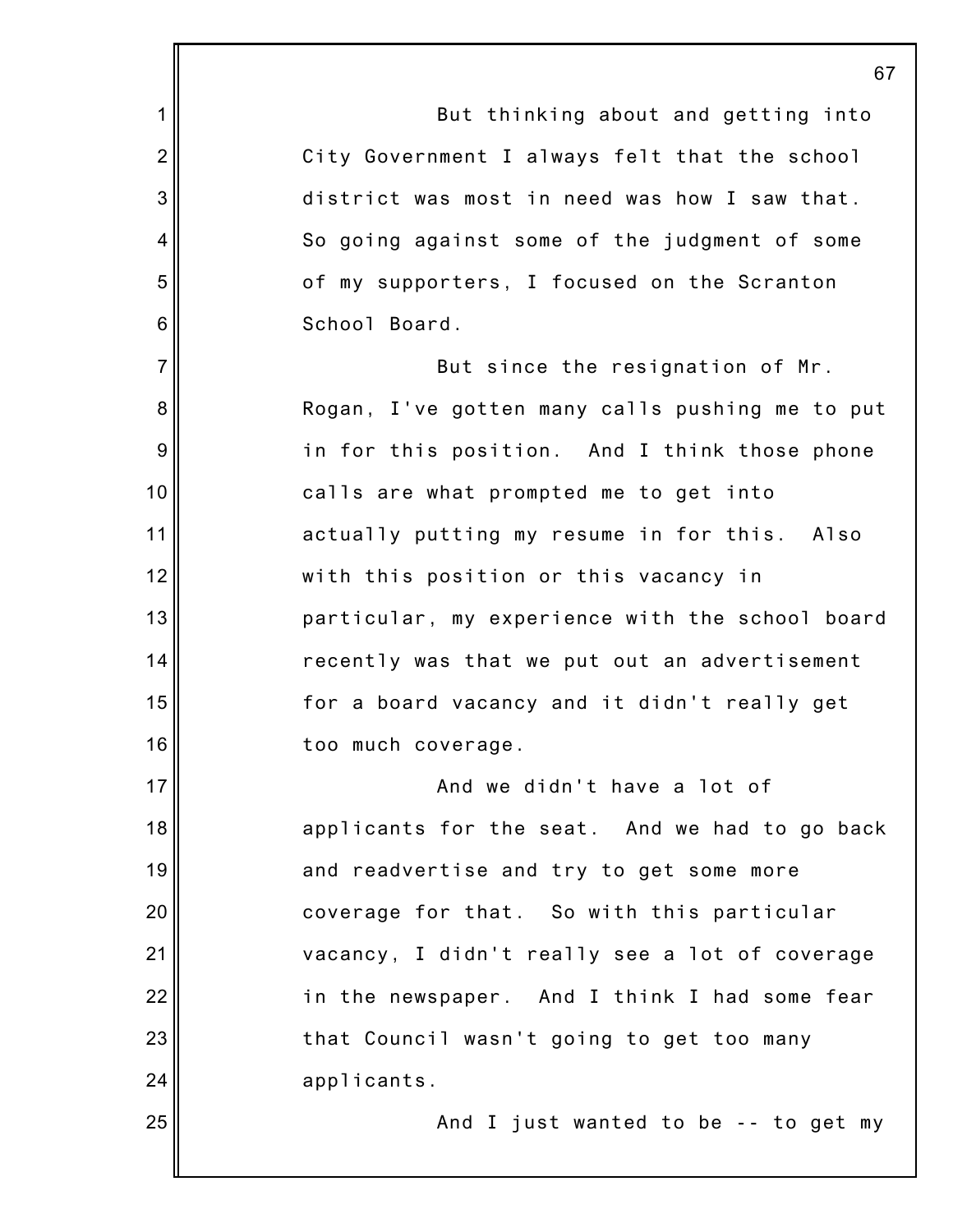|                 | 68                                              |
|-----------------|-------------------------------------------------|
| 1               | name in there to help with that process. And    |
| $\overline{2}$  | then, like I said, with the situation the       |
| 3               | school district got itself into, was that we    |
| 4               | didn't have many applicants to choose from.     |
| 5               | But now going back into a historical            |
| $6\phantom{1}6$ | motivation, I've always planned on serving the  |
| $\overline{7}$  | City. And after finishing college, after        |
| 8               | moving out of my parent's home and getting      |
| $\overline{9}$  | married to my wife, it was something that I let |
| 10              | her know that if we're going to be living in    |
| 11              | the City, I'm probably going to be running for  |
| 12              | office.                                         |
| 13              | So serving the City is something I              |
| 14              | planned to do even prior to buying a home in    |
| 15              | Scranton. And then recently I sold my home and  |
| 16              | I moved. And I feel with the taxes in the       |
| 17              | City, I've doubled down. I've gone from a home  |
| 18              | that I paid around 3,000 in taxes to a home     |
| 19              | that pays about 6,000 in taxes. So I've felt    |
| 20              | like I've doubled down. I've dug in. And I'm    |
| 21              | staying with this City. And I'm going to        |
| 22              | support the City in that way as well.           |
| 23              | DR. ROTHCHILD: Okay. Well, thank                |
| 24              | you for your response. And thank you for your   |
| 25              | service to the board as well.                   |
|                 |                                                 |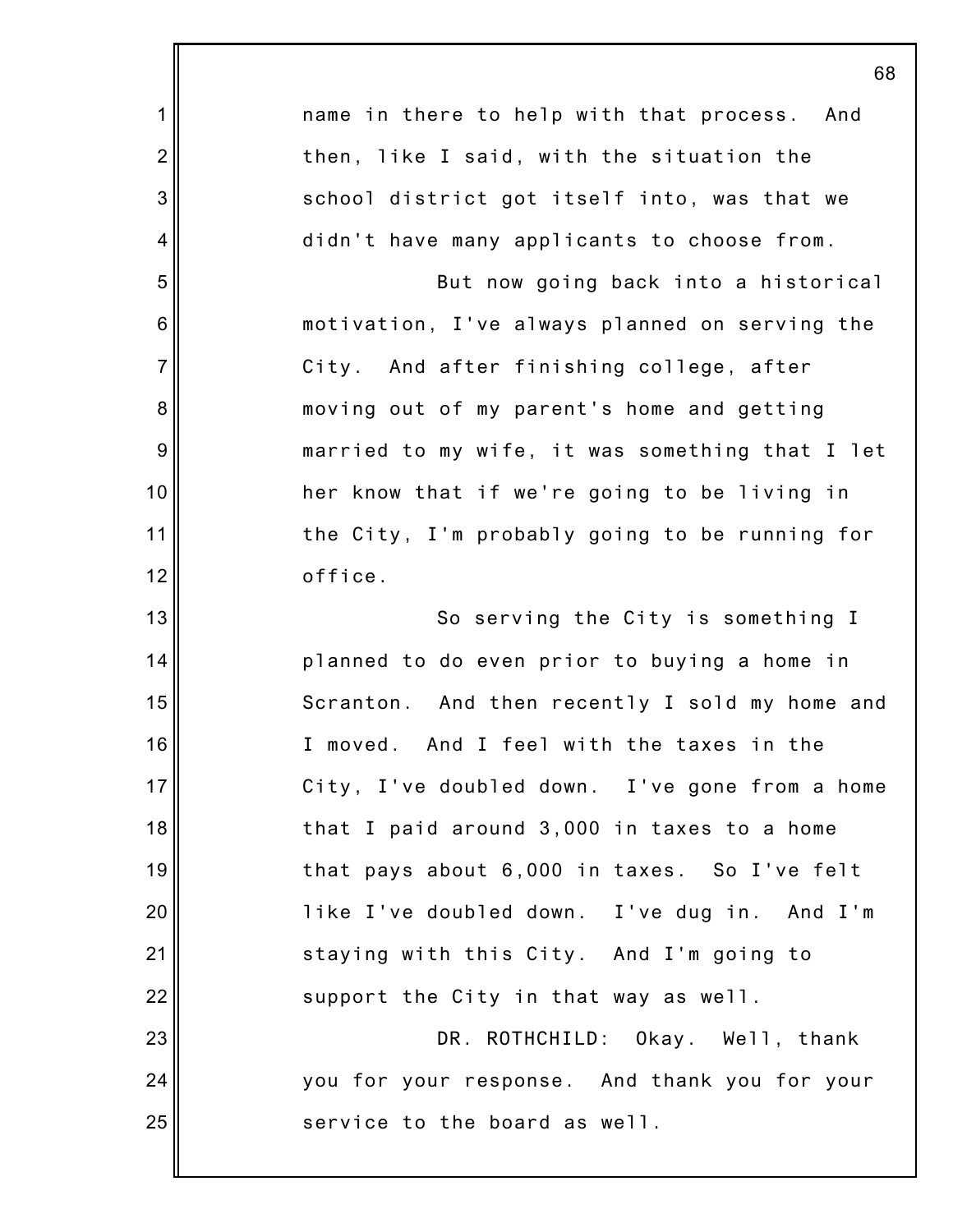|                 | 69                                             |
|-----------------|------------------------------------------------|
| 1               | MR. SCHUSTER: Thank you very much.             |
| $\overline{2}$  | MR. GAUGHAN: Thank you. And,                   |
| 3               | Mr. Schuster, now we have Councilman Kyle      |
| 4               | Donahue with a question for you.               |
| 5               | MR. DONAHUE: Mr. Schuster, thank               |
| $6\phantom{1}6$ | you very much for taking the time out to, you  |
| $\overline{7}$  | know, show your interest in this and serving   |
| 8               | your community. Aside from everything that's   |
| 9               | going on with this virus right now, in your    |
| 10              | opinion, what is the biggest challenge facing  |
| 11              | City Government and what could you bring to    |
| 12              | Council to help us address that challenge?     |
| 13              | MR. SCHUSTER: I'm going to say so              |
| 14              | with that one I would probably would say the   |
| 15              | current pandemic. But I think right now the    |
| 16              | exit of Act 47. And what could I bring to the  |
| 17              | table with that was recently with the table of |
| 18              | tax conversion, I've been in some discussion   |
| 19              | with members of Council, with members of the   |
| 20              | City, with Mr. Blake and some other            |
| 21              | representatives as well as a recent phone call |
| 22              | with the Mayor of Pittsburgh navigating the    |
| 23              | exit recommendations, I guess, of the City.    |
| 24              | So I think what I could bring to               |
| 25              | that is that I have been part of the           |
|                 |                                                |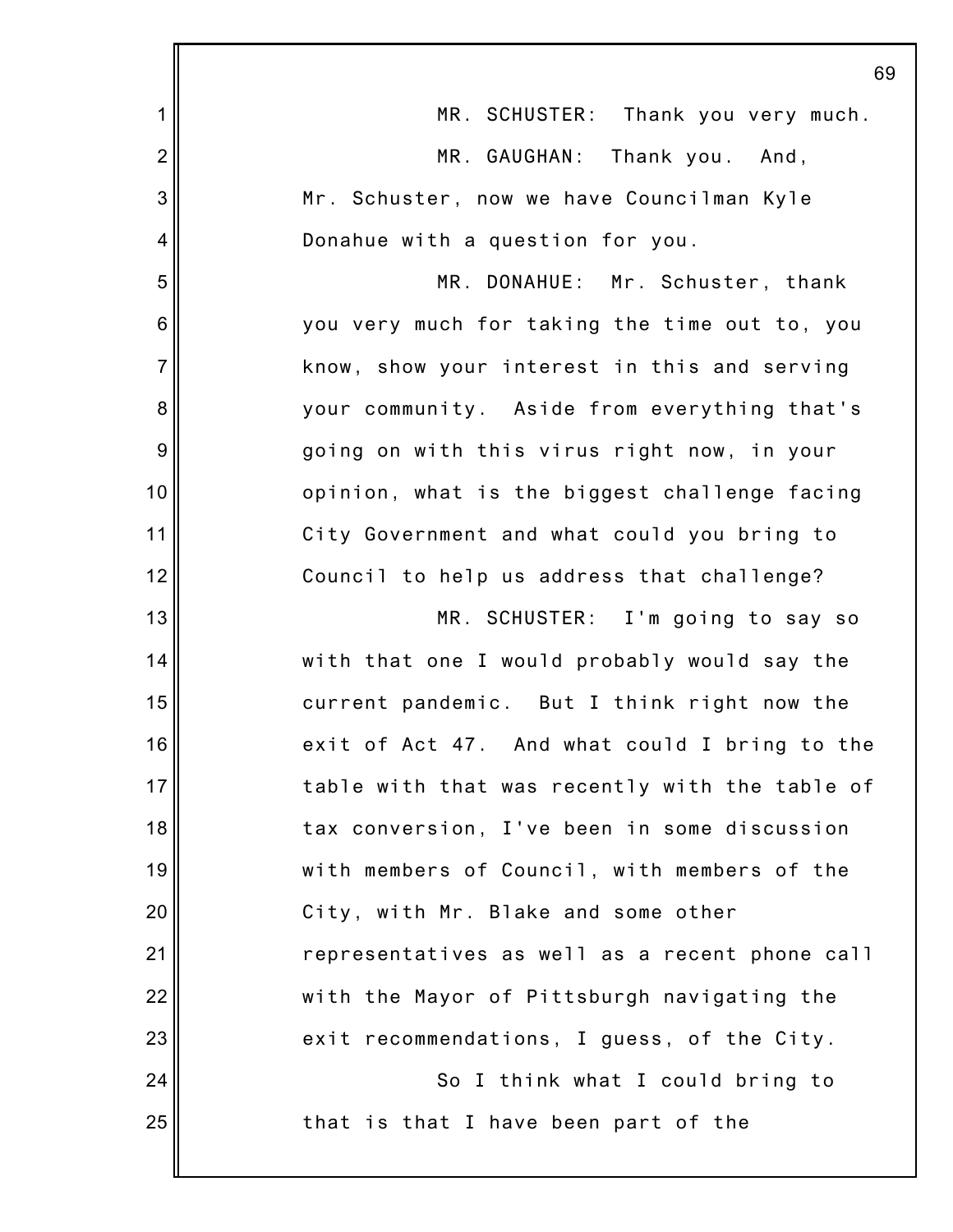|                 | 70                                               |
|-----------------|--------------------------------------------------|
| 1               | conversations with that and helping the City     |
| $\overline{2}$  | exit Act 47 status.                              |
| 3               | MR. DONAHUE: Thank you.                          |
| 4               | MR. SCHUSTER: That was a quick                   |
| 5               | answer.                                          |
| $6\phantom{1}6$ | MR. DONAHUE: That's all right.                   |
| $\overline{7}$  | MR. GAUGHAN: Thank you, Mr.                      |
| 8               | Donahue. Mr. Schuster, it's Councilman Gaughan   |
| 9               | again. So what do you wish to accomplish if      |
| 10              | you were appointed to the two-year term on       |
| 11              | Council legislatively? What would be some        |
| 12              | specific things that you would like to see done  |
| 13              | or you would like to see passed?                 |
| 14              | MR. SCHUSTER: With that question,                |
| 15              | that's also something that has been in the       |
| 16              | We started a Shared Services Committee<br>works. |
| 17              | on the school board going back I would say at    |
| 18              | least two years ago and with some of the past    |
| 19              | administrations in both the district and in the  |
| 20              | City.                                            |
| 21              | That kind of -- the growth of that               |
| 22              | committee kind of got stunted. But recently      |
| 23              | we've been working together and cooperating      |
| 24              | with the district as well with City and the      |
| 25              | county which is nice to see. I think within      |
|                 |                                                  |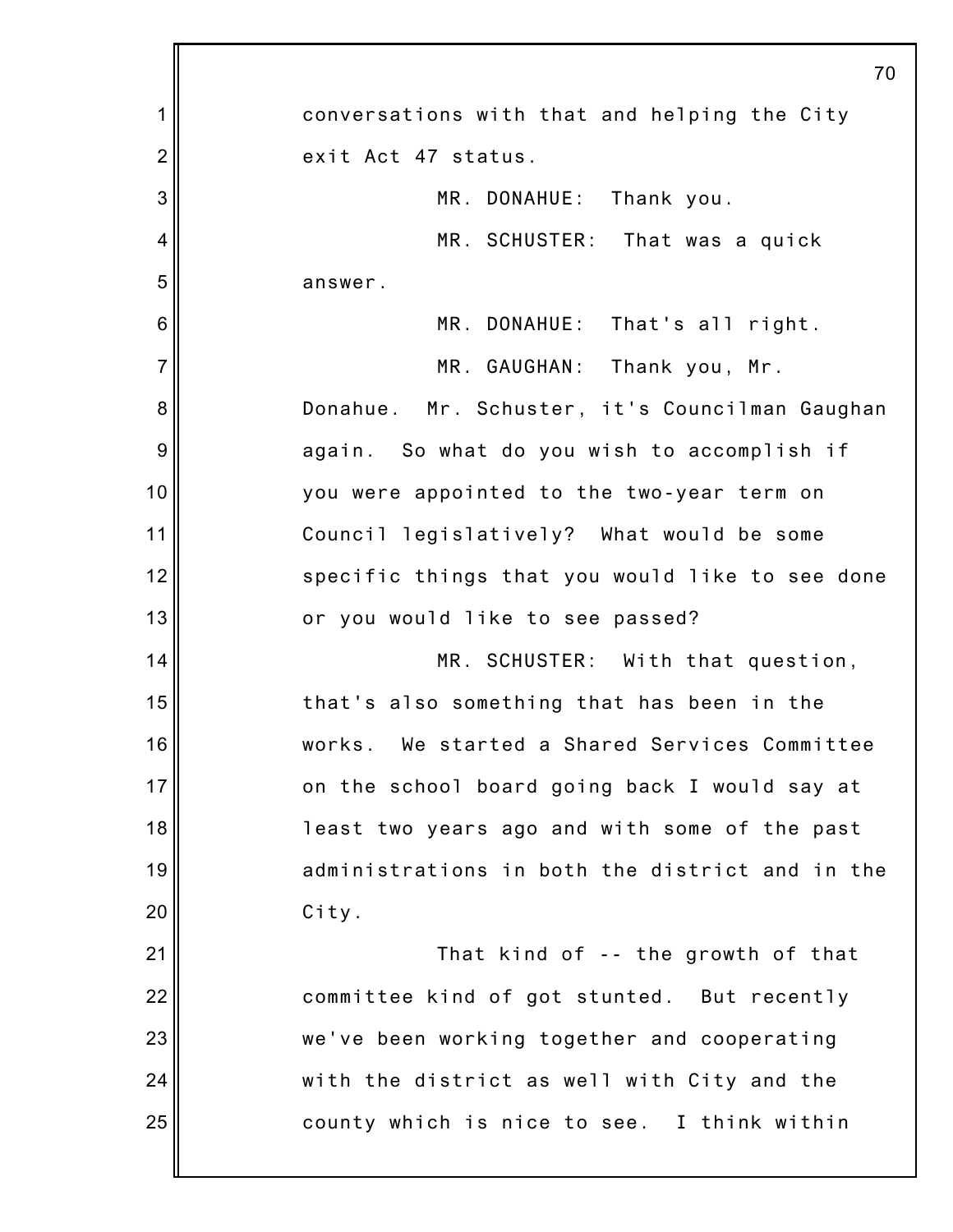|                  | 71                                              |
|------------------|-------------------------------------------------|
| 1                | that short two-year period we could get some    |
| $\overline{2}$   | major accomplishments in shared services. But   |
| 3                | I think a lot of money could be saved in that   |
| 4                | area.                                           |
| 5                | Immediately, the district right now             |
| $\,6$            | is looking into garbage pickup and garbage      |
| $\overline{7}$   | collection. And I think administration of the   |
| 8                | district is looking to go into a private        |
| $\boldsymbol{9}$ | pickup, which I don't particularly like the     |
| 10               | idea.                                           |
| 11               | I think it's something that we can              |
| 12               | immediately get into with the City to see how   |
| 13               | the City, whether it be hybrid, whether it be a |
| 14               | sole pickup, but I think the garbage pickup the |
| 15               | City helping the school district with that      |
| 16               | pickup could be something that could be done    |
| 17               | immediately.                                    |
| 18               | And I also think with purchasing and            |
| 19               | procurement in some of the conversations we've  |
| 20               | had, I think a lot of money could be saved with |
| 21               | group purchasing, having a higher purchasing    |
| 22               | power going in with -- as a larger group with   |
| 23               | larger purchases cooperating with the City, the |
| 24               | county and the school district.                 |
| 25               | I know initial conversations were               |
|                  |                                                 |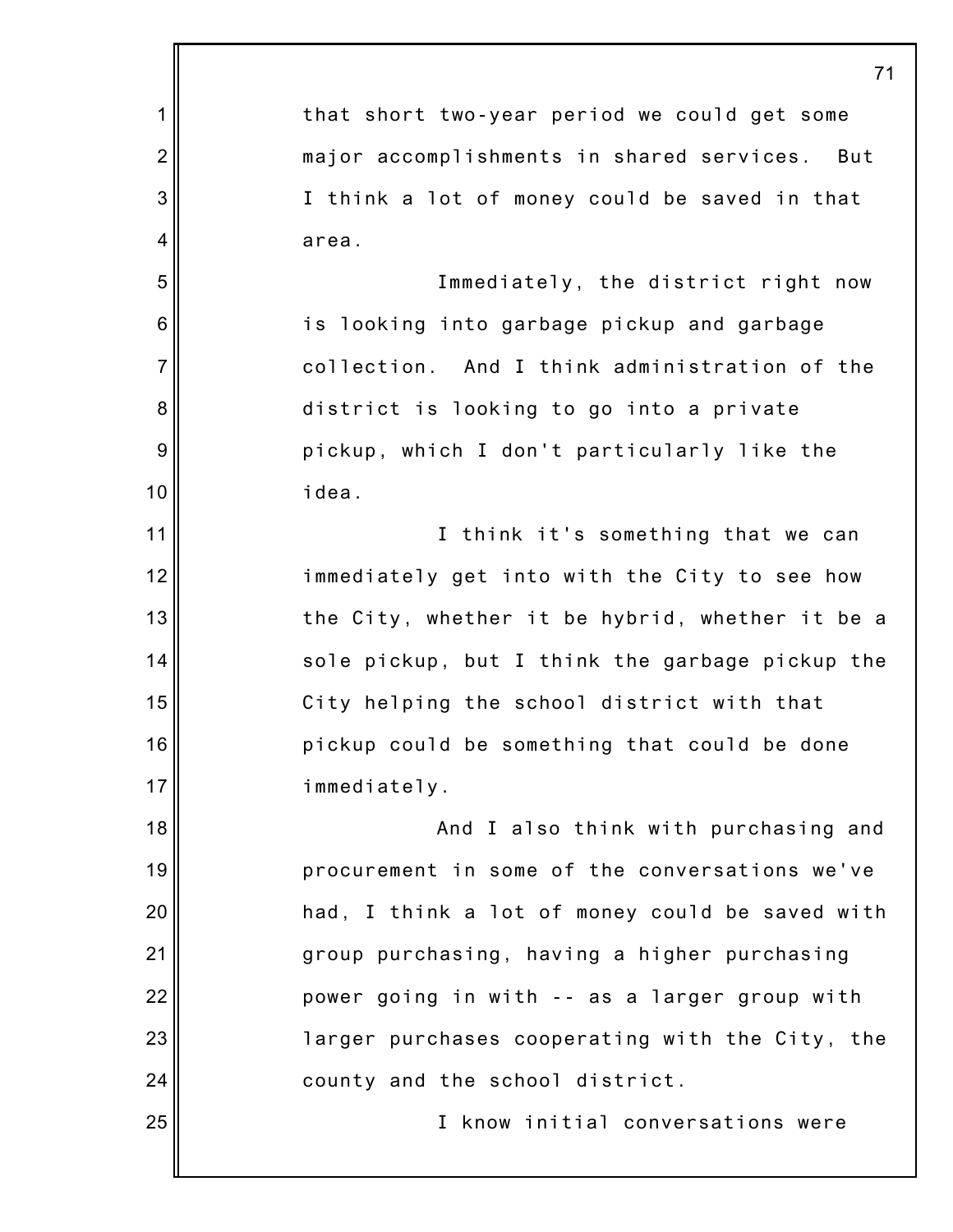1 2 3 4 5 6 7 8 9 10 11 12 13 14 15 16 17 18 19 20 21 22 23 24 25 72 purchasing of rock salt, IT, and cleaning and painting supplies. So if we're doing group purchasing, I think a lot of money could be saved with that. So to say a quick immediate accomplishment I think continuing to work with shared services and keeping that bond together with the school district and continuing to work through what we've just recently started since December. So that's a new process. And I think there's a lot of growth there in that area. MR. GAUGHAN: Okay. Thank you very much. Mr. Schuster, that concludes our interview for today. So we want to thank you for coming in. We are going to deliberate about the appointment on -- at our caucus on Tuesday, March 24th. So we will do that at that public setting. And then hopefully we will appoint someone at our regular meeting. So we will be in touch with you and let you know either way. Okay, so again, I want to thank you for coming in. MR. SCHUSTER: All right. Thank you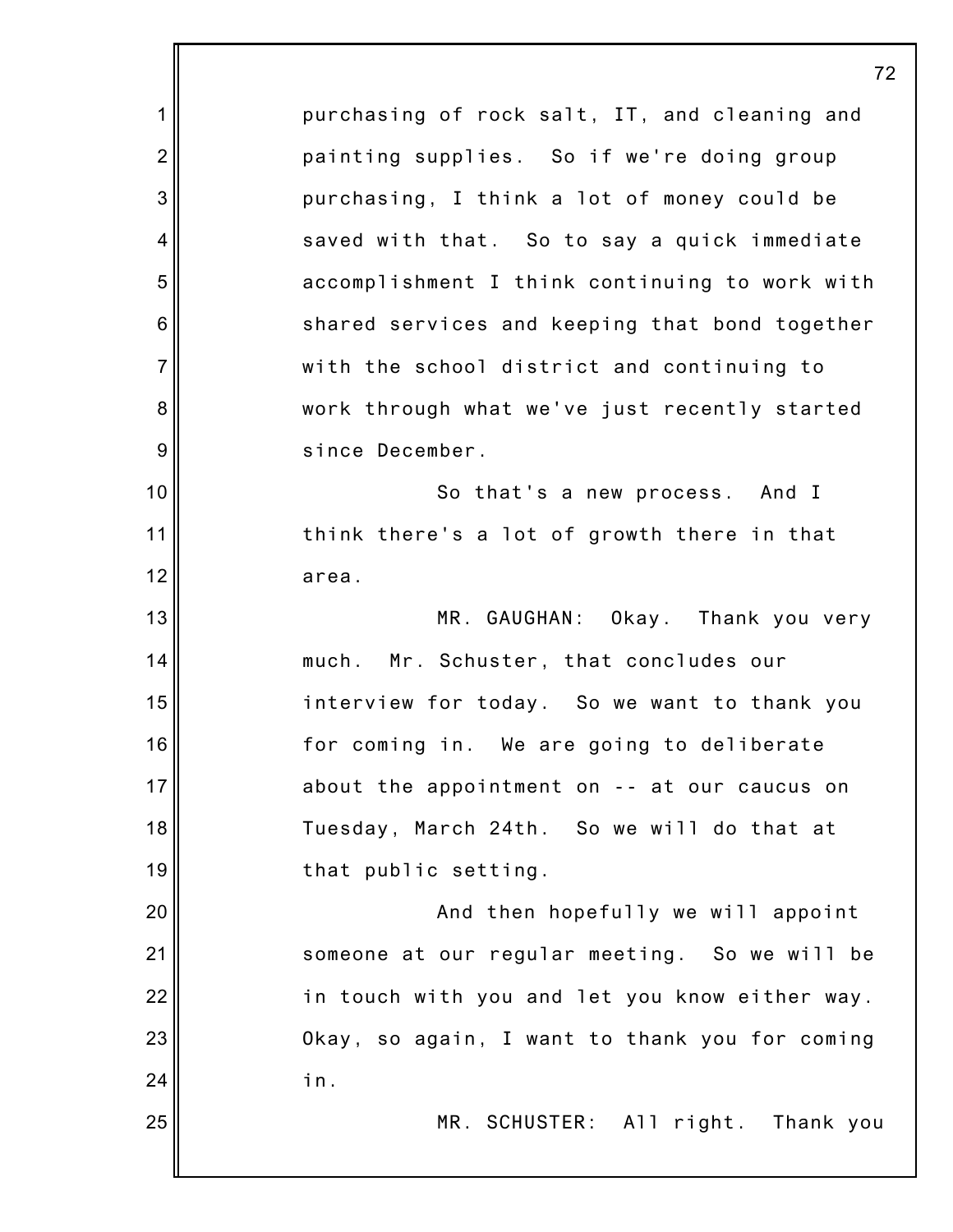|                | 73                                              |
|----------------|-------------------------------------------------|
| 1              | very much. You guys have a good day.            |
| $\overline{2}$ | MR. GAUGHAN: Thank you. You too.                |
| 3              | DR. ROTHCHILD. Thank you.                       |
| 4              | MR. SCHUSTER: Thank you.                        |
| 5              | MR. GAUGHAN: Okay, ladies and                   |
| 6              | gentlemen, so that concludes all of our         |
| $\overline{7}$ | interviews for today. We had six applicants.    |
| 8              | Again, I want to thank each of them for coming  |
| 9              | in and, you know, showing commitment towards    |
| 10             | the City and interest in this vacant position.  |
| 11             | We'll conclude the meeting here in a            |
| 12             | second. But before we do that, I just want to   |
| 13             | remind everyone that, you know, during these    |
| 14             | difficult times with the coronavirus pandemic,  |
| 15             | Council is still going to meet regularly as     |
| 16             | long as we have legislation on our agenda,      |
| 17             | which we do.                                    |
| 18             | So the plan is to meet this Tuesday,            |
| 19             | March 24th at 5:45 in our regular caucus.<br>We |
| 20             | are going to meet in a Zoom room just like      |
| 21             | The information was in the newspaper.<br>this.  |
| 22             | I think there will be an article in tomorrow or |
| 23             | Monday with more information on that.           |
| 24             | The information is also on our City             |
| 25             | website under the Council page. So we will      |
|                |                                                 |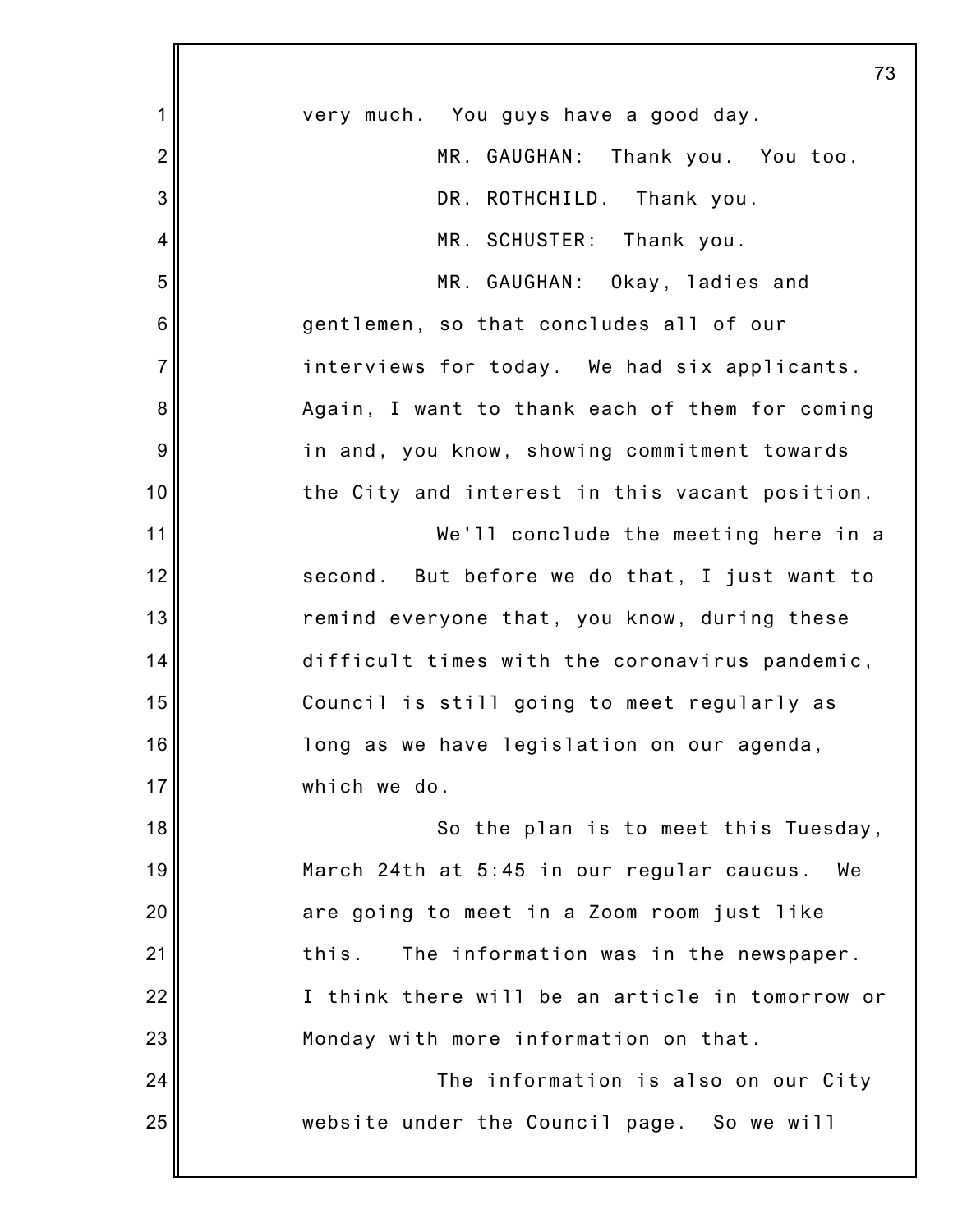|                 | 74                                             |
|-----------------|------------------------------------------------|
| $\mathbf 1$     | meet in the regular caucus at 5:45. Our        |
| $\overline{2}$  | regular meeting will start at 6:30. We're      |
| 3               | going to run the meeting just like we would if |
| 4               | we were in Council Chambers, except it will be |
| 5               | virtual, similar to what we're doing here.     |
| $6\phantom{1}6$ | Okay, so if there's no further                 |
| $\overline{7}$  | business, I'll entertain a motion to adjourn.  |
| 8               | DR. ROTHCHILD: Motion.                         |
| $\overline{9}$  | MR. GAUGHAN: This meeting is                   |
| 10              | adjourned. Thank you so much. Bye-bye.         |
| 11              |                                                |
| 12              |                                                |
| 13              |                                                |
| 14              |                                                |
| 15              |                                                |
| 16              |                                                |
| 17              |                                                |
| 18              |                                                |
| 19              |                                                |
| 20              |                                                |
| 21              |                                                |
| 22              |                                                |
| 23              |                                                |
| 24              |                                                |
| 25              |                                                |
|                 |                                                |